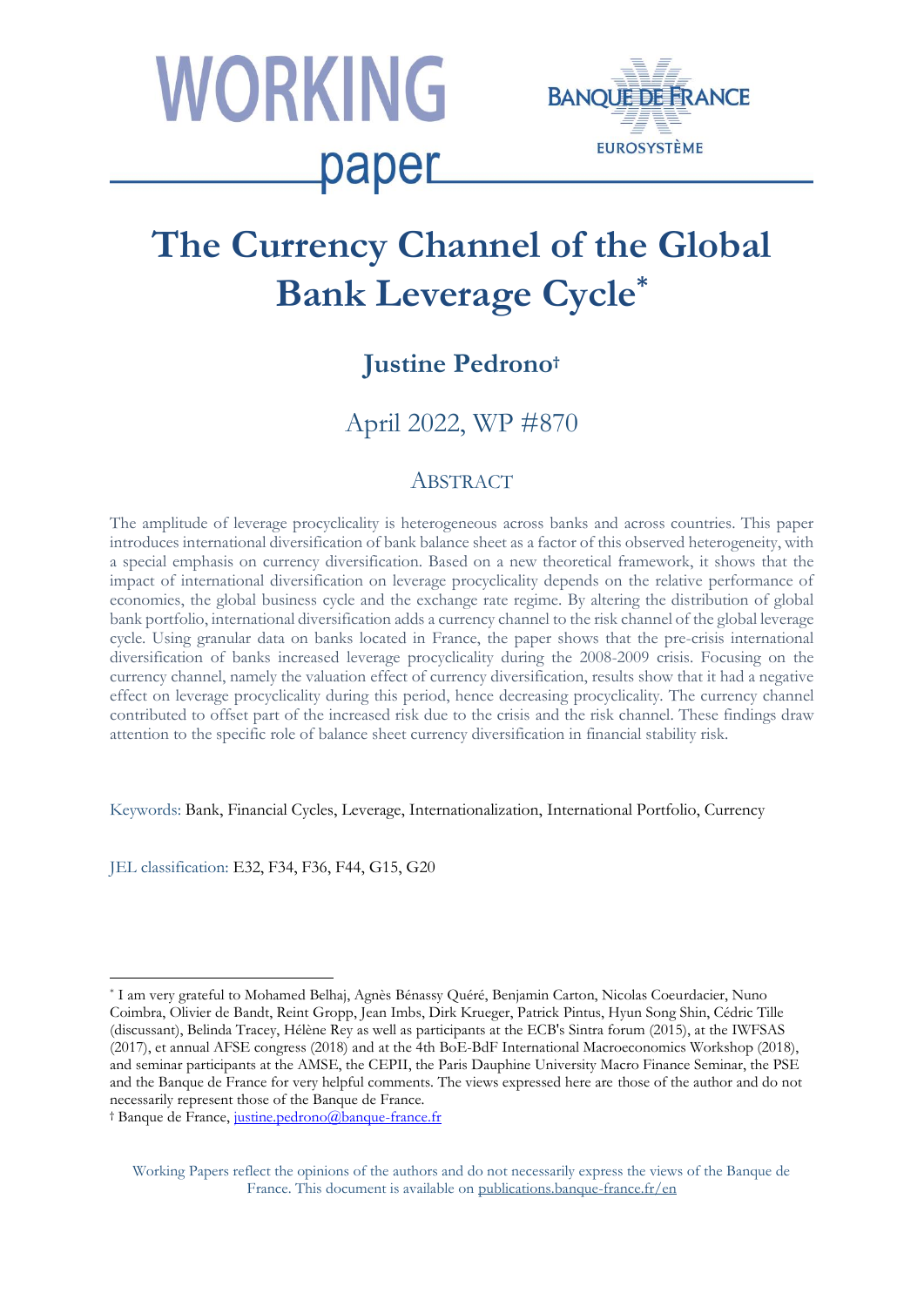## **NON-TECHNICAL SUMMARY**

According to Adrian and Shin (2010, 2014), the amplitude of leverage procyclicality is heterogeneous across banks and across countries. This paper introduces international diversification of bank balance sheet as a factor of this observed heterogeneity, with a special emphasis on currency diversification. It first develops a contract model between the bank and its creditor with international assets and liabilities. It provides microfoundations for a Value-at-Risk (VaR) rule where the probability of default of the bank – defined through the global portfolio return distribution – is constant over all states of the nature. To satisfy this rule, the bank and its creditor set the level of payoff and debt according to the state of nature. Assuming that the state of nature is reflected in the distribution of the portfolio return via a location parameter (i.e. the better the state of nature, the higher the location and the mean of the distribution), payoff, debt and leverage adjust to changes in this parameter and the associated risk environment. It provides a new theoretical framework to decompose the impact of diversification on bank leverage adjustments according to two channels, i.e. the risk channel and the currency channel.

In this paper, the distribution of the global portfolio return consists of a mixture of distributions between a domestic asset and a foreign asset in foreign currency. Because the location parameter of each distribution is a proxy of the state of nature of its related economy, changes in the states of nature affect the location of the global portfolio return distribution, as well as its tail risk. This direct effect is called the risk channel of diversification. The higher (*lower*) the risk introduced by diversification, the lower (*higher*) the leverage to satisfy the VaR rule. It follows that the risk channel accentuates leverage procyclicality when the foreign economic condition is more volatile than the domestic one, that is when it outperforms the domestic economic condition during booms but falls behind it during busts. The currency channel comes from the valuation effect on assets denominated in foreign currency. It affects the relative weight of each asset in the global portfolio. Foreign exchange rate is defined such that the currency with the higher interest rate (i.e. state of nature) typically appreciates. Therefore, the currency channel always promotes the asset that offers a better return in the portfolio. It directly changes the shape of the global portfolio return distribution by reducing its tail risk. It follows that leverage procyclicality – which refers to the cyclical variations of leverage according to the financial cycle – depends on the relative performance of economies, the global business cycle and the exchange rate regime.

The second part of the paper is devoted to an empirical event study to test theoretical predictions. Focusing on the Global Financial Crisis (GFC) that is associated to a negative foreign shock and a depreciation of the US dollar between end 2008 and end 2009, the model predicts that leverage procyclicality increases with diversification due to the risk channel but decreases with dollar depreciation due to the currency channel. Using granular French banking data on this period, results confirm theoretical predictions. Figure 1) depicts the predicted leverage procyclicality conditional on international diversification levels. Panel (a) shows procyclicality for different levels of diversification considering simultaneously the risk and the currency channel. Procyclicality increases significantly with international diversification, suggesting that the risk channel dominates the currency channel. Panel (b) focuses on the currency channel of diversification and shows that procyclicality decreases with diversification, possibly leading to a counter-cyclical leverage for the highest level of diversification.

Finally, the paper points out that international diversification is relevant to the procyclicality of leverage, even if banks use hedging strategies, such as financial instruments related to foreign currency exposure or a perfect match between foreign currency assets and liabilities. Considering home bias behaviour, the model is consistent with this hypothesis. However, currency diversification captures additional information. Assuming that bank behaviour is driven by the home bias hypothesis, all results would be driven by bank exposure to non-residents and currency diversification would have no explanatory power.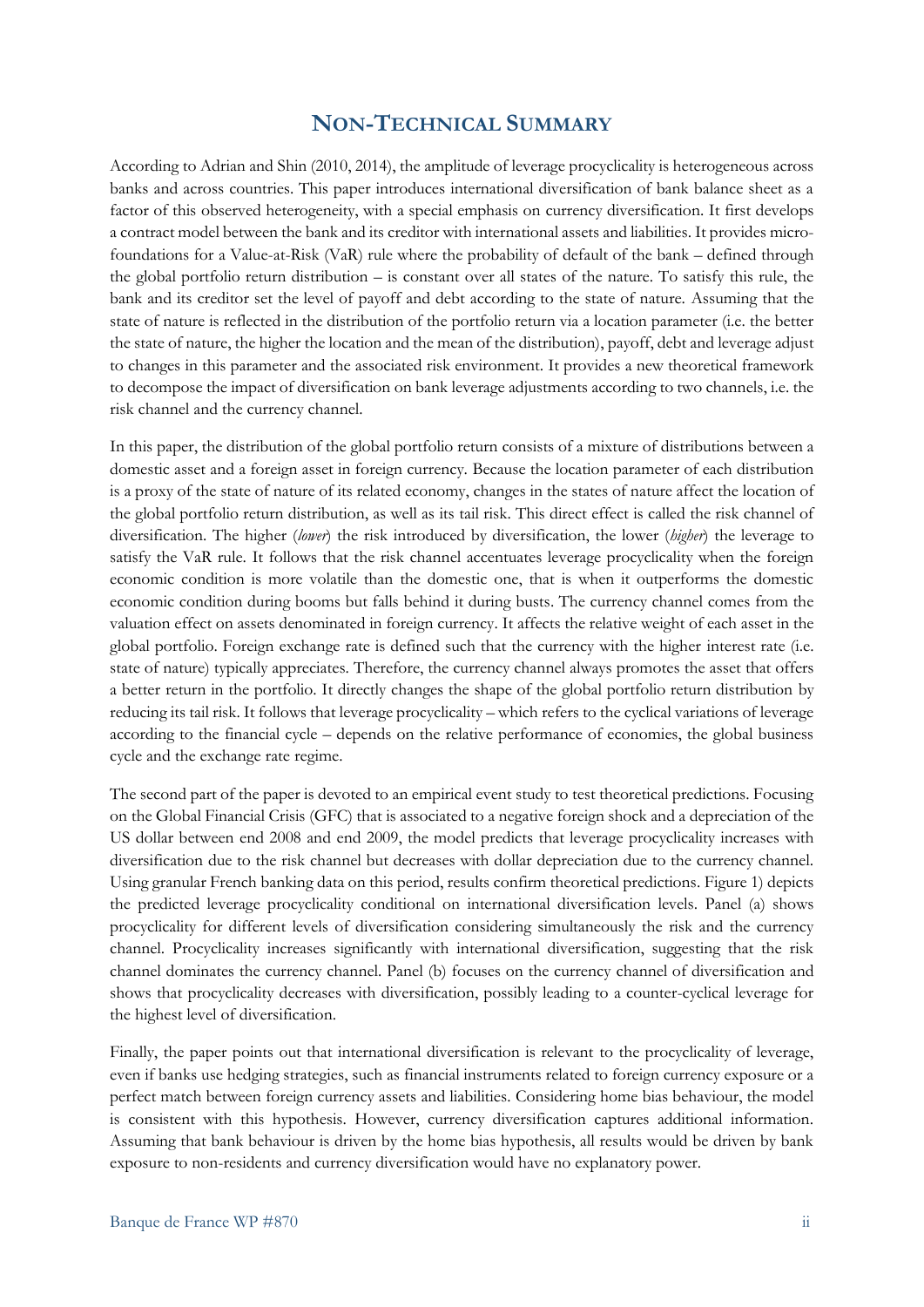Figure 1: Predicted leverage procyclicality and international diversification:



*The slope of each line measures the procyclicality of leverage. Each line expresses leverage procyclicality for different levels of international diversification. Three levels of diversification are considered: a minimum diversification equal to 0 (continuous line); an average diversification equal to the average level of diversification observed in the data (dashed line); a maximum diversification equal to the highest level of diversification observed in the data (dotted line). Panel (a) considers simultaneously the risk and the currency channel while panel (b) focuses on the currency channel. Procyclicality increases significantly with international diversification, suggesting that the risk channel dominates the currency channel. Considering the currency channel of diversification, procyclicality decreases with diversification possibly leading to a counter-cyclical leverage for the highest level of diversification*

## **Le cycle du levier bancaire mondial : le canal de la devise**

#### RÉSUMÉ

L'amplitude de la procyclicité de l'effet de levier est hétérogène entre les banques et entre les pays. Ce document de travail présente la diversification internationale du bilan des banques comme un facteur de cette hétérogénéité observée, avec un accent particulier sur la diversification des devises. D'un point de vue théorique, l'impact de la diversification internationale sur la procyclicité du levier dépend de la performance relative des économies, du cycle économique mondial et du régime de change. En modifiant la distribution du portefeuille bancaire, la diversification internationale ajoute un canal de la devise au canal du risque du cycle de levier mondial. En utilisant des données bancaires granulaires, l'analyse empirique confirme les hypothèses théoriques: la diversification internationale des banques a augmenté la procyclicité du levier pendant la crise de 2008-2009. En se concentrant sur le canal de la devise, à savoir l'effet de valorisation de la diversification monétaire, les résultats montrent qu'il a eu un effet négatif sur la procyclicité du levier durant cette période. Le canal de la devise a contribué à compenser une partie de l'augmentation du risque due à la crise. Ces résultats attirent l'attention sur le rôle spécifique de la diversification monétaire du bilan dans le risque de stabilité financière.

Mots-clés : banque, cycle financier, levier, globalisation, portefeuille international, devise

Les Documents de travail reflètent les idées personnelles de leurs auteurs et n'expriment pas nécessairement la position de la Banque de France. Ils sont disponibles sur [publications.banque-france.fr](https://publications.banque-france.fr/)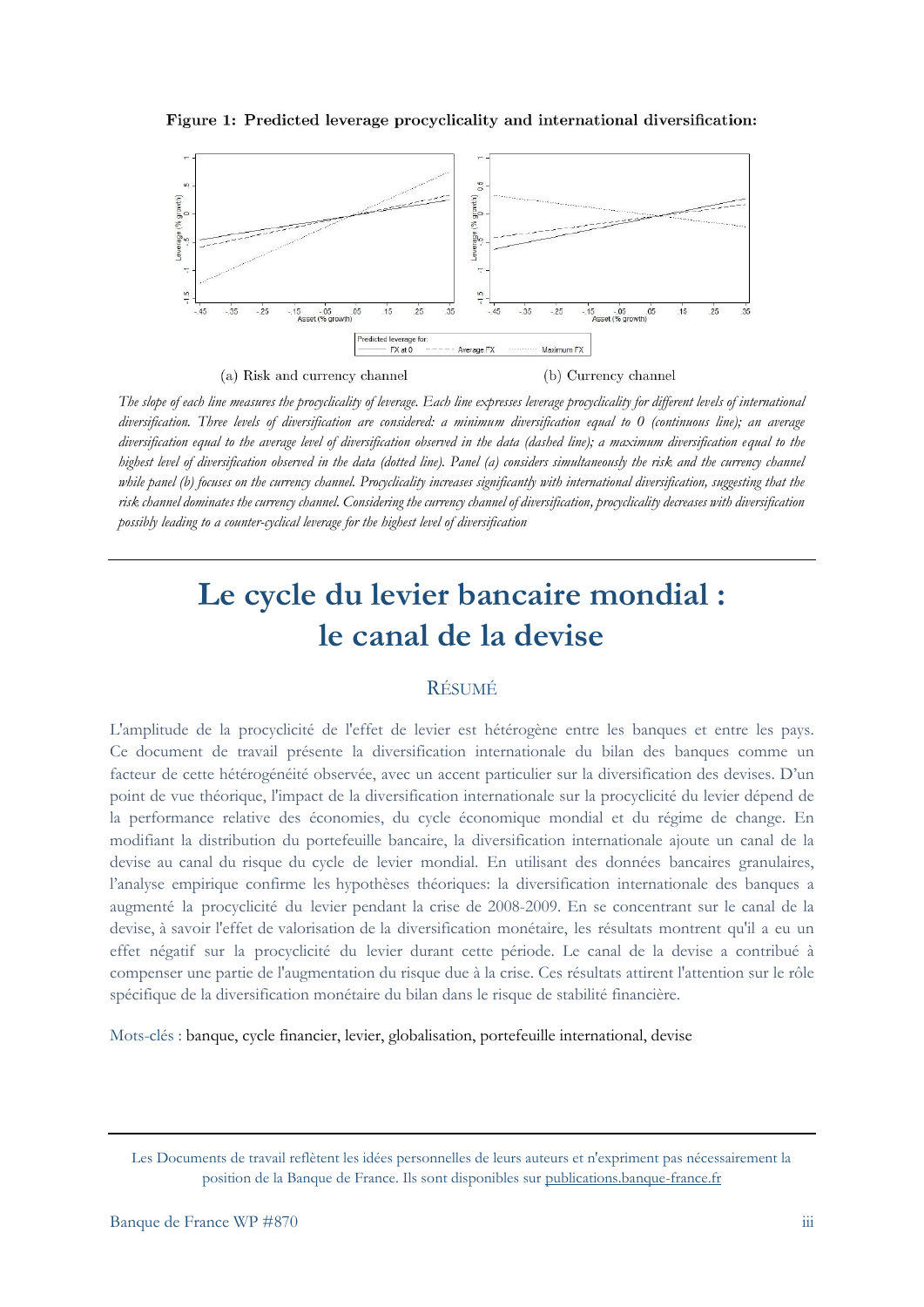#### 1 Introduction

The procyclicality of bank leverage has been a subject of keen interest, especially in the wake of the Global Financial Crisis (GFC). Following [Geanakoplos](#page-31-0) [\[2009\]](#page-31-0), [Shin](#page-32-0) [\[2012\]](#page-32-0) and [Adrian and Shin](#page-30-0) [\[2014\]](#page-30-0), leverage procyclicality refers to the cyclical variations of leverage according to the financial cycle. Extending their leverage during booms, banks strengthen the value of assets and create an endogenous mechanism similar to the financial accelerator ([\[Danielsson. et al., 2012\]](#page-31-1)). Through the presence of global banks, it implies an amplification of global financial booms and busts associated with low and high level of risk, respectively [\(Adrian and Shin](#page-30-1) [\[2010,](#page-30-1) [2014\]](#page-30-0)). All-in-all, this common and procyclical behavior of global bank leverage is a major source of economic instability [\(Geanakoplos](#page-31-0) [\[2009\]](#page-31-0)).

The empirical literature on bank leverage procyclicality shows that procyclicality is not homogeneous across banks. For US, European and Canadian banks, it is subject to heterogeneity as banks located in different geographic areas show different levels of leverage procyclicality.[1](#page--1-0) Especially when comparing US and European banks, [Kalemli-](#page-31-2)[Ozcan et al.](#page-31-2) [\[2012\]](#page-31-2) show that European banks exhibit less procyclical leverage than their American counterpart, leaving the source of this heterogeneity unexplained.

At the macro level, international financial integration and banking involvement in international activities already explain the heterogeneous macroeconomic impact of the GFC across countries [\(Milesi-Ferretti et al.](#page-32-1) [\[2011\]](#page-32-1)). Considering that European banks are particularly involved in international financial markets [\(Baba et al.](#page-30-2) [\[2009\]](#page-30-2), [Cerutti](#page-30-3) [et al.](#page-30-3) [\[2017\]](#page-30-3)), internationalization is expected to impact leverage procyclicality for these banks. Therefore, the purpose of this paper is to introduce bank internationalization as

<sup>&</sup>lt;sup>1</sup>See [Adrian and Shin](#page-30-1) [\[2010\]](#page-30-1), [Kalemli-Ozcan et al.](#page-31-2) [\[2012\]](#page-31-2), [Baglioni et al.](#page-30-4) [\[2013\]](#page-30-5), [Damar et al.](#page-30-5) [2013] for more details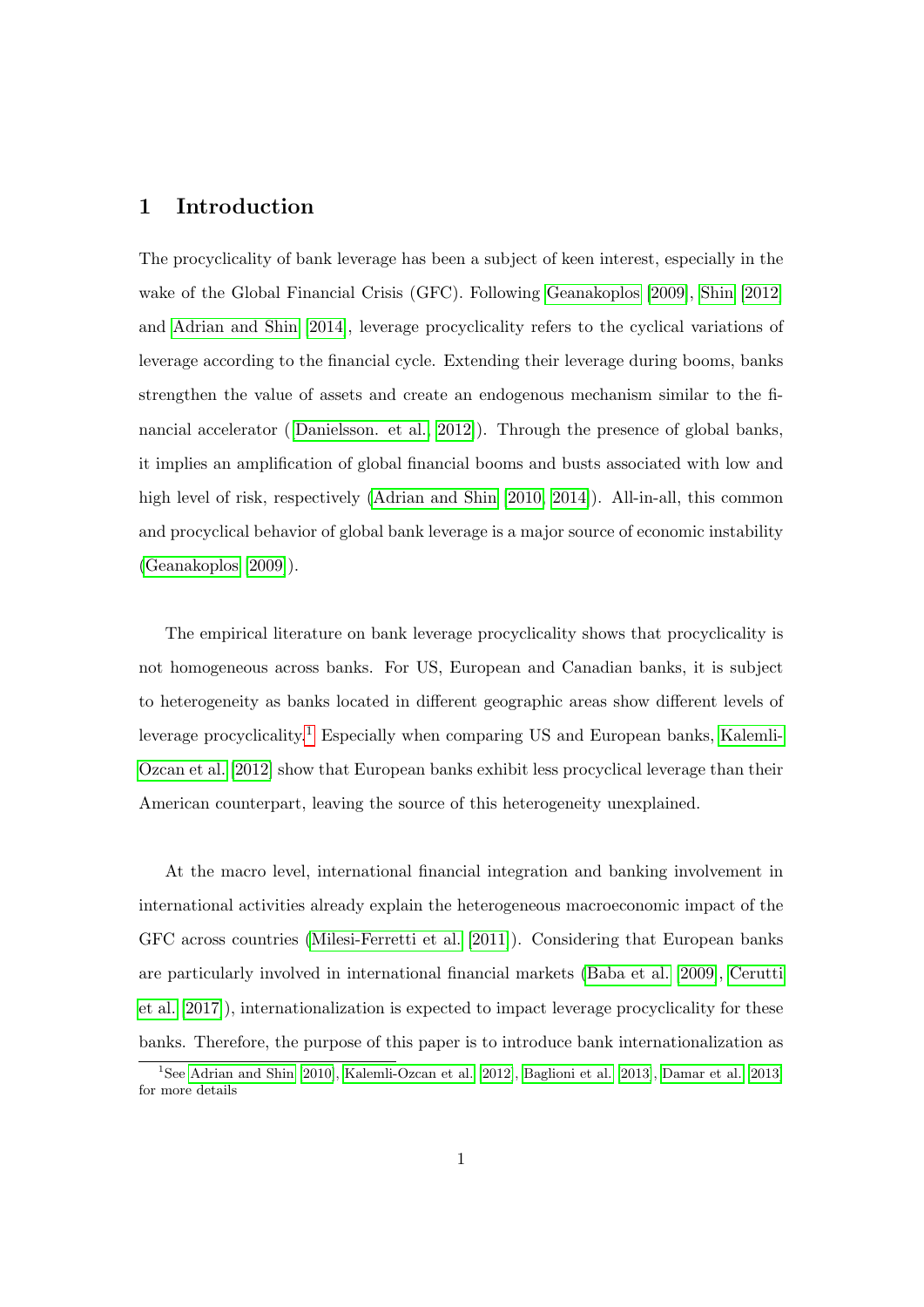a determinant of heterogeneous leverage procyclicality. I defined internationalization as the international diversification of bank's balance sheet in terms of assets and currencies of denomination. By altering the distribution of the global bank portfolio, international diversification adds a currency channel to the risk channel of the global financial cycle. The currency channel changes the sensitivity of banks to financial shocks and explains the observed heterogeneity in leverage procyclicality.

The ambiguity in the analysis of leverage procyclicality and internationalization is twofold. First, risk diversification is subject to several conditions, including conditions on the variance covariance matrix of asset returns. In fact, not all foreign exposures are alike. Second, the valuation effect associated to floating exchange rate and currency diversification depends on the characteristics of each currency. As for international exposures, not all foreign currencies are alike [\(Krogstrup and Tille](#page-31-3) [\[2016\]](#page-31-3)).

To address this challenge and assess the impact of international diversification on leverage procyclicality, I develop a contract model a la Holmström and Tirole  $[1997]$ between the bank and its creditor where I introduce international assets and liabilities. This contract micro founds a Value-at-Risk (VaR) rule where the probability of failure of the bank is constant and the leverage adjusts to changes in the location parameters of the distribution of the bank portfolio. In this paper, the distribution of the portfolio consists of a mixture of distributions between a domestic asset and a foreign asset in foreign currency. It provides a new theoretical framework to decompose the impact of internationalization on bank leverage adjustments. Because the location parameter of each distribution is a proxy of the state of nature of its related economy, leverage regardless of exchange rate regime - is a function of both the domestic and the foreign economic condition. The foreign exchange rate is endogenously defined as a function of the relative economic performance between the domestic and the foreign economy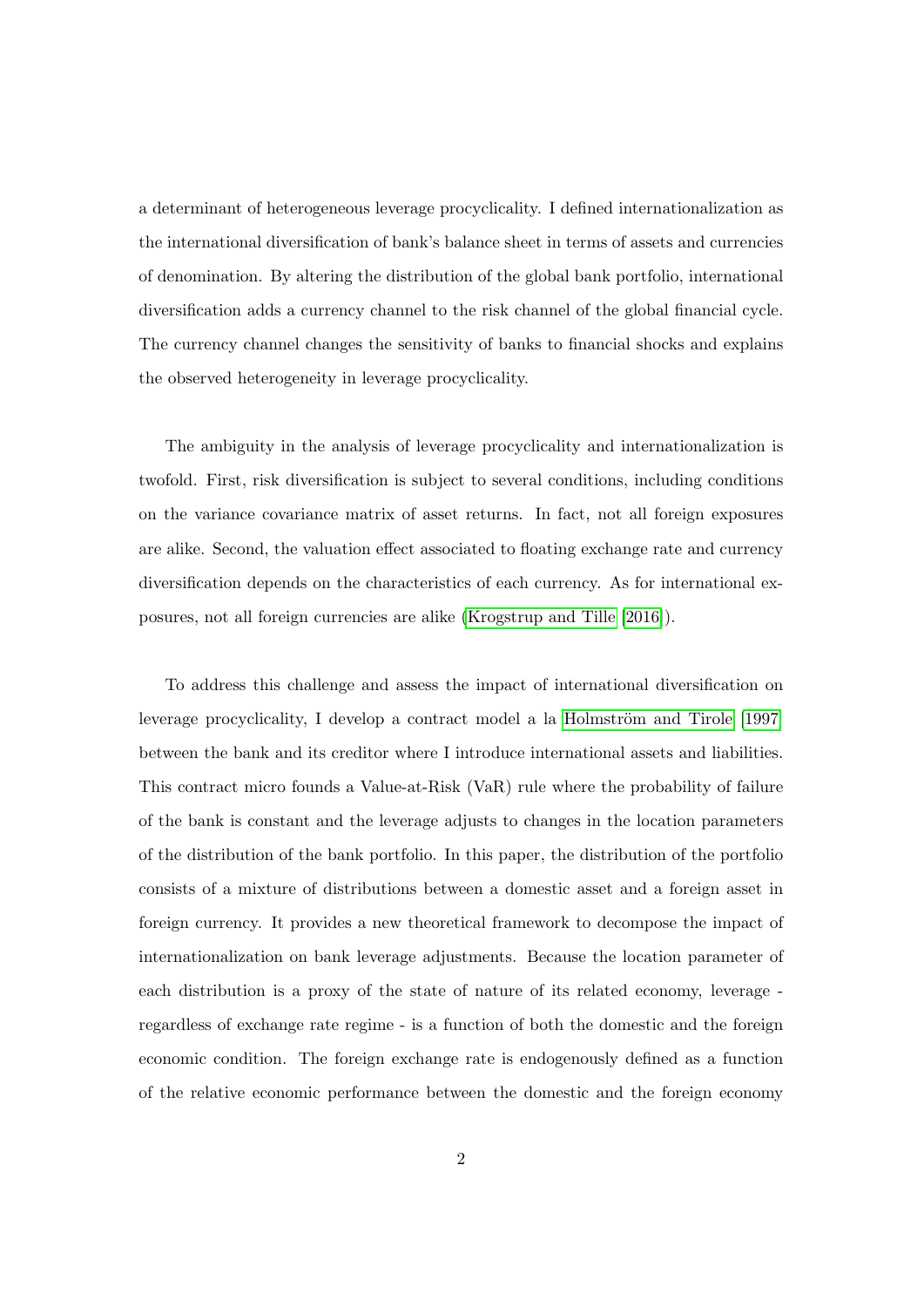and it captures the currency channel of the global financial cycle. As it changes bank sensitivity to financial shocks, the currency channel introduces heterogeneity in leverage procyclicality. This specification allows for a clear distinction between the risk channel linked to risk diversification and the currency channel due to the valuation effect of currency diversification. All in all, this paper offers a global and flexible theoretical framework to assess the impact of internationalization on leverage procyclicality, where both channels are detailed.

In the second part of the paper, I use granular and confidential data on banks located in France to test the theoretical predictions of the model. Focusing on the 2008-2009 crisis, I make use of the cross-section heterogeneity to see whether the pre-crisis international diversification conditions the adjustment of bank leverage during the GFC. It implies a one-time event analysis and eases the identification of the different channels through which international diversification impacts leverage procyclicality. Especially, specific measures of international diversification - including the currency diversification of bank balance sheet - allow to capture the currency channel of international diversification.

Valuation effect aside, the generalized conclusions of the model support the previous results of [Kwok and Reeb](#page-31-5) [\[2000\]](#page-31-5) on the upstream downstream hypothesis of internationalization. Leverage is then more procyclical with international diversification than without it when the foreign economy is more volatile than the domestic one, that is when the foreign economy outperforms the domestic economy during booms but falls behind it during busts. Especially during busts, international diversification shifts the portfolio distribution to the left and increases the tail risk of bank portfolio. Debt capacity is then reduced compared to the debt capacity based on a domestic portfolio: leverage procyclicality is increased by international diversification through the risk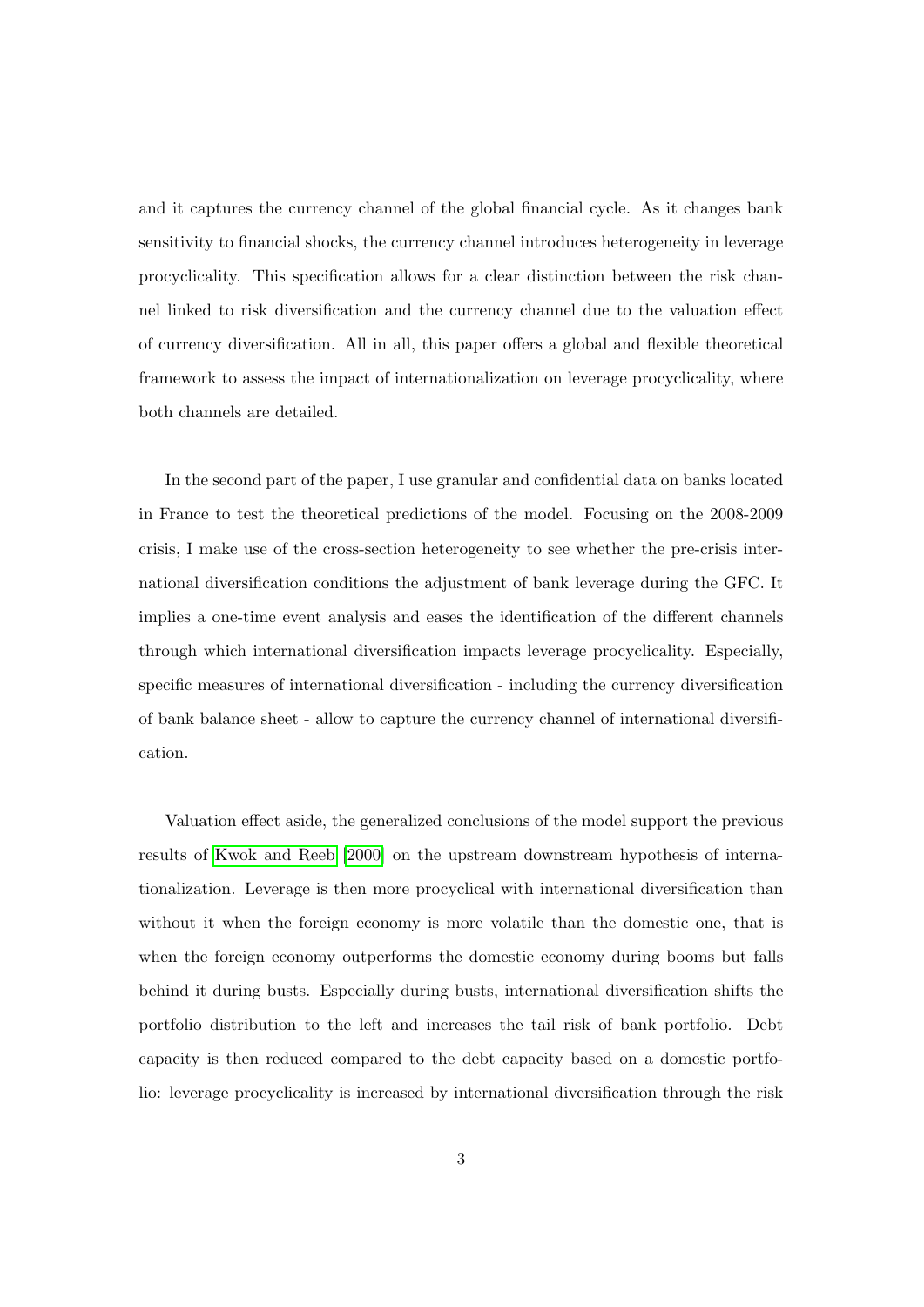channel. Assuming that the domestic currency appreciates when the domestic return rises with respect to the foreign one, the valuation effect shifts the portfolio distribution to the right and decreases the tail risk: the fund-raising capacity of the bank is increased by the currency channel. During busts, currency diversification then reduces leverage procyclicality. These theoretical predictions are confirmed empirically. International diversification - including both the diversification of risks and the valuation effect - increases leverage procyclicality during the GFC while the currency channel due to US dollar exposure decreases it.

This paper is related to several strands of the literature but with key differences. First, it is connected to the portfolio theory introduced by [Markowitz](#page-32-2) [\[1952\]](#page-32-2). Especially, it considers the correlation of returns emphasized in [Solnik](#page-32-3) [\[1974\]](#page-32-3), the asymmetric impacts of internationalization on risk diversification depending on the financial cycle identified by [Loging and Solnik](#page-32-4) [\[1995\]](#page-32-4), and the relative volatility between the home and the target market stressed by [Kwok and Reeb](#page-31-5) [\[2000\]](#page-31-5) as a determinant of portfolio risk. By specifying conditions relative to the foreign exchange rate, this paper contributes to this literature where the foreign exchange rate risk is usually not specified. Second, this paper belongs to the literature which links leverage procyclicality to the VaR rule. Using a contract model between the bank and its creditor, [Adrian and](#page-30-0) [Shin](#page-30-0) [\[2014\]](#page-30-0) micro-found the VaR rule and reproduce the procyclicality of leverage with a domestic portfolio. Acknowledging the global architecture of international banking, [Bruno and Shin](#page-30-6) [\[2015\]](#page-30-6) apply the VaR rule in a general framework with a global and a regional representative bank. While this framework provides a first insight on the role of international banking by capturing the aggregate leverage procyclicality as a function of a common risk factor, it does not explain the observed heterogeneity mentioned in [Kalemli-Ozcan et al.](#page-31-2) [\[2012\]](#page-31-2) either. Heterogeneity in leverage procyclicality is studied in [Coimbra and Rey](#page-30-7) [\[2017\]](#page-30-7) through the introduction of heterogeneous VaR thresholds to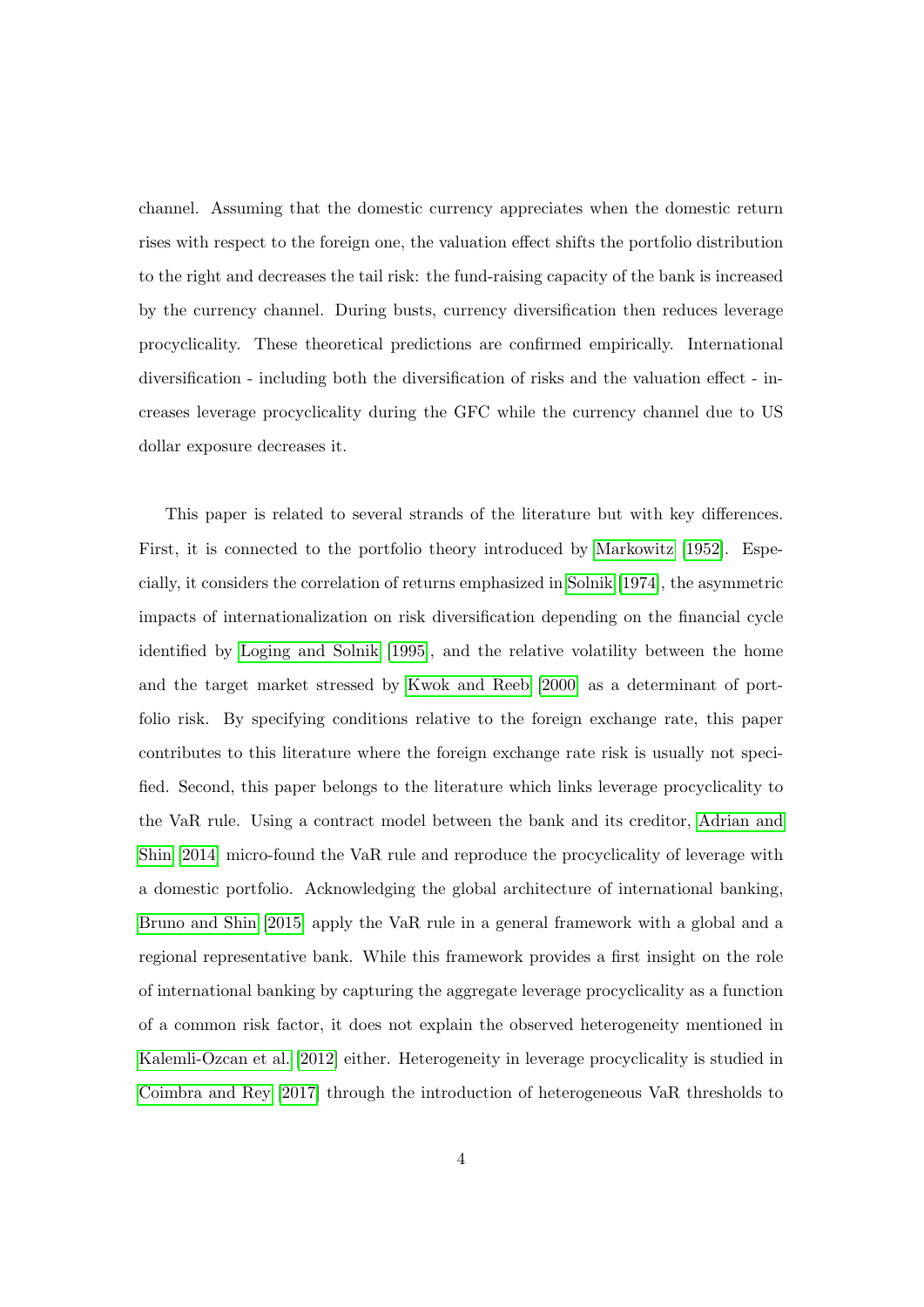explain heterogeneous banking participation in credit. However, they do not consider the international diversification of banks. Third, this paper is close to the recent empirical literature that introduces balance sheet heterogeneity as an additional variable to explain the adjustments of banking activity. Using aggregate data on European banks, [Krogstrup and Tille](#page-31-6) [\[2018\]](#page-31-6) use bank currency mismatch in net wholesale funding to explain the heterogeneous responses to global risk factor. With more granular data than [Krogstrup and Tille](#page-31-6) [\[2018\]](#page-31-6), [Baskaya et al.](#page-30-8) [\[2017\]](#page-30-8) focus on emerging markets and show that heterogeneity in the source of funding - domestic versus foreign - is the main driver of aggregate credit growth. By using granular data on the international diversification of bank balance sheet, my paper contributes to this recent literature by identifying the two channels of international diversification. Finally and considering that international diversification is one dimension of complexity, this paper is part of the growing literature on banking complexity and bank risk including [Buch et al.](#page-30-9) [\[2013\]](#page-30-9), [Berger et al.](#page-30-10) [\[2017\]](#page-30-10).

The rest of the paper is organized as follows. Section 2 introduces the theoretical model while section 3 develops the empirical analysis using innovative micro-data. Section 4 discusses liabilities and currency mismatch and section 5 concludes.

#### 2 Model

#### 2.1 Setting

The model is based on a representative bank balance sheet. The bank invests in assets and raises funds from its creditor. There are two currency denominations for assets and debts, corresponding to two different countries (domestic and foreign). The economic state of nature corresponding to each economy is known publicly.

The representative bank is domestic in the sense that its equity and its balance sheet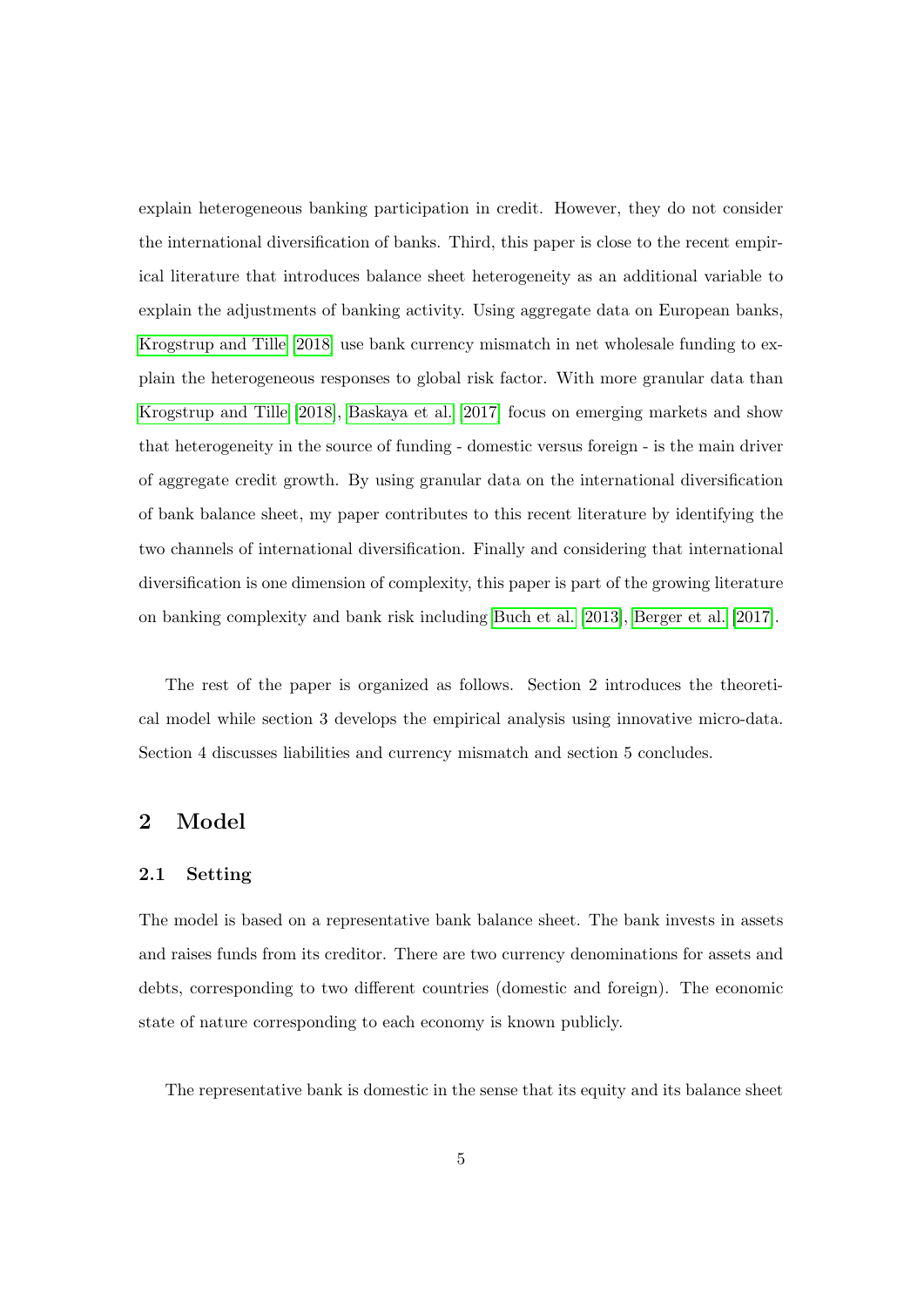are in domestic currency. The bank is risk neutral and equity  $E$  is exogenous.<sup>[2](#page--1-0)</sup> The second agent is the creditor of the bank, generally a Money Market Fund or another investment bank. The creditor lends money to the bank in both currencies (domestic and foreign). The creditor is also risk neutral. The exchange rate  $S$  is defined as the number of domestic units per unit of foreign currency.

There are two periods. At  $T=0$ , the bank raises funds backed by collateral in domestic and foreign currency  $(A \text{ and } A^*$ , respectively). Total assets expressed in domestic currency are equal to  $A + SA^*$ . I denote by a the share of assets in domestic currency and  $(1-a)$  the share of assets in foreign currency.<sup>[3](#page--1-0)</sup> Funds are in domestic and in foreign currency  $(D \text{ and } D^*$ , respectively) and total funding expressed in domestic currency is equal to  $D + SD^*$ . This debt is defaultable, implying that the creditor receives a defaultable debt claim at T=0.

At T=1, the bank receives a total expected return from its portfolio investment  $a(1+\bar{r}) + (1-a)(1+\bar{r}^*)$ , where  $\bar{r}$  and  $\bar{r}^*$  are the expected returns from the domestic and the foreign asset, respectively. Stochastic returns depend on parameters that proxy the state of nature specific to each currency area,  $\theta$  and  $\theta^*$ , respectively. Specifically,  $\theta$  and  $\theta^*$  are the location parameters of each return distribution that are used to define the portfolio distribution. The distribution of the portfolio returns consists of as a mixture of distributions weighted by the weight of each asset a and (1-a). They are known at the time of investment  $(T=0)$ , meaning that both the bank and the creditor know the true distribution of returns. At  $T=1$ , the bank also reimburses its domestic and foreign debts,

<sup>2</sup>An exogenous equity is in line with the theory of procyclical leverage put forward by Shin. The hypothesis of a stable equity is supported by the pecking order theory [\(Jensen and Meckling](#page-31-7) [\[1976\]](#page-31-7), [Myers and Majluf](#page-32-5) [\[1984\]](#page-32-5)). Issuing equity implies higher costs than debt and agency costs associated to inside versus outside equity holders. Therefore, banks issue equity in the last resort only, implying that equity is very sticky. The slow moving trend of capital is also observed in [He and Krishnamurthy](#page-31-8) [\[2013\]](#page-31-8), [Acharya et al.](#page-30-11) [\[2013\]](#page-30-11).

<sup>&</sup>lt;sup>3</sup>Where a will vary depending on S. In this section, I consider S as fixed. Section 2.4 covers the case of a flexible exchange rate regime.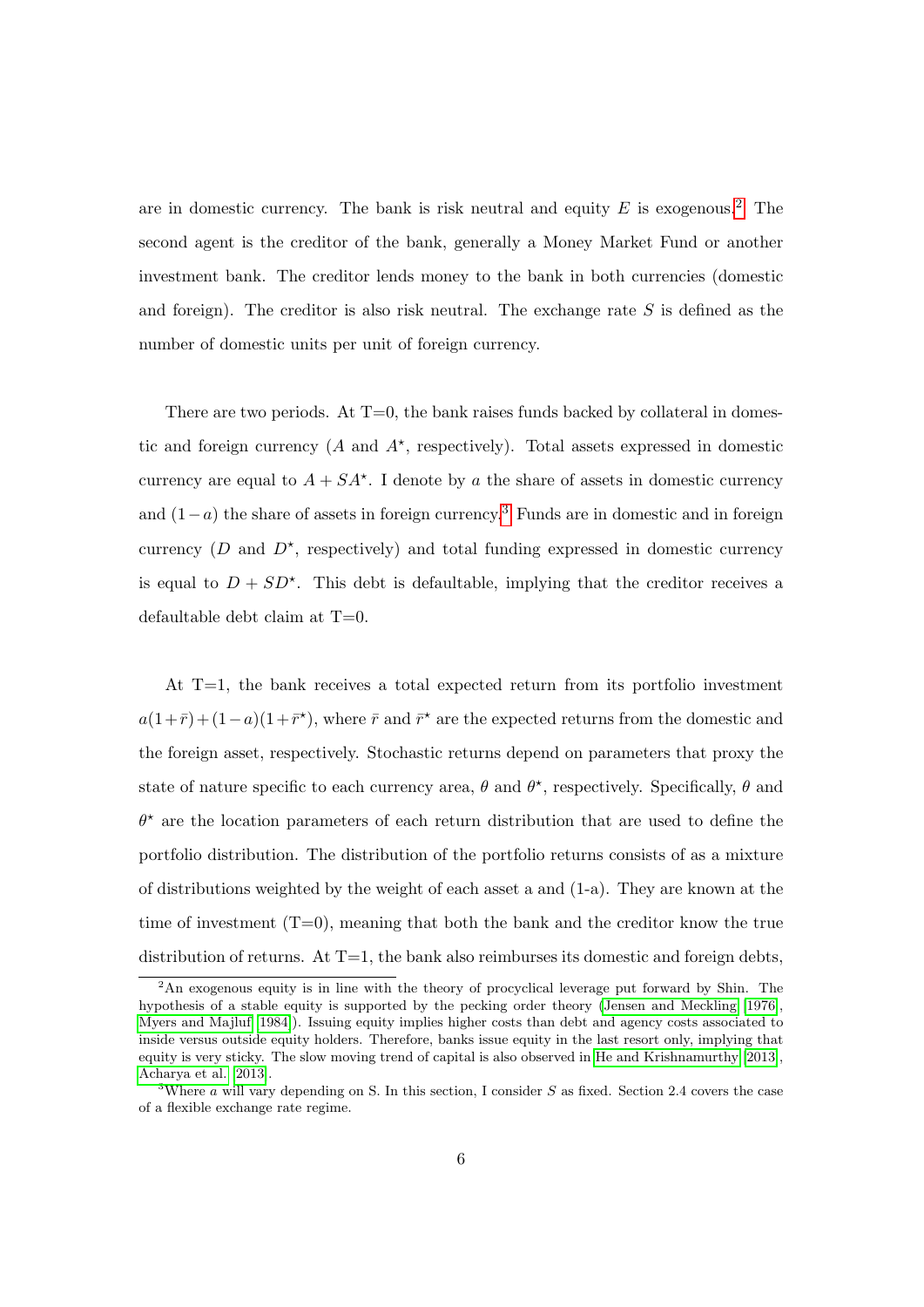$\bar{D}$  and  $S\bar{D}^{\star}$  respectively. It is assumed that  $\bar{D} > D$  and  $S\bar{D}^{\star} > SD^{\star}$  to remunerate the creditor for the default risk.

**Hypothesis 1** The location parameters of return distributions,  $\theta$  and  $\theta^*$ , are known and do not change for  $T = \{0, 1\}.$ 

Using General Extrem Value (GEV) distributions for each asset, the Cumulative Distribution Function (CDF) of the portfolio is defined such that:

$$
F_{\theta,\theta^*}(z) = a F_{\theta}(z) + (1 - a) F_{\theta^*}(z)
$$
  
=  $a \exp \left\{-\left(1 + \xi \left(\frac{z - \theta}{\sigma}\right)\right)^{-\frac{1}{\xi}}\right\} + (1 - a) \exp \left\{-\left(1 + \xi \left(\frac{z - \theta^*}{\sigma}\right)\right)^{-\frac{1}{\xi}}\right\}$  (1)

Where  $\sigma$  and  $\xi$  are respectively the scale parameter and the shape parameter.<sup>[4](#page--1-0)</sup>Considering that the bank and the creditor of the bank are risk neutral, preference for the domestic asset and home bias are not considered in this model.<sup>[5](#page--1-0)</sup> The definition of assets supports this hypothesis, i.e. the only difference between the domestic and the foreign asset is the location parameter.

The bank balance sheets at each period are given in table [1](#page-10-0) where four debt ratios are defined relative to each funding currency and each period. The debt ratios at  $T=0$ are:

$$
d = \frac{D}{A + SA^{\star}} \quad \text{and} \quad d^{\star} = \frac{SD^{\star}}{A + SA^{\star}} \tag{2}
$$

<sup>4</sup>See [Reiss and Thomas](#page-32-6) [\[2007\]](#page-32-6) for more details on GEV distributions.

<sup>&</sup>lt;sup>5</sup>However, the model is flexible enough to introduce some frictions in the definition of a and  $(1 - a)$ to introduce an home bias.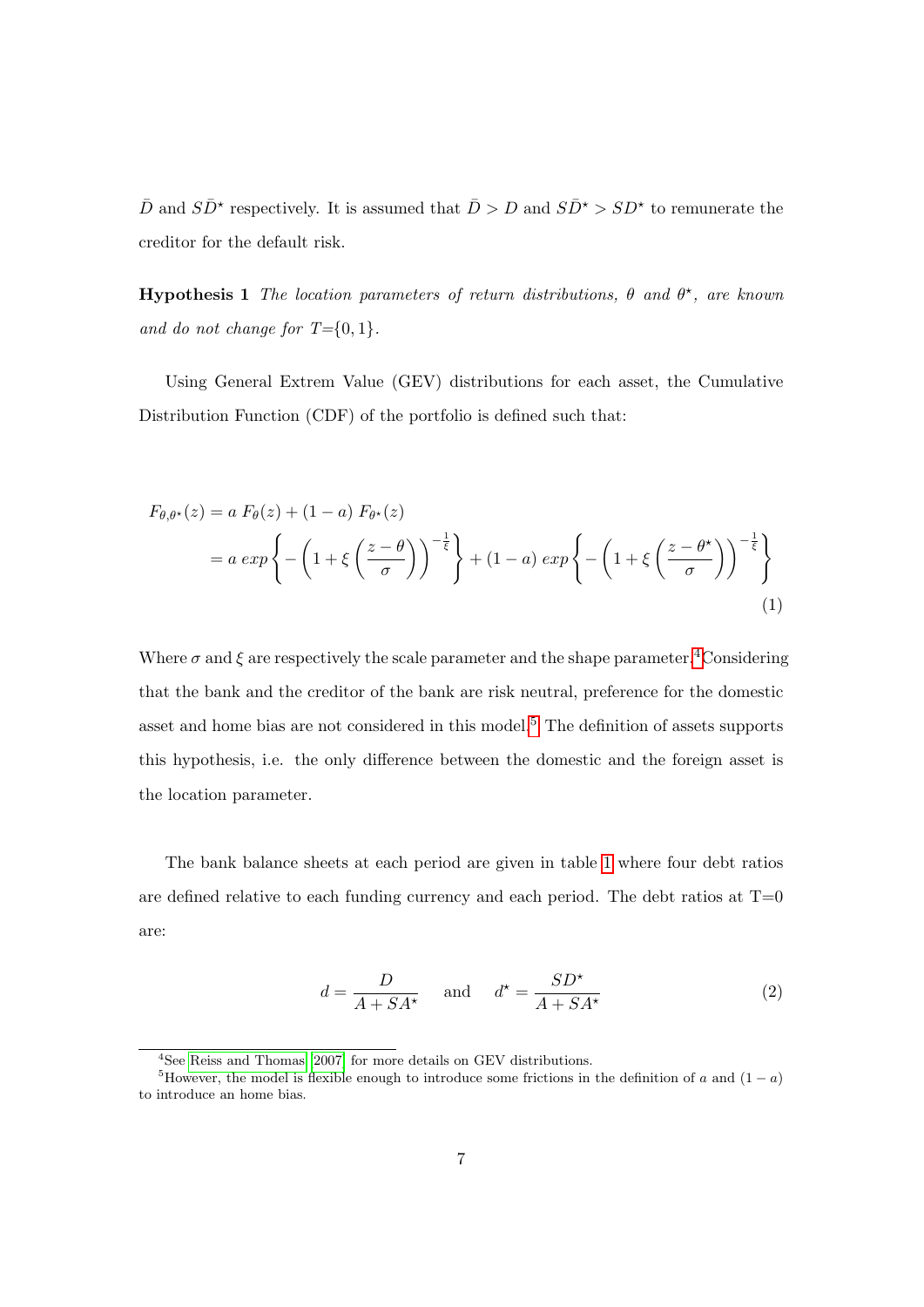<span id="page-10-0"></span>

| $T=0$ , at market value: |              | $T=1$ , at notional value:      |             |
|--------------------------|--------------|---------------------------------|-------------|
| Assets                   | Liabilities  | Assets                          | Liabilities |
|                          |              | $(1+\bar{r})A$                  |             |
| $SA^{\star}$             |              | $(1+\bar{r}^{\star})SA^{\star}$ |             |
|                          | $SD^{\star}$ |                                 | C⊓*         |

Table 1: Bank balance sheet at  $T=0$  and  $T=1$ 

Alternatively, the corresponding ratios of notional values of debt at  $T=1$  to total assets at the market value are:

$$
\bar{d} = \frac{\bar{D}}{A + SA^{\star}} \quad \text{and} \quad \bar{d}^{\star} = \frac{S\bar{D}^{\star}}{A + SA^{\star}} \tag{3}
$$

 $\overline{E}$  is the equity at the notional value that sets the two sides of the balance sheet equal. The bank is expected to make profits such that  $E < \bar{E}$  and  $a(1+\bar{r}) + (1-a)(1+\bar{r}^*)$  $(\bar{d} + \bar{d}^{\star}).$ 

The leverage  $\lambda$  is defined as the ratio of total assets to equity, at market value. It is a positive function of total debt ratios at the market value.

$$
\lambda = \frac{A + SA^{\star}}{E} = \frac{A + SA^{\star}}{(A + SA^{\star}) - (D + SD^{\star})} = \frac{1}{1 - (d + d^{\star})}
$$
(4)

#### 2.2 Value at Risk rule

Using a contract model a la Holmström and Tirole [\[1997\]](#page-31-4) between the bank and the bank's creditor, the bank and the creditor maximize their expected net payoff and set  $(d + d^*)$  and leverage as a function of  $\theta$  and  $\theta^*$ .<sup>[6](#page--1-0)</sup> First, knowing the actual distribution of portfolio returns, the bank and the creditor identify at  $T=0$  the potential payoff at T=1 that satisfies the Value at Risk (VaR) rule (i.e., the level of  $(\bar{d} + \bar{d}^*)$  that holds the probability of default constant). Second, this potential repayment  $(\bar{d} + \bar{d}^*)$  is part

 $6$ The appendix [A.1](#page-37-0) and [A.2](#page-39-0) provides full details on the contract model and the intermediate demonstration steps.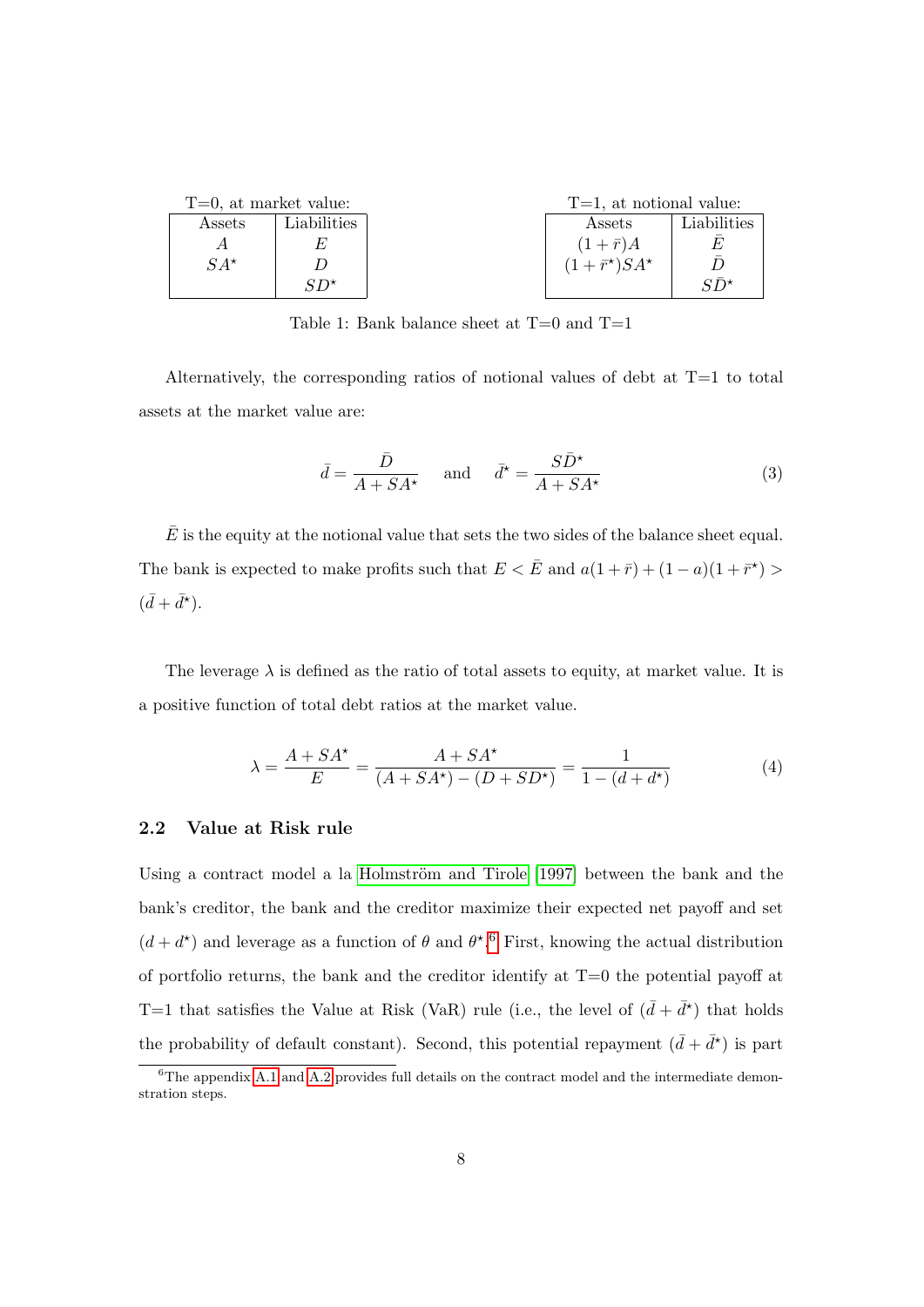of the creditor's participation constraint: the higher the payoff  $(\bar{d} + \bar{d}^{\star})$ , the greater the creditor's participation. It defines the investment strategy, the total debt that the creditor is willing to lend to the bank at  $T=0$  and the bank leverage.

The CDF defines the probability of default  $\alpha$  where default appears if the realized total return falls below the total debt ratio at the notional value  $((\bar{d} + \bar{d}^{\star}) \geq z)$ . It implies that  $\alpha$  increases with z but decreases with  $\theta$  and  $\theta^*$ :

$$
\alpha(\bar{d} + \bar{d}^{\star}) = F_{\theta, \theta^{\star}}(\bar{d} + \bar{d}^{\star})
$$
  
=  $a \exp \left\{-\left(1 + \xi \left(\frac{(\bar{d} + \bar{d}^{\star}) - \theta}{\sigma}\right)\right)^{-\frac{1}{\xi}}\right\}$   
+  $(1 - a) \exp \left\{-\left(1 + \xi \left(\frac{(\bar{d} + \bar{d}^{\star}) - \theta^{\star}}{\sigma}\right)\right)^{-\frac{1}{\xi}}\right\}$  (5)

The VaR rule derived from the contract model states that the probability of default is constant and equal to  $\bar{\alpha}$ . Assuming that  $\xi = -1$ , the closed form solution of the VaR rule is such that:[7](#page--1-0)

<span id="page-11-0"></span>
$$
VaR = F_{\theta,\theta^*}(\bar{d} + \bar{d}^*) = \bar{\bar{\alpha}} \tag{6}
$$

The probability of default  $\alpha$  is constant for any state of nature  $\theta$  and  $\theta^*$  and any level of diversification. To satisfy equation [\(6\)](#page-11-0), the bank adjusts the notional value of its debt ratio  $(\bar{d} + \bar{d}^{\star})$ . Note that the VaR rule focuses on the tail of the distribution. If the tail is thickened by a change in the states of nature, the bank has to decrease its total debt ratio in order to keep a constant  $\alpha = \bar{\bar{\alpha}}$ .

 $^7\xi = -1$  implies that the  $F_{\theta,\theta^*}(z)$  distribution has an upper bound: the support of the distribution is  $\left(-\infty, -\sigma ln\left(a. exp\left\{-\left(\frac{\sigma+\theta}{\sigma}\right)\right\} + (1-a)exp\left\{-\left(\frac{\sigma+\theta^*}{\sigma}\right)\right\}\right\}\right)$  $\left(\frac{+\theta^{\star}}{\sigma}\right)\}\)$ . As the VaR rule focuses on the left side of the distribution, this assumption is not a problem. It allows an approximation of a closed form solution.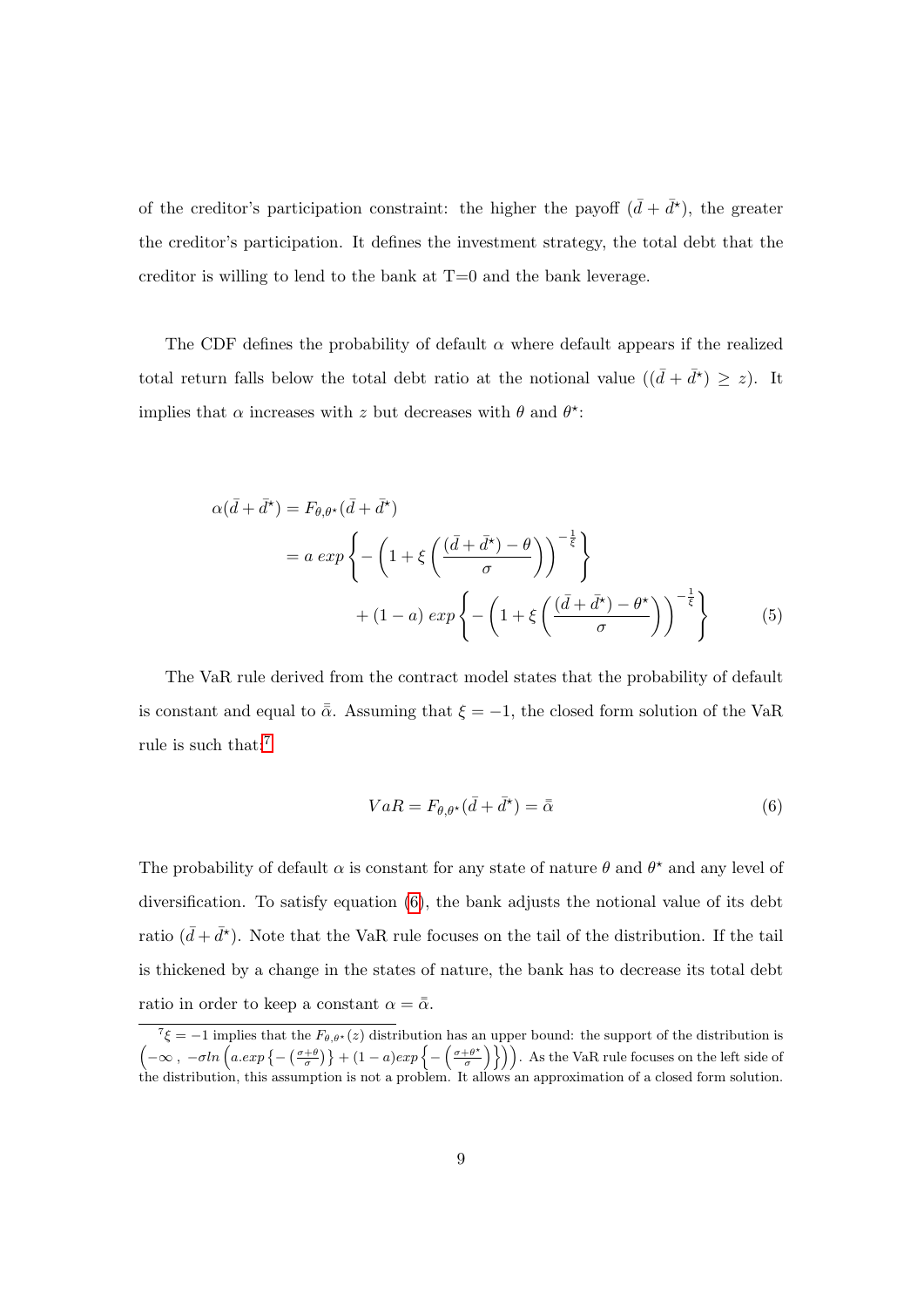Proposition 1 Currency diversification does not affect the VaR rule. The bank adjusts its balance sheet to the state of nature in both currency areas:  $(\bar{d} + \bar{d}^{\star})$  adjusts to  $\theta$  and  $\theta^\star$  in order to satisfy a constant  $\bar{\bar{\alpha}}$ .

Developing the VaR rule, I obtain:[8](#page--1-0)

$$
VaR = exp\left\{\frac{(\bar{d} + \bar{d}^*) - \theta}{\sigma} - 1\right\} \underbrace{\left[a + (1 - a)exp\left\{\frac{\theta - \theta^*}{\sigma}\right\}\right]}_{Basicline} = \bar{\bar{\alpha}} \tag{7}
$$

The VaR rule defines bank debt ratio  $(\bar{d} + \bar{d}^{\star})$  and its adjustment to the states of nature. Without diversification  $a = 1$  or with similar economies  $\theta = \theta^*$ , the left hand side of the VaR is reduced to the *Baseline* component. The bank debt ratio  $(\bar{d} + \bar{d}^{\star})$ follows the states of nature where  $\theta = \theta^*$ . In that case, conclusions are similar to [Adrian](#page-30-0) [and Shin](#page-30-0) [\[2014\]](#page-30-0). As the probability of default is constant, an increase in  $\theta$  or  $\theta^*$  leads to a similar increase in the national value of bank debt. When diversification is introduced and  $\theta \neq \theta^*$ , the VaR rule includes a factor  $\Omega$  to the *Baseline* component.  $\Omega$  measures the impact of international diversification on the tail of the distribution, i.e. the risk channel. When  $\theta > \theta^*$ ,  $\Omega > 1$  and diversification implies a thickening of the tail of the distribution: the diversified portfolio becomes riskier than the baseline portfolio. In return, when  $\theta < \theta^*$ ,  $\Omega < 1$  and the tail of the distribution becomes thinner than the tail of the baseline distribution. An international portfolio is safer than the baseline portfolio.

Proposition 2 Under a fixed exchange rate, international diversification introduces a risk channel that increases the tail risk of banks  $(Ω > 1)$  when the domestic economic condition outperforms the foreign one  $(\theta > \theta^*)$ , while it decreases it  $(\Omega < 1)$  when the foreign economic condition becomes better than the domestic one  $(\theta < \theta^{\star})$ .

The adjustment of the bank debt ratio  $(\bar{d} + \bar{d}^{\star})$  to the states of nature  $\{\theta, \theta^{\star}\}\$ is such <sup>8</sup>Where  $F_{\theta^*} = F_{\theta} \cdot exp\left\{\frac{\theta - \theta^*}{\sigma}\right\}$  $\frac{-\theta^{\star}}{\sigma}$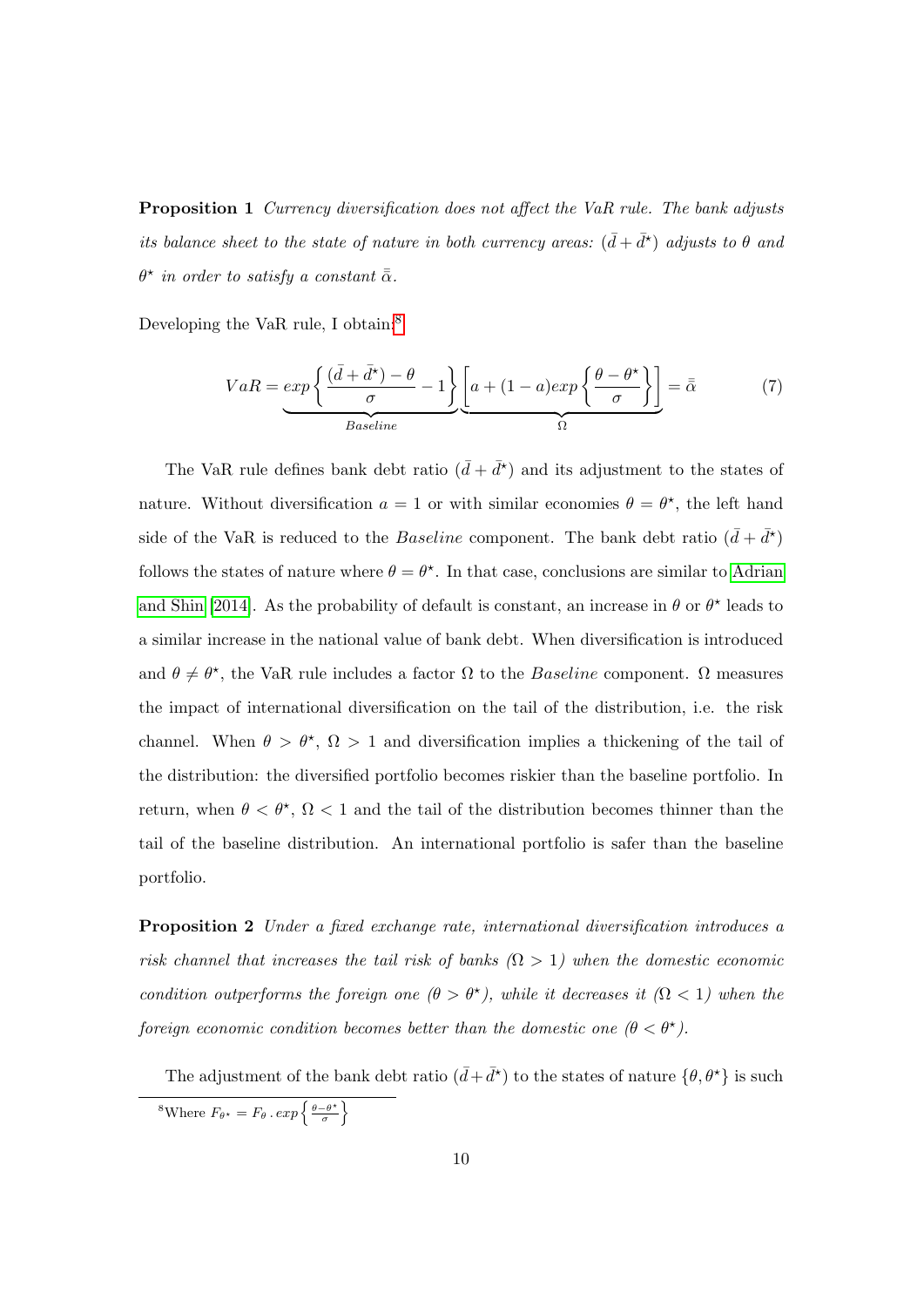that:

<span id="page-13-0"></span>
$$
(\bar{d} + \bar{d}^{\star}) = \underbrace{\theta + \sigma + \sigma \ln(\bar{\bar{\alpha}})}_{\text{Basicline}} - \sigma \ln \left( a + (1 - a) \exp \left\{ \frac{\theta - \theta^{\star}}{\sigma} \right\} \right) \tag{8}
$$

When  $\theta = \theta^*$ ,  $\Omega = 1$ . It implies an unchanged tail risk: during booms the baseline  $(\bar{d} + \bar{d}^*)$  increases while it decreases during bust. It defines the baseline leverage procyclicality. When  $\theta > \theta^*$ ,  $\Omega > 1$  and the tail risk increases: the increase in bank debt ratio is then less pronounced during booms than the baseline framework would predict.  $(\bar{d} + \bar{d}^*)$  is less procyclical than in the baseline. On the contrary during bust, the decrease in  $(\bar{d} + \bar{d}^{\star})$  is more pronounced than the baseline framework would predict: procyclicality increases. When  $\theta^* > \theta$ ,  $\Omega < 1$  and the tail risk decreases: during booms, international diversification increases the procyclicality of  $(\bar{d} + \bar{d}^{\star})$ , but it decreases it during bust.

Proposition 3 Currency channel aside, leverage procyclicality increases with international diversification because of the risk channel when the foreign economic condition is more volatile than the domestic one. When the foreign state of nature becomes less volatile than the domestic one, leverage procyclicality then decreases.

The participation compatibility constraint derived form the maximization of utilities implies that  $(d + d^*)$  is a positive function of  $(\bar{d} + \bar{d}^*)$ . Therefore, previous conclusions on  $(\bar{d} + \bar{d}^*)$  are applied to leverage procyclicality given that:

$$
\lambda = \frac{1}{1 - (d + d^*)} \tag{9}
$$

Figure [1](#page-33-0) depicts the procyclicality of banking activities conditional to different states of nature. Because equity is sticky, total banking activities are determined by leverage, implying procyclical fluctuations of total credits.[9](#page--1-0) The baseline scenario corresponds to

<sup>&</sup>lt;sup>9</sup>Total assets are defined such that:  $(A + SA^*) = \lambda E$ . It is the maximum total assets allowed by the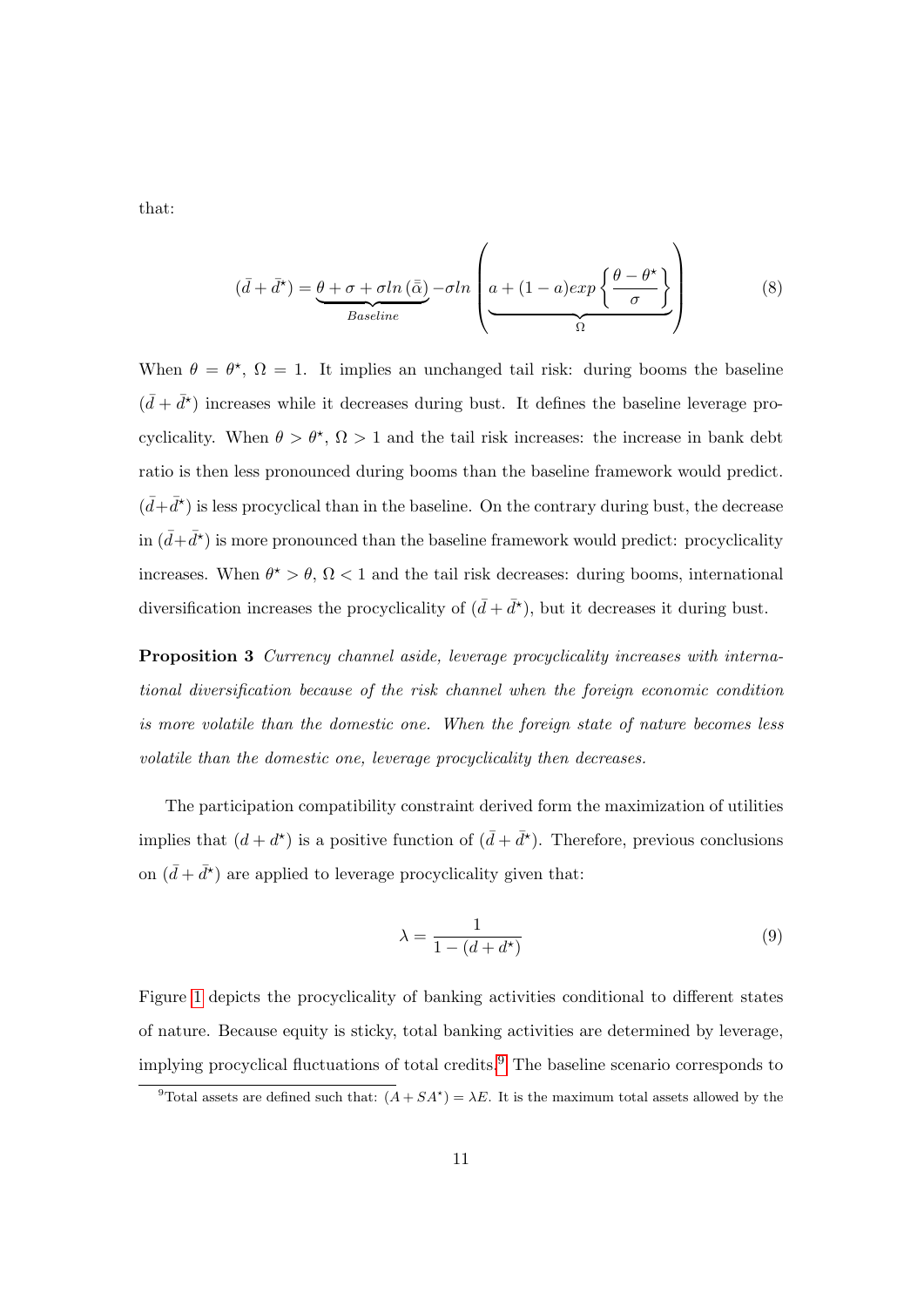the case where the two economies are similar, implying that  $\theta = \theta^*$ . As pictured in the figure, leverage procyclicality is increased by international diversification during booms but decreased by it during busts when the foreign economy outperforms the domestic economy (green line). When the domestic economy outperforms the foreign economy, leverage procyclicality is then decreased by international diversification during booms but increased by international diversification during busts (green line).

#### { Insert Figure [1](#page-33-0) here }

It follows that, valuation effect aside, international diversification introduces a risk channel that accentuates leverage procyclicality when the foreign economic condition is more volatile than the domestic one, that is when it outperforms the domestic eco-nomic condition during booms but falls behind it during busts (red line in figure [1\)](#page-33-0).<sup>[10](#page--1-0)</sup> Conversely, leverage procyclicality weakens with the risk channel of international diversification when the foreign state of nature is less volatile than the domestic one. Those generalized conclusions support previous results from [Kwok and Reeb](#page-31-5) [\[2000\]](#page-31-5) which visit the upstream downstream hypothesis of internationalization.

It is important to note that the model does not consider home bias in lending. Banks and creditors are risk neutral agents that adjust their activities relative to portfolio characteristics and expected value of return and reimbursement. Banks adjust leverage to increased risk in equal manner whether risk comes from home or from the foreign contract model with sticky equity. Introducing regulatory instruments such as Countercyclical capital

buffer (CCyB) would reduce this pass-through.

 $10$ It is important to note that the model does not consider home bias in lending. Banks and creditors are risk neutral agents that adjust their activities relative to portfolio characteristics and expected value of return and reimbursement. Banks adjust leverage to increased risk in equal manner whether risk comes from home or from the foreign economy. The home bias theory suggests a flight home effect where banks are more sensitive to shocks abroad [\(Cetorelli and Goldberg](#page-30-12) [\[2011\]](#page-30-12), [Giannetti and Laeven](#page-31-9) [\[2012\]](#page-31-9), [De Haas and Van Horen](#page-31-10) [\[2013\]](#page-31-10)). Considering home bias behavior, the adjustment of banking activities linked to the risk channel of diversification - as defined in the model - would be exacerbated by a general retrenchment of foreign exposures because of risk aversion of domestic banks. Although home bias is not presented in the model, it is consistent with the risk channel of diversification. In both mechanisms, an increase in foreign risk leads to a decrease in banking activity. This reaction could be stronger considering home bias. Appendix [C](#page-46-0) discusses the home bias hypothesis in more details.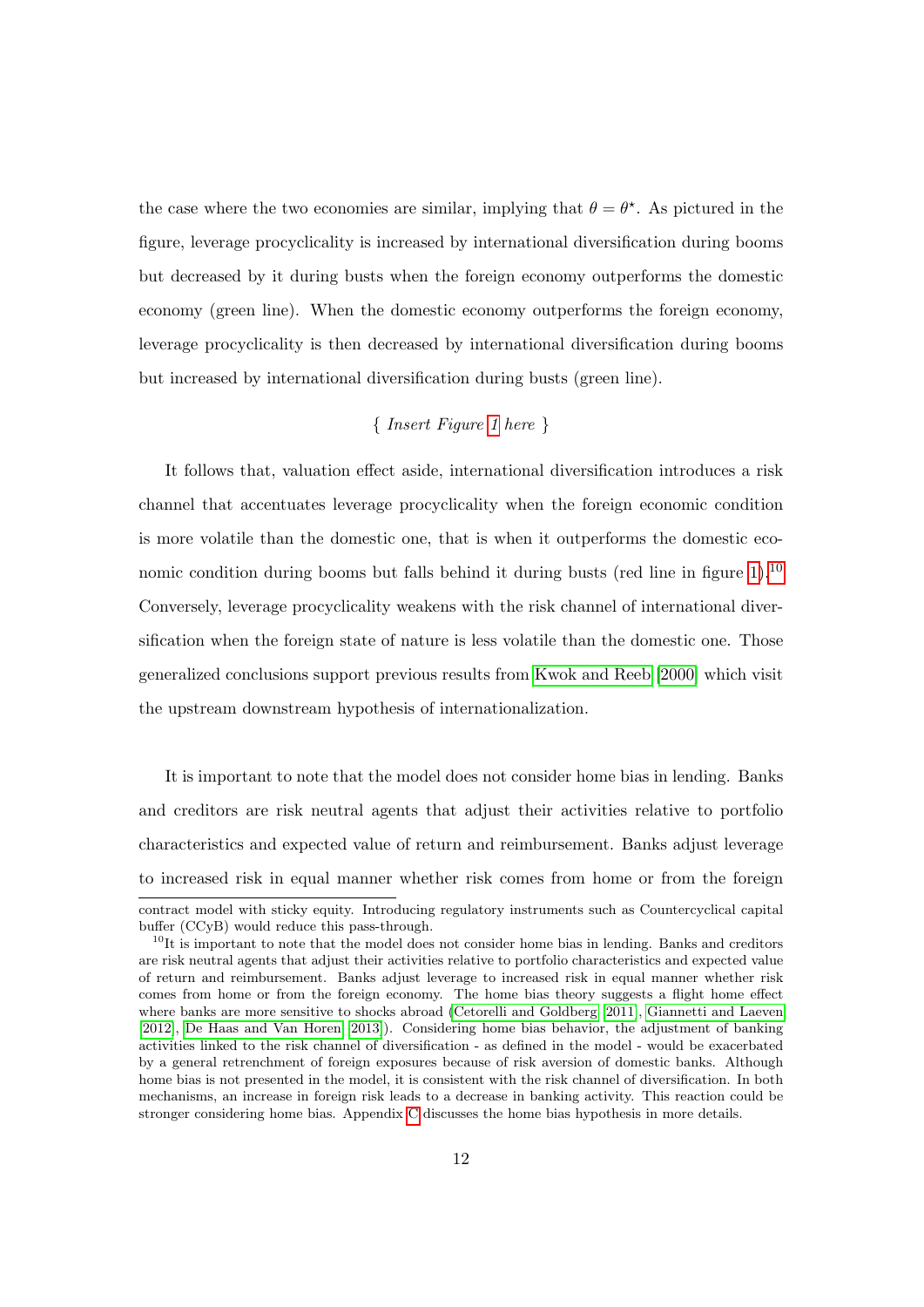economy. The home bias theory suggests a flight home effect where banks are more sensitive to shocks abroad [\(Cetorelli and Goldberg](#page-30-12) [\[2011\]](#page-30-12), [Giannetti and Laeven](#page-31-9) [\[2012\]](#page-31-9), [De Haas and Van Horen](#page-31-10) [\[2013\]](#page-31-10)). Considering home bias behavior, the adjustment of banking activities linked to the risk channel of diversification - as defined in the model - would be exacerbated by a general retrenchment of foreign exposures because of risk aversion of domestic banks. Although home bias is not presented in the model, it is consistent with the risk channel of diversification. In both mechanisms, an increase in foreign risk leads to a decrease in banking activity. This reaction could be stronger considering home bias.[11](#page--1-0)

#### 2.3 The currency channel

In previous sections, the foreign exchange rate is assumed to be fixed. Floating exchange rate regime affects the weight of assets in the bank portfolio since  $a = \frac{A}{A+S}A^*$ . Depending on the correlation between the exchange rate and asset returns, a floating exchange rate will impact the portfolio distribution and leverage adjustments.

The extensive empirical literature on the relationship between foreign exchange rates and the state of nature of the economy or between foreign exchange rates and interest rates suggests that domestic macroeconomic performances or relative domestic return performances are associated with domestic currency appreciation. [12](#page--1-0)

Hypothesis 2 The domestic currency appreciates when the domestic return rises with respect to the foreign one.

 $\overline{^{11}$ Appendix [C](#page-46-0) discusses the home bias hypothesis in more details.

<sup>&</sup>lt;sup>12</sup>Using high frequency data and macroeconomic announcements in the U.S or in Germany in the 1990s, [Andersen et al.](#page-30-13) [\[2003,](#page-30-13) [2007\]](#page-30-14), [Faust et al.](#page-31-11) [\[2007\]](#page-31-11) show that the foreign exchange rate is linked to macroeconomic fundamentals: a stronger than expected release appreciates the domestic currency. Regarding interest rates, [Engel](#page-31-12) [\[1996\]](#page-31-12) shows that the currency with the higher interest rate typically appreciates. Using structural VAR with daily data from 1988 to 2004, [Ehrmann et al.](#page-31-13) [\[2011\]](#page-31-13) show that the euro is also positively affected by shocks on short rates where a rise in euro area short rates leads to a euro appreciation. Finally, [Itskhoki and Mukhin](#page-31-14) [\[2017\]](#page-31-14) define a theoretical model reproducing the different foreign exchange rate puzzles identified in the literature, including the [Engel](#page-31-12) [\[1996\]](#page-31-12) result.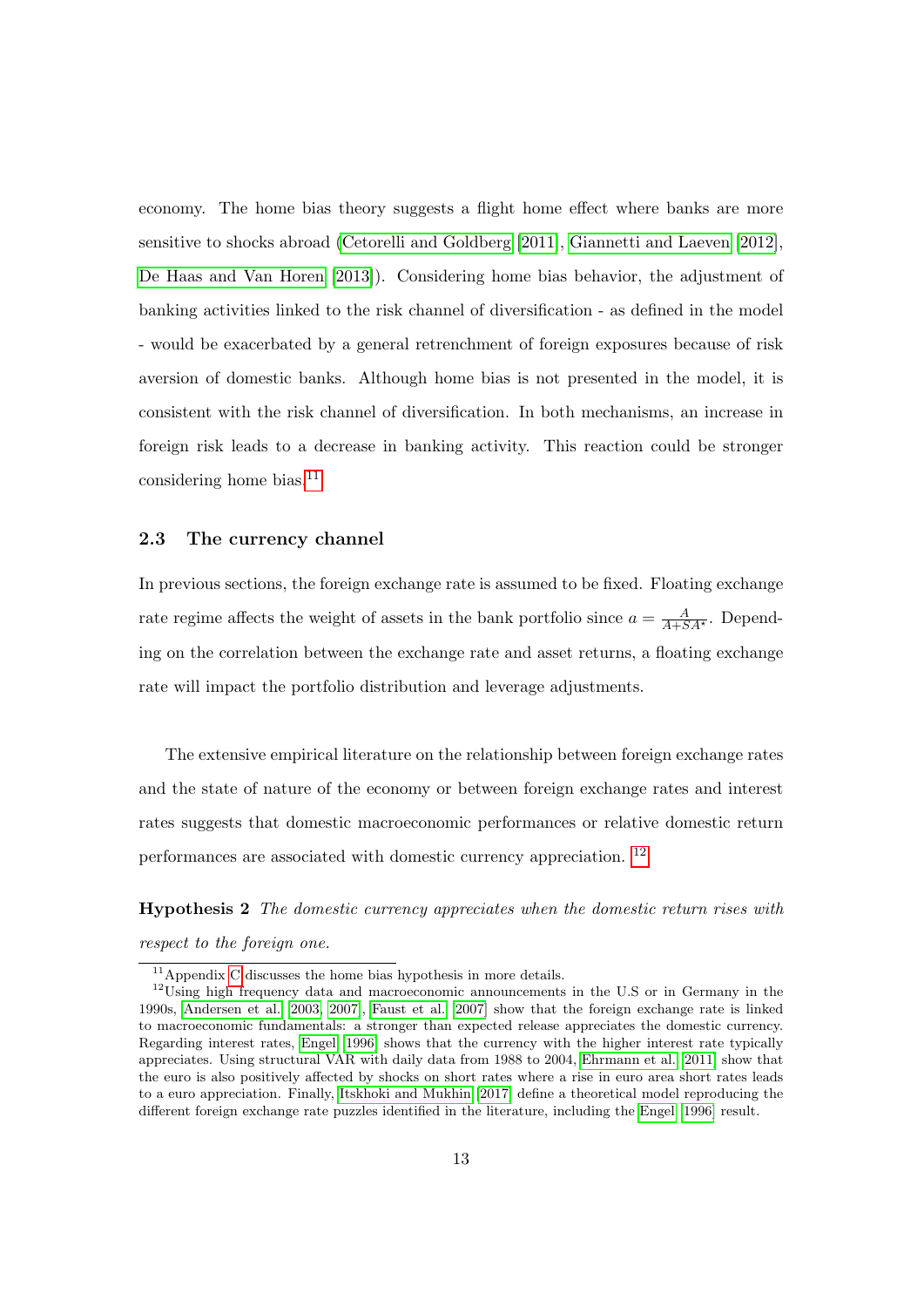The exchange rate S is defined as a function of location parameters  $\theta$  and  $\theta^*$  which are known by the bank and the creditor at T=0. Based on the value of  $\theta$  and  $\theta^*$ , S is given for the two periods included in the contract,  $T = \{0, 1\}$ . The process of S relative to portfolio returns is given by equation [\(10\)](#page-16-0) where returns depend on the state of nature of both economies and on a function of the shape parameter  $H(\xi)$ :

<span id="page-16-0"></span>
$$
S = 1 + \frac{r_{\theta^*} - r_{\theta}}{1 + r_{\theta}} \tag{10}
$$

Where :

$$
r_{\theta^*} = \theta^* + \sigma H(\xi)
$$
  

$$
r_{\theta} = \theta + \sigma H(\xi)
$$
  

$$
\lim_{r_{\theta} \to \infty} S(r_{\theta}) = 0 \quad \text{and} \quad S = 1 \iff r_{\theta} = r_{\theta^*}
$$

Because I want to extract the currency channel of international diversification, I assume that the bank does not change the composition of its portfolio, notwithstanding small changes in states of nature.<sup>[13](#page--1-0)</sup> When the domestic currency appreciates, the converted value of the foreign asset declines, which leads to a larger share of domestic assets relative to total assets: a goes up at T={0,1}. Consequently, changes in a and  $(1 - a)$ only reflect the exchange rate effect on converted value, so called the valuation effect of international diversification. This makes it possible to identify the currency channel of diversification on leverage.

#### Hypothesis 3 Changes in a only reflect valuation effects due to variations in the ex-

<sup>&</sup>lt;sup>13</sup>This implicit assumption seems to be reasonable regardless of the time horizon because of both the transaction costs and the international dimension of the foreign currency. [Odean](#page-32-7) [\[1998\]](#page-32-7), [Liu and](#page-31-15) [Strong](#page-31-15) [\[2008\]](#page-31-15) justify the "buy and hold" strategy for short term horizon because of the transaction costs implied in rebalancing strategies. Following [Liu and Strong](#page-31-15) [\[2008\]](#page-31-15), a monthly rebalancing strategy is then unrealistic. In addition, the foreign currency included in the model is considered as an international currency. Because of the international involvement of global banks, there is an incompressible share of assets and liabilities denominated in foreign currency. A complete re-allocation from one currency to another would then imply a complete change in the bank business model, going from global to national and vice-versa, or a complete change in the definition of the international monetary system. It seems reasonable to think that such adjustments are rare and sluggish.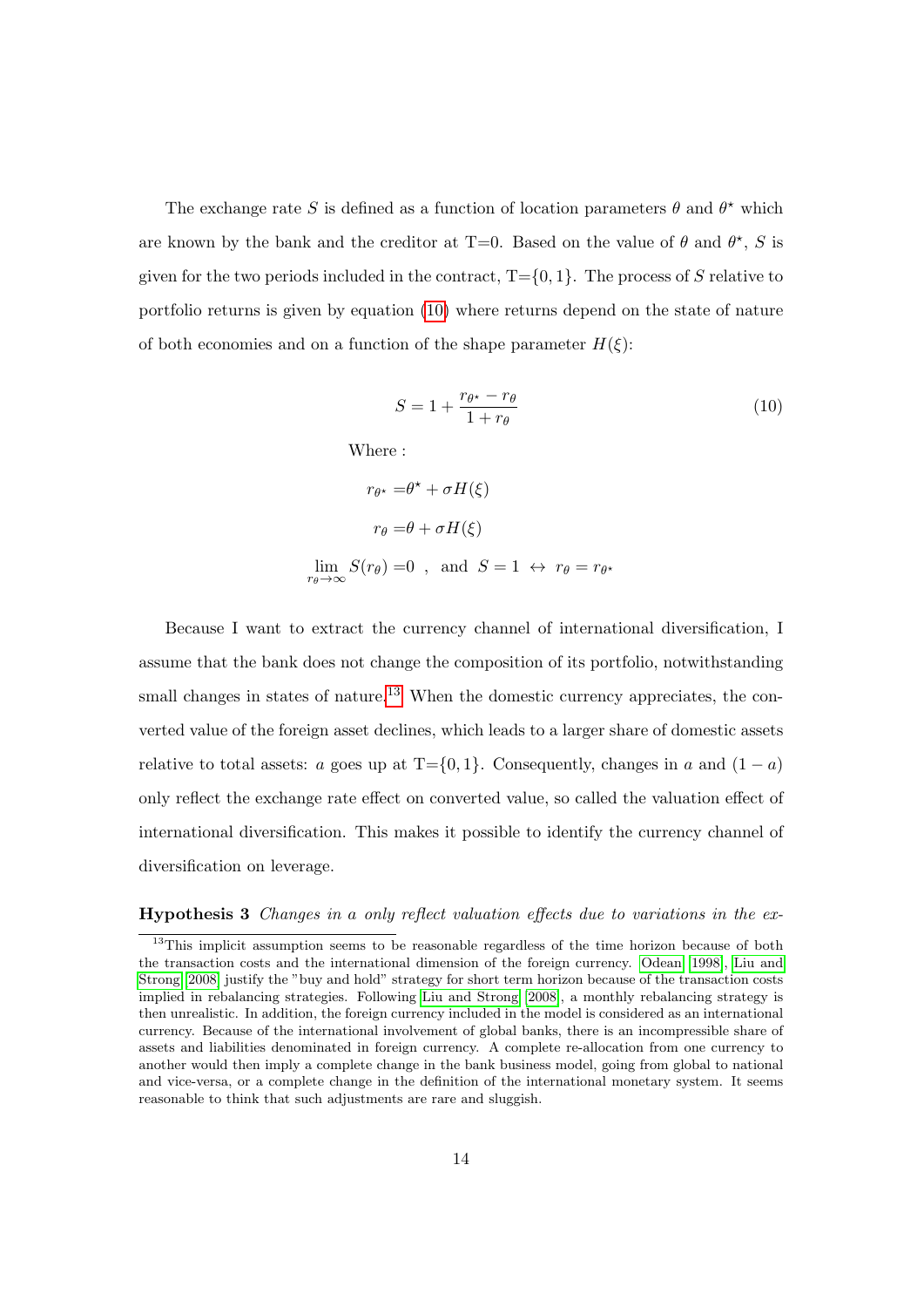change rate, that is  $\frac{da(S)}{dS} < 0$ .

One can rewrite equation  $(8)$  where a is a function of S such that:

$$
(\bar{d} + \bar{d}^{\star}) = \theta + \sigma + \sigma \ln(\bar{\bar{\alpha}}) - \sigma \ln\left(\frac{a(S) + (1 - a(S)) \exp\left\{\frac{\theta - \theta^{\star}}{\sigma}\right\}}{\Omega_S}\right) \tag{11}
$$

Because a floating exchange rate always promotes the asset which offers a better return in the portfolio, S directly affects the tail of the portfolio distribution through  $\Omega_S$ . Compared to a fixed exchange rate regime, the introduction of S always decreases the thickness of the distribution tail. As the bank still follows the VaR rule, the floating exchange rate regime increases its capacity to raise funds compared to its debt capacity in a fixed exchange rate regime.

Proposition 4 Introducing a floating exchange rate, the currency channel decreases the tail risk of banks and increases their fund-raising capacity as long as the two economies are different, that is  $\frac{d(\bar{d}+\bar{d}^*)}{dS} > 0$  when  $\theta^* > \theta$  or  $\frac{d(\bar{d}+\bar{d}^*)}{dS} < 0$  when  $\theta^* < \theta$ .

The currency channel is observed through the derivative of  $(\bar{d} + \bar{d}^{\star})$  relative to S when  $\theta$  and  $\theta^*$  are constant:

$$
\frac{d(\bar{d} + \bar{d}^{\star})}{dS} \mid \theta, \theta^{\star} = -\sigma \frac{\left(\frac{da_{(S, \theta, \theta^{\star})}}{dS} \mid \theta, \theta^{\star}\right) \left(1 - \exp\left\{\frac{\theta - \theta^{\star}}{\sigma}\right\}\right)}{a + (1 - a)\exp\left\{\frac{\theta - \theta^{\star}}{\sigma}\right\}}\tag{12}
$$

S does not affect  $(\bar{d} + \bar{d}^*)$  when  $\theta = \theta^*$ . However, an appreciation of the foreign currency (i.e S increases) leads to an increase in  $(\bar{d} + \bar{d}^{\star})$  when:

$$
\left(\frac{da_{(S,\theta,\theta^*)}}{dS} \mid \theta, \theta^*\right) \left(1 - \exp\left\{\frac{\theta - \theta^*}{\sigma}\right\}\right) < 0\tag{13}
$$

Because  $\left(\frac{da_{(S,\theta,\theta^*)}}{dS} \mid \theta, \theta^* \right) < 0$ , then the condition becomes  $\theta^* > \theta$ . Foreign currency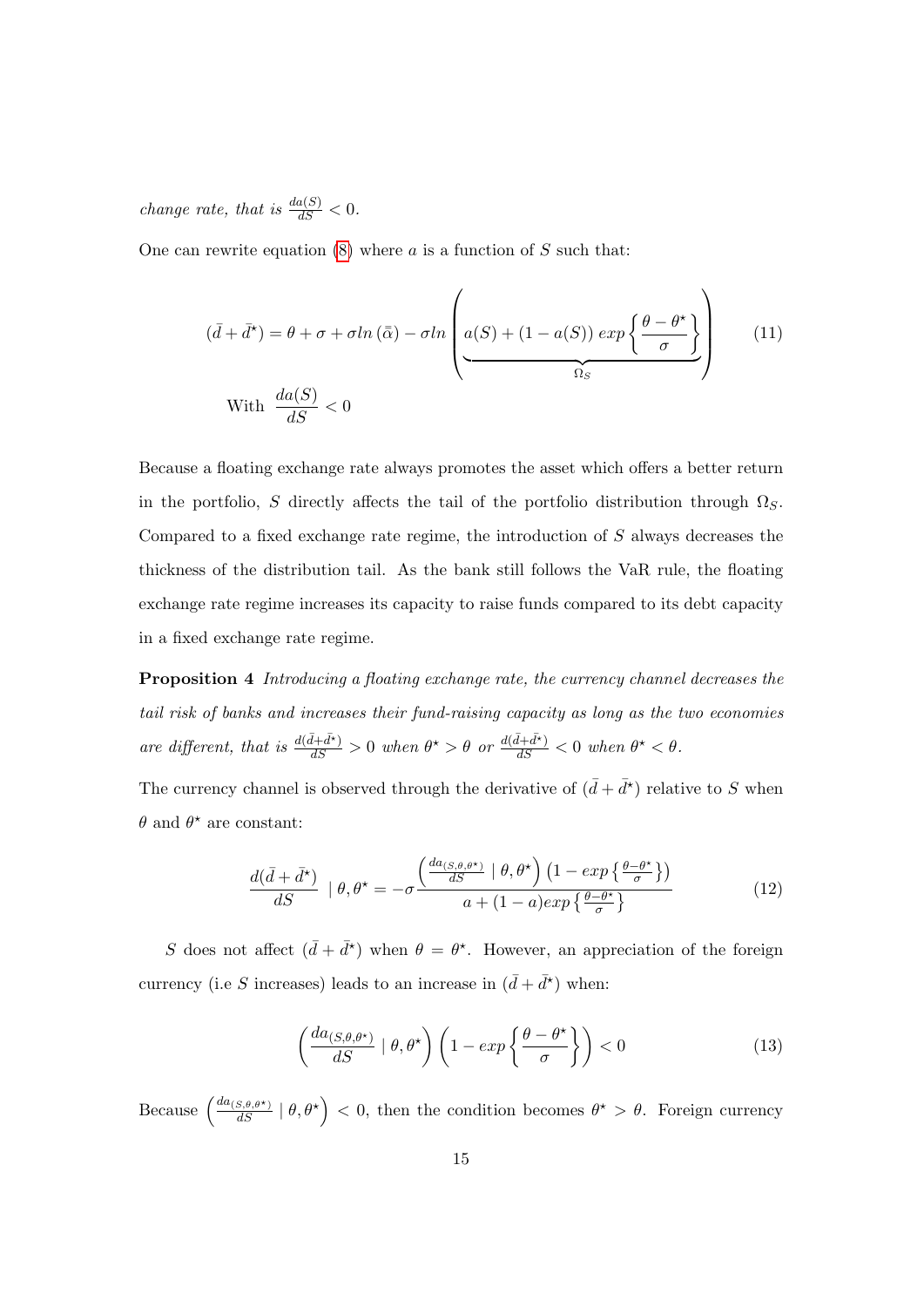appreciates when the the foreign economy outperforms the domestic one, leading to an increase in the fund raising capacity. Alternatively, an appreciation of the domestic currency leads to an increase in  $(\bar{d} + \bar{d}^*)$  when  $\theta > \theta^*$ . The conditions allowing an increase in fund raising capacities depend on the definitions of the model. The difference in the states of nature defines the exchange rate adjustment while  $\left(\frac{da_{(S,\theta,\theta^*)}}{dS} \mid \theta, \theta^* \right) < 0$ defines the portfolio adjustment relative to the exchange rate. In this framework, the currency channel always increases the bank fund raising capacity compared to a fixed exchange rate regime as long as  $\theta \neq \theta^{\star}$ .<sup>[14](#page--1-0)</sup>

Combining both the risk channel and the currency channel introduces conditions for leverage counter-cyclicality. When the domestic economy outperforms the foreign one during a bust,  $\theta > \theta^*$ , leverage procyclicality is increased by the risk channel but decreased by the currency channel. Similarly, when the foreign economy outperforms the domestic one during a bust,  $\theta^* > \theta$ , leverage procyclicality is decreased by both the risk and the currency channel. If the valuation effect is strong enough during economic busts, leverage may then become counter-cyclical under specific conditions.<sup>[15](#page--1-0)</sup> When  $\theta > \theta^*$ , the condition for a counter-cyclical leverage relative to the foreign economic condition is such that:

<span id="page-18-0"></span>
$$
\underbrace{(1-a)\left(\frac{da_{(S,\theta,\theta^{\star})}}{d\theta^{\star}}\mid\theta\right)^{-1}}_{Portbilo\ adjustment} < \sigma \underbrace{\left(\frac{1}{exp\left\{\frac{\theta-\theta^{\star}}{\sigma}\right\}}-1\right)}_{\Delta Economic\ condition}
$$
\n
$$
(14)
$$

The counter-cyclical condition in equation [\(14\)](#page-18-0) compares the portfolio adjustment due to the valuation effect to the relative economic performance going from  $\theta = \theta^*$  to  $\theta > \theta^*$ .  $\text{As} \left( \frac{da_{(S,\theta,\theta^*)}}{d\theta^*} \mid \theta \right) < 0$ , the higher the initial share of foreign asset, the more the bank ben-

 $14$ The increase in the fund raising capacity comes from the portfolio adjustment due to floating exchange rate. Under a stable portfolio composition, leverage adjustment follows previous conclusions under fixed exchange rate.

<sup>&</sup>lt;sup>15</sup>See the appendix [A.2](#page-39-0) for more details.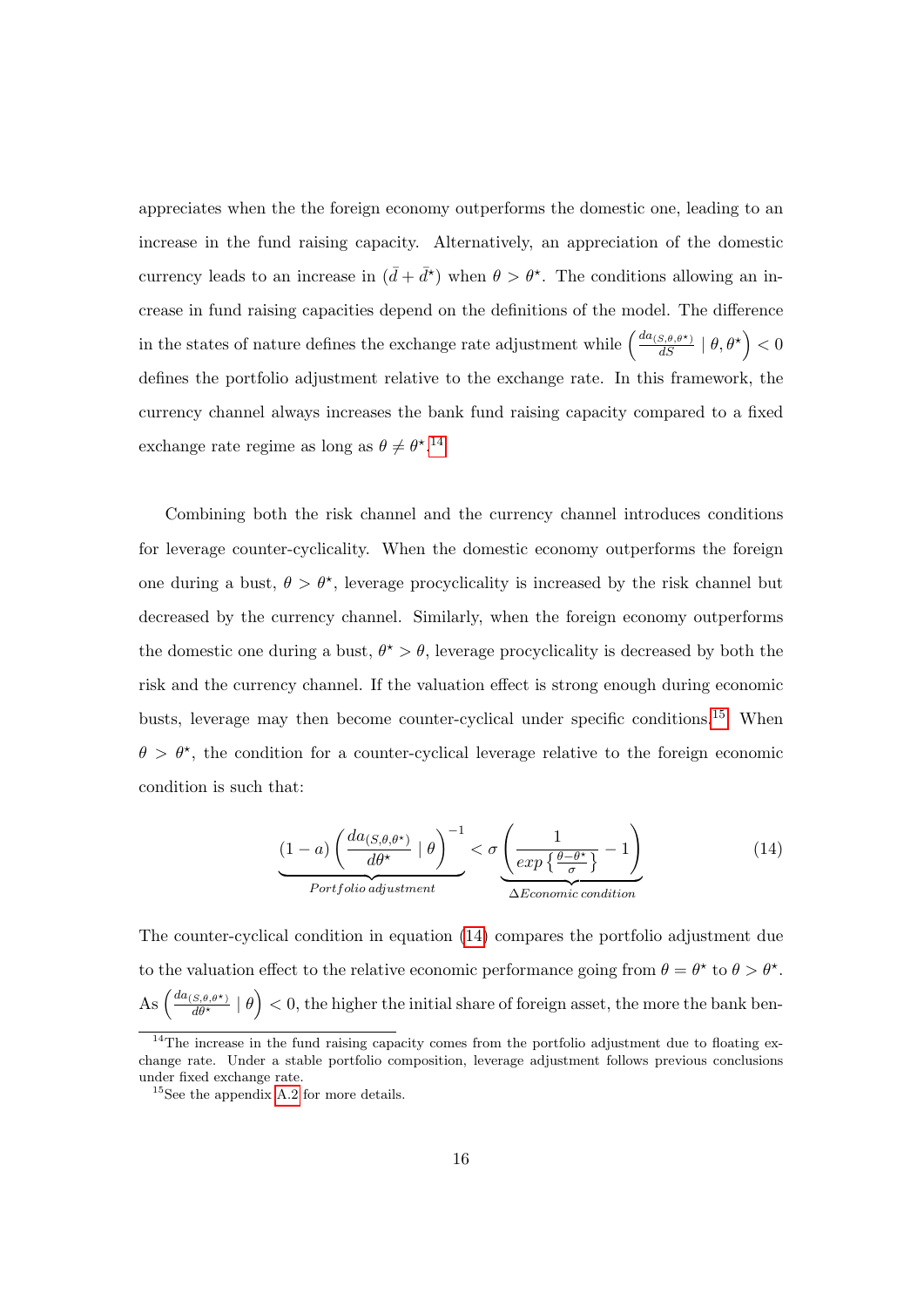efits from the currency channel and the more validated the condition would be. Because the foreign economy is busting, the domestic currency appreciates and the valuation effect promotes the domestic asset in bank portfolio: the valuation effect decreases the tail risk and offsets the economic bust.

When the domestic economy contracts  $(\theta < \theta^*)$ , a counter-cyclical leverage relative to the domestic economic condition is observed when the valuation effect is larger than the decline in economic condition. With  $\left(\frac{da_{(S,\theta,\theta^*)}}{d\theta} \mid \theta^*\right) > 0$ , the condition becomes:

$$
a\left(\frac{da_{(S,\theta,\theta^*)}}{d\theta} \mid \theta^{\star}\right)^{-1} < \underbrace{\sigma\left(1 - exp\left\{\frac{\theta - \theta^{\star}}{\sigma}\right\}\right)}_{\Delta Economic\ condition}
$$
(15)

The lower the initial share of domestic asset in the bank portfolio, the more beneficial the valuation effect is and the more validated the condition would be.

The net impact of international diversification on leverage procyclicality then depends on two channels (i.e. the risk and the currency channel) that consider the relative performance of the two economies, the business cycle, and the exchange rate regime.[16](#page--1-0)

### 3 The currency channel during the Global Financial Crisis

Focusing on the 2008-2009 crisis, the theoretical model predicts that banks with exposures to the US and the US dollar are supposed to show different leverage procyclicality. Considering banks in France and the major economic and financial negative shock coming from the US during the 2008-2009 crisis, the risk channel of international diversification is expected to increase leverage procyclicality during this period. Focusing on the currency channel of international diversification, however; it would have a negative

<sup>&</sup>lt;sup>16</sup>See table [A.1](#page-45-0) in the appendix [A.3](#page-42-0) for a complete summary of the theoretical predictions.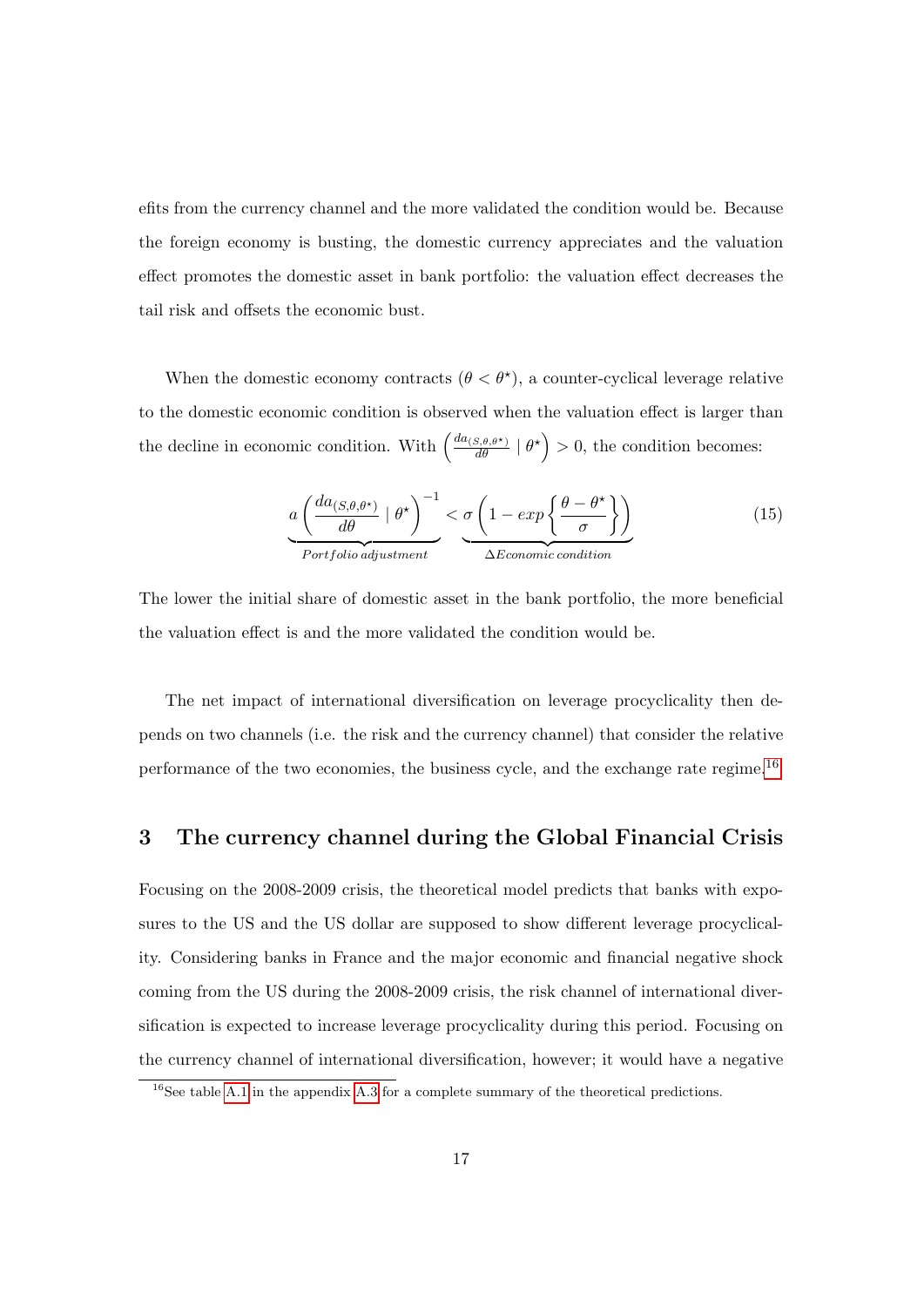impact on leverage procyclicality. This section tests the theoretical predictions using micro-data on banks located in France during the 2008-2009 crisis.

#### 3.1 Data

I use a unique micro-data from the French banking supervision authority ACPR. It consists of foreign and French banks located in France and it provides yearly information on consolidated bank balance sheet and derivatives relative to foreign exchange rate operations, and on a proxy of the currency diversification of assets. All data are collect-ing at the book value.<sup>[17](#page--1-0)</sup> Additionally, it provides information on bank characteristics such as the nationality of banks and the sub-category the banks are attached to (banks, cooperative banks, financial and investment firms).

Focusing on the 2008-2009 crisis, the sample consists of 26 banks composed of 18 and 8 French and foreign banks, respectively. Table [2](#page-34-0) provides descriptive statistics on all banks focusing on bank size defined as the logarithm of total assets, leverage defined as the ratio of total assets to equity, US dollar diversification  $FX_{2007}$  defined as the share of assets denominated in US dollar, currency mismatch CM defined as the ratio of net US dollar exposure to total assets and, derivatives relative to foreign exchange operations defined as the ratio of those derivatives to total assets. Detailed information on international diversification and currency mismatch is provided based on euro area counterparty. US dollar diversification with euro area counterparties  $FX(EA)$ is defined as the share of total assets denominated in US dollar and including a euro area counterparty while  $FX(n-EA)$  is the share of total assets denominated in US dollar with counterparties outside the euro area. Similarly,  $CM(EA)$  is the currency mismatch ratio limited to euro area counterparties, while  $CM(n-EA)$  focuses on the rest of the world. All variables come from accounting collections measured at the end of each period.

<sup>17</sup>See the appendix [B](#page-46-1) for more details on the dataset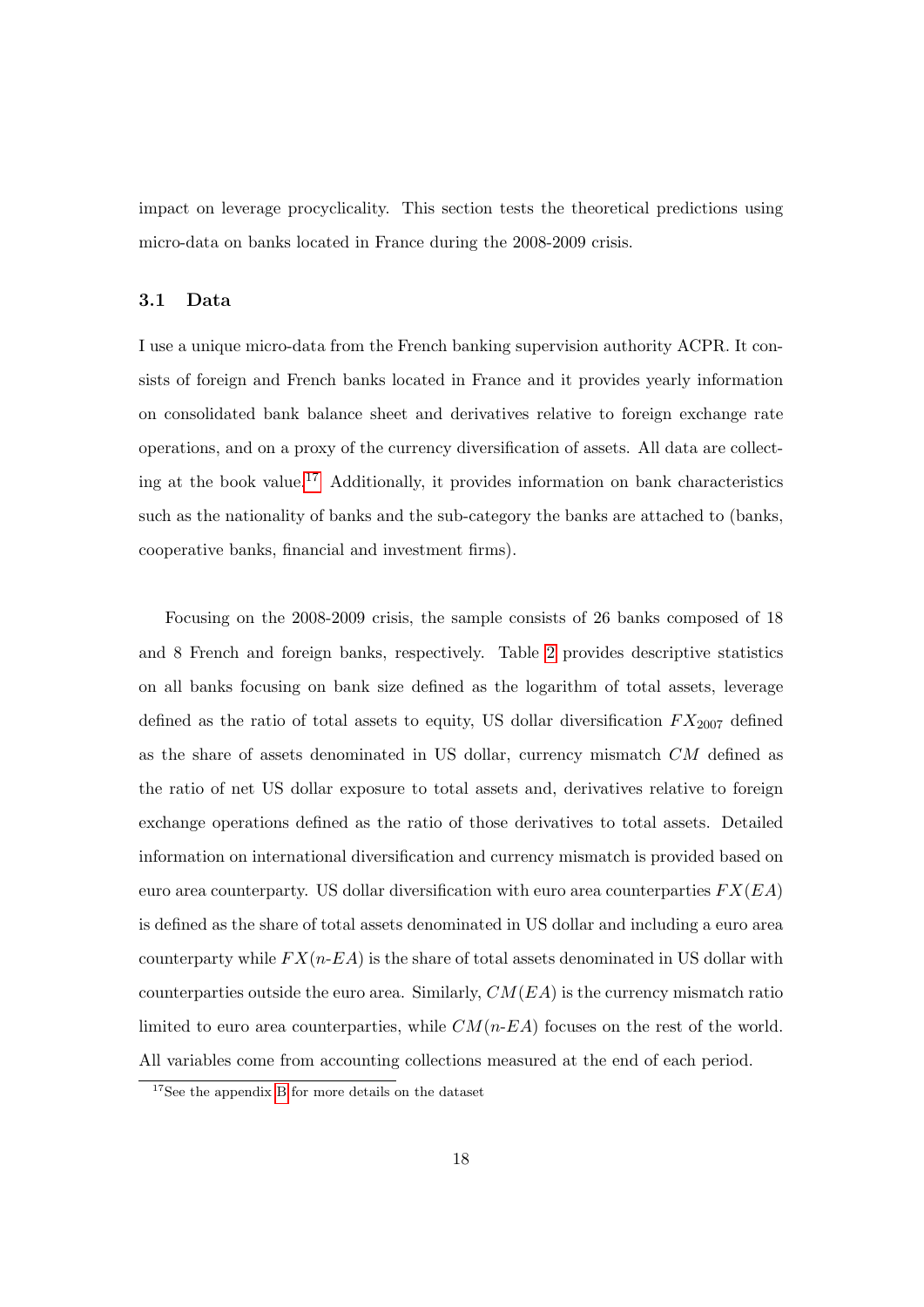#### { Insert Table [2](#page-34-0) here }

Following table [2,](#page-34-0) banks had an average US dollar diversification of 12% of total assets in 2007, while the FX derivative ratio reached 0.54 on average for the same year. Currency mismatch is limited on average except for exposures with counterparties located outside the euro area. Focusing on standard deviations, minimum and maximums, heterogeneity is observed in all variables reported in table [2.](#page-34-0) Tables [3](#page-34-1) and [4](#page-34-2) provide additional descriptive statistics focusing on French or foreign banks. Comparing the two tables, foreign banks are more diversified in 2007 than French banks. The main difference is explained by the geographic counterparty of assets. On average in 2007, 23% of foreign banks' assets are denominated in US dollar with a counterparty outside the euro area, while the French banks only declare 3% of their total assets. Foreign banks also manifest stronger decline in leverage and size during the financial crisis than their French counterparts.

> { Insert Table [3](#page-34-1) here } { Insert Table [4](#page-34-2) here }

#### 3.2 An event study

I focus on the impact of international diversification on leverage procyclicality during the 2008-2009 crisis. Especially, I want to test whether the pre-crisis international diversification of assets, i.e in 2007, affects the large adjustment of bank balance sheet during the crisis, i.e between 2008 and 2009. My quantitative analysis is thus based on cross-section heterogeneity between banks.

I follow previous empirical strategies used in [Adrian and Shin](#page-30-1) [\[2010\]](#page-30-1), [Kalemli-Ozcan](#page-31-2) [et al.](#page-31-2) [\[2012\]](#page-31-2), [Baglioni et al.](#page-30-4) [\[2013\]](#page-30-4), [Damar et al.](#page-30-5) [\[2013\]](#page-30-5) where the growth rate of leverage between 2008 and 2009 is the dependent variable and the value of leverage in 2008 and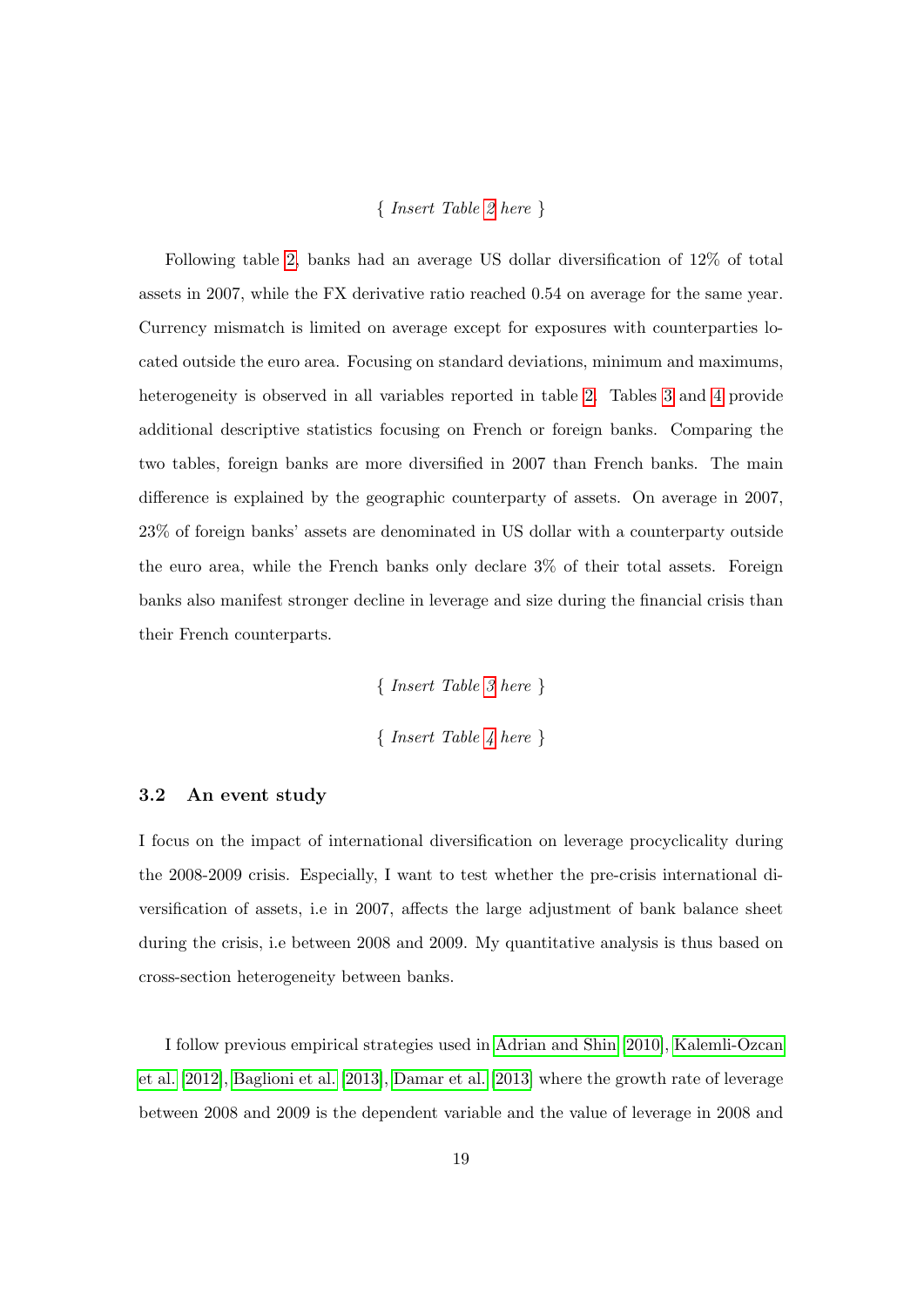the growth rate of assets between 2008 and 2009 are the main explanatory variables.<sup>[18](#page--1-0)</sup> Leverage procyclicality is then measured with the coefficient  $\beta_2$  in equation [\(16\)](#page-23-0). I extend the specification by introducing an interaction term between the growth rate of assets between 2008 and 2009 and the level of international diversification in 2007  $FX_{i,2007}$ . The coefficient  $\beta_3$  then measures the net impact of international diversification on leverage procycliclality.<sup>[19](#page--1-0)</sup> The level of international diversification,  $FX_{i,2007}$ , is introduced separately as a control variable. Since banks can hedge their foreign exchange exposure using financial instruments such as derivatives, the ratio of foreign exchange derivatives in 2007,  $Deriv_{i,2007}$ , is part of the specification as control variables. In doing so, I control for hedging strategies that could influence the currency channel of international diversification.[20](#page--1-0) Finally, to control for unobserved heterogeneity between banks I introduce several dummy variables  $\delta_i$  including a French nationality dummy variable and dummy variables capturing the category of banks. The dummy for French nationality controls for the fact that leverage may adjust differently during the crisis whether banks are French banks located in France or French affiliates of foreign banks.<sup>[21](#page--1-0)</sup> Banking categories cover general banks, cooperative banks, specialized banks (i.e ECS) and specialized financial institutions (i.e IFS). ECS are specialized in specific financial activities including consumer loans and mortgage financial leases, while IFS are credit institutions with a specific mandate defined by public authorities. These dummy variables for bank category and nationality remove issues related to omitted factors that potentially co-determine both the choice of international diversification prior the financial crisis as

 $18\overline{\Delta}$  stands for the first-difference of the logarithm.

<sup>&</sup>lt;sup>19</sup>The risk of reverse causality between the crisis leverage adjustment and the pre-crisis international diversification is limited because of the unexpected nature of the financial crisis. The idea of reverse causality implies that the choice of international diversification is determined by future leverage adjustment (or targeted leverage adjustment). Applying this hypothesis to the financial crisis, it would mean that banks have chosen their pre-crisis international diversification in order to achieve their crisis leverage adjustment. As financial crisis are by definition unexpected, then the risk of reverse causality seems to be reduced.

 $^{20}$ Hedges on currency exposures could also be specific to the bank's borrowers if they themselves are hedged against currency exposures (i.e., exporters), however, this degree of information is not detailed in the data set.

 $^{21}$ Appendix [C](#page-46-0) provides additional results to discuss heterogeneity between domestic and foreign banks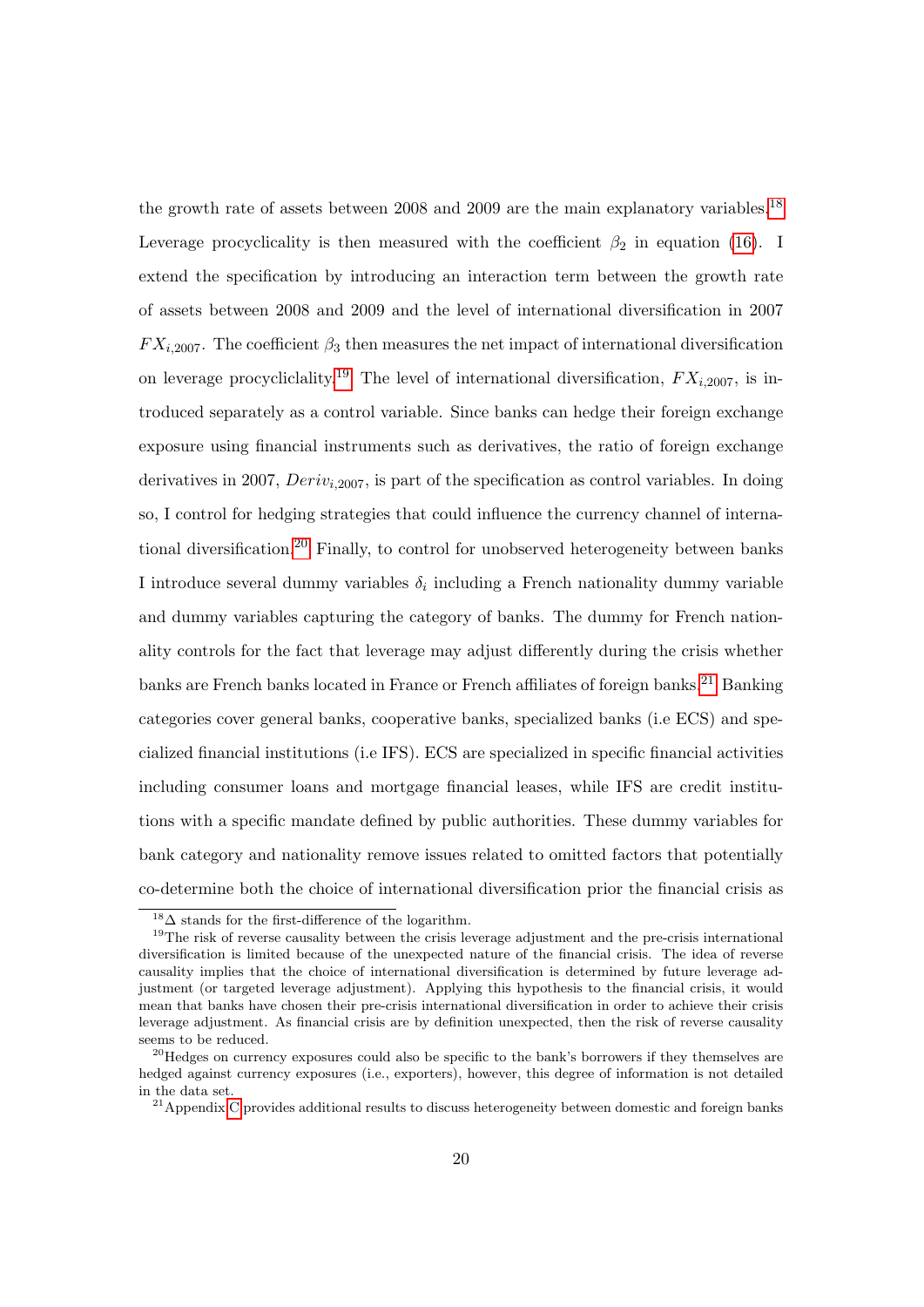well as the movement of leverage afterward.<sup>[22](#page--1-0)</sup>

 $\Delta Leverage_{i,2008-09} = \alpha + \beta_1 ln(Leverage_{i,2008}) + \beta_2 \Delta Asset_{i,2008-09}$ 

<span id="page-23-0"></span>
$$
+ \beta_3 \left( \Delta Asset_{i,2008-09} \times FX_{i,2007} \right) + \beta_4 FX_{i,2007} + \beta_5 Deriv_{i,2007} + \sum_{j=6}^{10} \beta_j \delta_{j,i} + u_i
$$
 (16)

The variable  $FX_{2007}$  captures both the risk and the currency channels. In order to capture the valuation effect of international diversification I extend the analysis by replacing the share of assets denominated in US dollar by the share of assets denominated in US dollar with euro area counterparties  $FX(EA)^{23}$  $FX(EA)^{23}$  $FX(EA)^{23}$  Considering the euro area counterparty as a resident counterparty, this new measure focuses on the currency channel of international diversification. Alternatively, I introduce the share of assets denominated in US dollar with non-euro area counterparties  $FX(n-EA)$  in order to have a complete decomposition of  $FX$ . An alternative to test the robustness of my results might be to replace the international diversification measure by the FX derivative measure as it focuses on derivatives relative to foreign exchange operations only. This last specification implies to introduce the international diversification measure as a control variable.

#### 3.3 Results

Table [5](#page-35-0) reports results from the different specifications of [\(16\)](#page-23-0). For all specifications, results confirm previous conclusions from the literature: leverage is a mean reverting process and it is procyclical. However, my results also show that leverage procyclicality depends on international diversification.

<sup>&</sup>lt;sup>22</sup>Because of their specific activities, then ECS and IFS are not expected to show either large international diversification or large leverage procyclicality compared to general banks. Similarly, foreign banks located in France are expected to have more international diversification than French banks; but they are also expected to be more procyclical than French banks as they are the first adjustment variable for foreign global banks during financial crisis.

 $23$ The share of assets denominated in euro with US counterparties or with non-euro area counterparties captures the risk channel. However, that information is not available in the current database.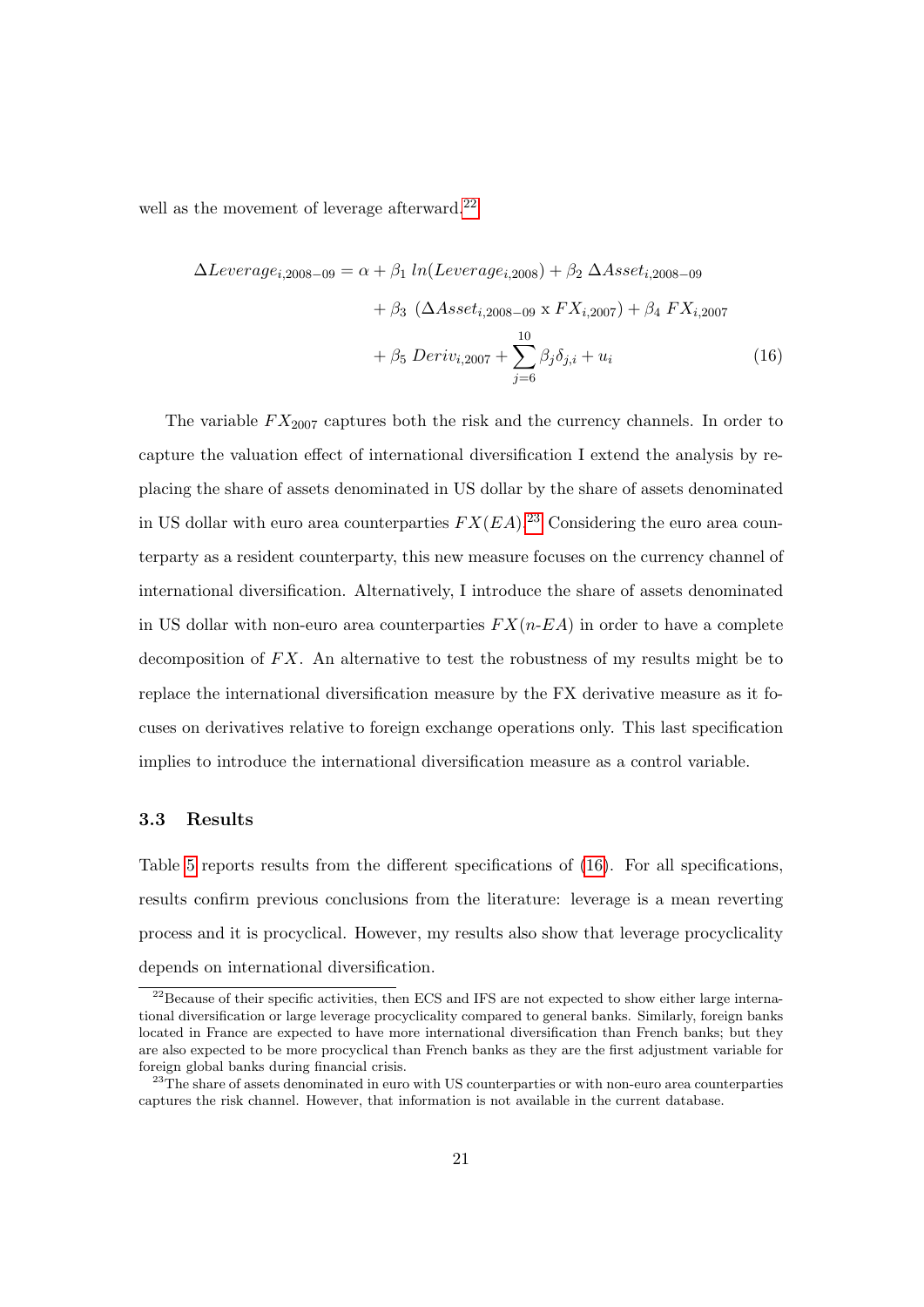#### { Insert Table [5](#page-35-0) here }

Focusing on international diversification with all conterparties  $FX_{2007}$ , the results show that international diversification had increased leverage procyclicality during the crisis. This first conclusion is robust even when the pre-crisis international diversification is defined in 2006 instead of 2007. However, the measure of international diversification  $FX$  captures the two channels of international diversification. Due to the floating exchange rate regime and the depreciation of the US dollar between the end of 2008 and the end of 2009, the theoretical model predicts a decrease in leverage procyclicality due to the currency channel.<sup>[24](#page--1-0)</sup> Therefore, results reported in column  $(1)$  and  $(5)$  suggest that the net impact of international diversification is dominated by the risk channel (i.e the risk channel dominates the currency channel). To capture the currency channel, I introduce the variable  $FX(EA)$  in column (2) and (6). The results confirm the theoretical prediction where the currency channel captured by  $FX(EA)$  reduces leverage pro-cyclicality. Comparing the different results between column (1) and (2) and between column (5) and column (6), my results suggest that the risk channel, apart from the currency channel, increases leverage procyclicality. Column (3) and (7) introduce  $FX(n-EA)$  and confirm the increase in leverage procyclicality due to non-resident counterparties. My results also support the implicit assumption that banks do not change their portfolio allocation at each period.<sup>[25](#page--1-0)</sup> Finally, the ratio of the FX derivative  $Deriv$ as an alternative measure of the valuation effect supports my conclusions at least when the measure is taken in 2007.

More broadly, the results indicate that currency diversification captures additional information that gives another dimension to the analysis compared to the home bias

 $^{24}$ Between December 2008 and December 2009, the US dollar depreciated by 8.66% against the euro (ECB data).

 $^{25}$ If banks re-allocate their portfolio at each period, then the number of lags used for currency diversification would be decisive to capture the effect of pre-crisis international diversification on leverage procyclicality during the crisis.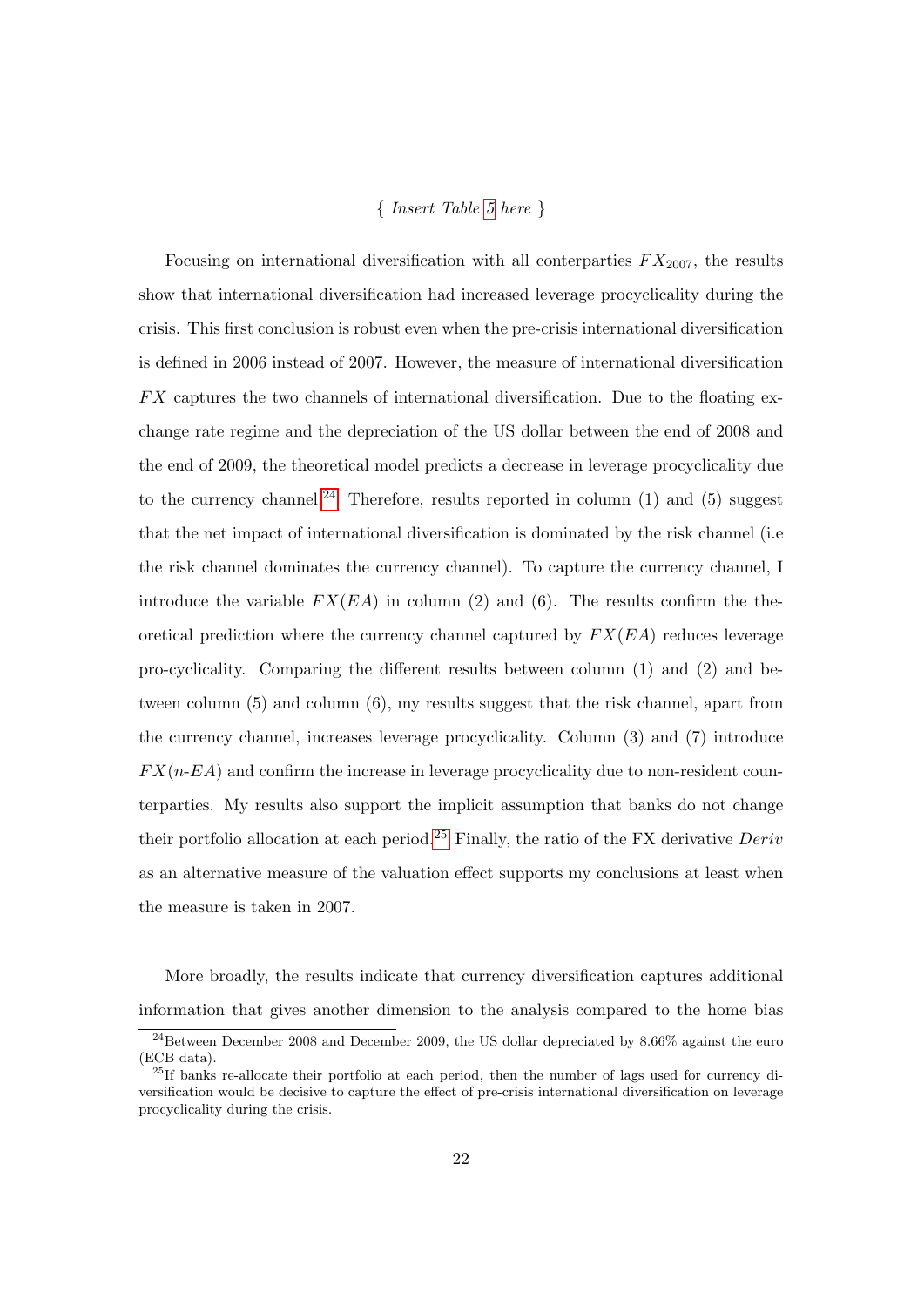behavior. Assuming that bank behavior is driven by the home bias hypothesis, all results would be driven by bank exposure to non-residents and currency diversification would have no explanatory power. The home bias is consistent with the international diversification risk channel, however, the currency channel that focuses on the foreign currency of denomination (i.e. with resident exposure) differs from it.<sup>[26](#page--1-0)</sup>

Figure [2](#page-33-1) illustrates the previous results and reports the predicted leverage procyclicality for different levels of 2007 pre-crisis international diversification. The net impact of international diversification increases leverage procyclicality when currency diversification goes from 0 to the average value (i.e 0.12). When the maximum pre-crisis international diversification is assumed (i.e 0.71), the slope of the line is even more stronger than previously, translating the large sensitivity to foreign economic choc.

#### { Insert Figure [2](#page-33-1) here }

Focusing on the currency channel, the predicted leverage pro-cyclicality is lower for average value of pre-crisis international diversification (i.e. 0.03) than for 0 international diversification, even if this average pre-crisis international diversification is quite low. Interestingly, my results also supports the theoretical prediction of a counter-cyclical leverage associated with the currency channel and significant pre-crisis international diversification.

#### 4 Discussion on liabilities and currency mismatch

The previous theoretical conclusions identify the states of nature and the foreign exchange rate regime as the two driving forces of leverage fluctuation: total converted debt adjusts to changes in total converted asset. The model - as defined in this paper excludes a risk-free interest rate and a monetary policy interest rate, implying a limited

 $26$ Appendix [C](#page-46-0) provides additional results to discuss the home bias hypothesis.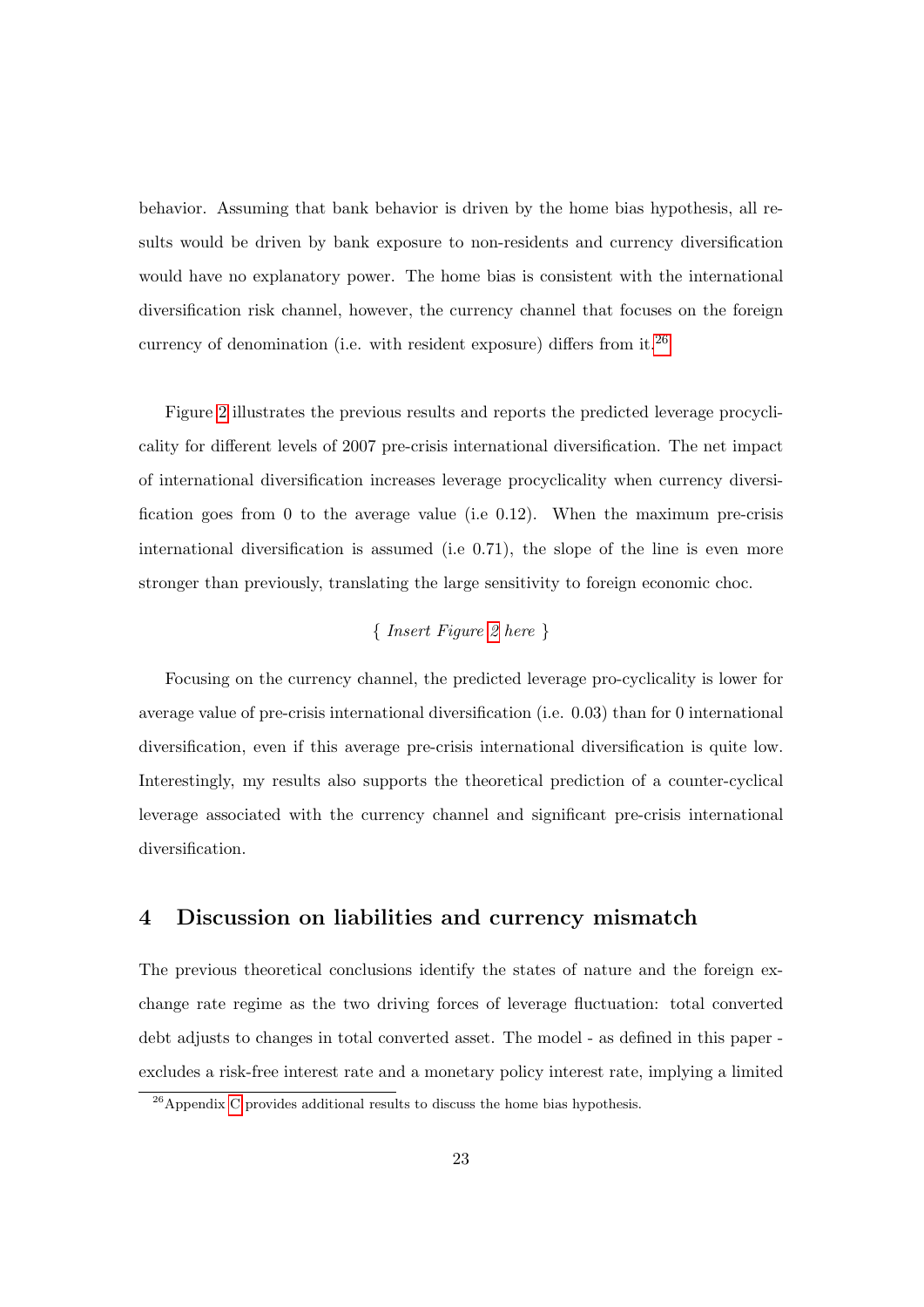role in leverage procyclicality of liabilities. The participation constraint and an incentive constraint introduced by the contract model micro-found the VaR rule. Introducing a risk-free interest rate removes the contracting model and fails to micro-found the VaR rule. The framework defined in this paper is still compatible with a potential monetary policy interest rate as long as the interest rate defined by the contracting model stays above the monetary policy interest rate.<sup>[27](#page--1-0)</sup>

Because total converted debt adjusts to changes in total converted asset, currency mismatch does not affect leverage procyclicality either. The bank supports foreign exchange rate fluctuations only through its total portfolio returns. The impact of foreign exchange rate fluctuations on bank debt is supported by the creditor of the bank. Assuming that the bank only invests in domestic asset while it raises debt in foreign currency, leverage is not going to be sensitive to fluctuations of exchange rate. An improvement of the foreign economic condition and the associated appreciation of the foreign currency do not change the portfolio distribution: leverage, total converted debt and reimbursement are unchanged. Implicitly, it means that the appreciation of the foreign currency is internalized by the bank creditor. Total converted debt and reimbursement stay unchanged, but total debt and reimbursement in foreign currency decrease.

Table [6](#page-36-0) reports results from the different specifications of [\(16\)](#page-23-0) using different measures of currency mismatch  $CM$ ,  $CM(EA)$ ,  $CM(n-EA)$  and  $CM(dummy)$ .  $CM$  is defined as the ratio of net US dollar exposures to total assets. It captures the currency diversification of assets controlling for currency diversification of debts. The coefficient of the interaction variable is positive and significant, suggesting that asset currency diversification still increases leverage procyclicality when debt currency diversification is

 $^{27}$ In [Bruno and Shin](#page-30-6) [\[2015\]](#page-30-6), [Coimbra and Rey](#page-30-7) [\[2017\]](#page-30-7), the VaR rule is directly implemented to constrain bank leverage. The interest rate on deposits is then risk-free or exogenous, introducing a second source of adjustment for banking leverage on the liability side: the monetary policy. However, this framework does not enable the microfoundations of the VaR rule as in [Adrian and Shin](#page-30-0) [\[2014\]](#page-30-0).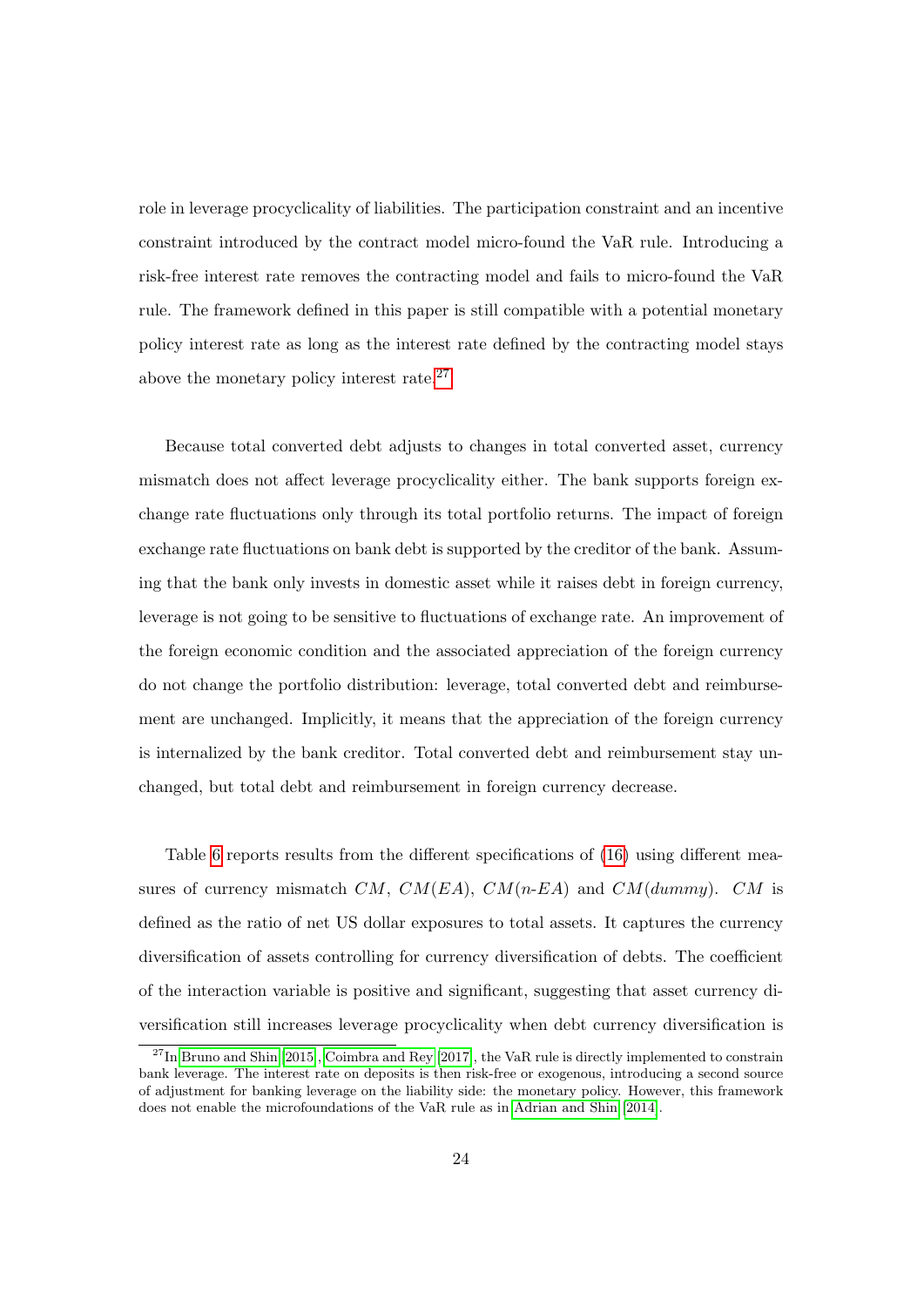controlled for. Column (2) and (3) and column (6) and (7) use  $CM(EA)$  and  $CM(n-$ EA) to consider resident and non-resident counterparties of net US dollar exposures, respectively. Regarding euro-area counterparties  $CM(EA)$ , the coefficient of the interaction variable is negative and significant. It supports previous results where the valuation effect reduces leverage procyclicality. Similarly, the coefficient of the interaction variable related to  $CM(n-EA)$  is positive and significant.

#### { Insert Table [6](#page-36-0) here }

 $CM, CM(EA)$  and  $CM(n-EA)$  capture the net US dollar exposures of banks. It controls for the currency diversification of liabilities; however, it does not test the potential effect of currency mismatch. To test this hypothesis, I use a dummy variable  $CM(dummy)$  to identify significant currency mismatch (i.e currency mismatch larger than 1% of total assets). It concerns 50% of banks included in the sample. Results are detailed in column (4) and (8) and confirm the neutrality of currency mismatch. The coefficient of the interaction variable is insignificant.[28](#page--1-0)

### 5 Conclusion

This paper provides a new adjusted framework to global banks with two currency denominations for assets and debts, corresponding to two different countries. It implies a diversification of risks between the two countries and a currency channel from floating exchange rate.

The international dimension of banking activities associated to the Value-at-Risk rule offers a new framework to explain the heterogeneous procyclicality of leverage. The international diversification of balance sheet plays a key role, especially if currency diversification is considered. When the foreign economy outperforms the domestic economy,

<sup>&</sup>lt;sup>28</sup>Conclusions are robust to additional definitions of  $CM(dummy)$ , including larger thresholds than 1%.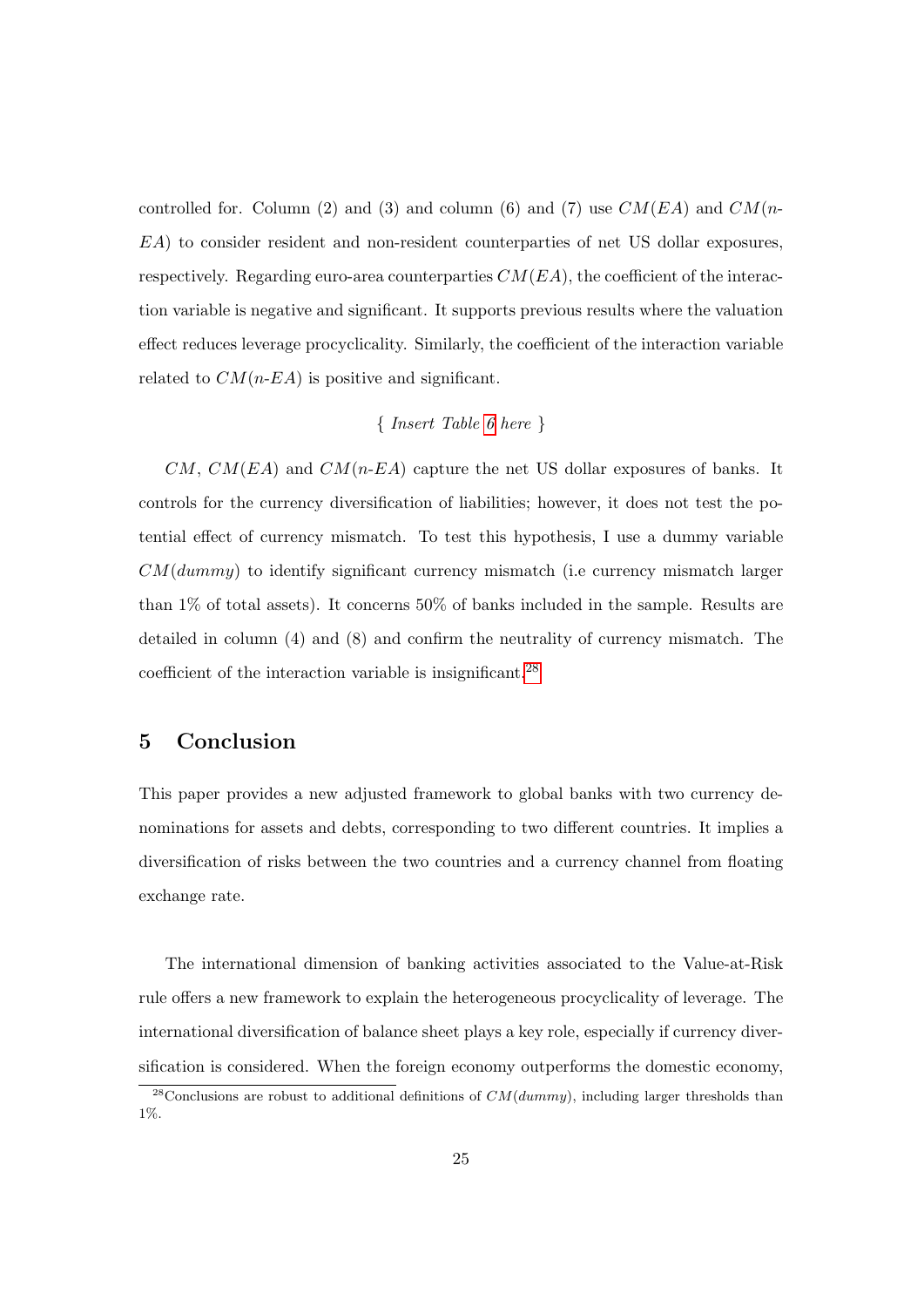a international diversification reduces risk in bank portfolio. International diversification then increases leverage procyclicality during booms but decreases it during busts as it expands the bank capacity to raise funds. Inversely, risk in bank portfolio gets larger with international diversification when the domestic economy outperforms the foreign one: international diversification decreases leverage procyclicality during booms but increases it during busts. More broadly, international diversification increases leverage procyclicality when it implies a foreign economic condition that is more volatile than the domestic economic condition. Introducing a floating exchange rate then expands the bank capacity to raise funds, since currency appreciates when its associated economy outperforms others. Bank leverage procyclicality then depends on the relative performance of countries, the business cycle, the level of currency diversification and the exchange rate regime.

This new international framework allows to make use of cross-sectional data on bank balance sheet. Focusing on banks located in France during the 2008-2009 crisis, my results show that leverage procyclicality positively depends on pre-crisis international diversification. The higher the international diversification before the crisis, the stronger the leverage response to assets variations during the 2008-2009 crisis. This net impact of international diversification suggests that the risk channel dominates the currency channel. Focusing on the currency channel of international diversification, my results show that it reduces leverage procyclicality during the crisis. Therefore, the empirical results yield supporting evidence to the theoretical predictions where the domestic economy outperforms the foreign economy during a bust.

This paper underlines the specific role of international diversification in financial stability risk and economic stability. As not all foreign currencies and foreign economies are alike, this paper shows that the impact of international diversification would differ ac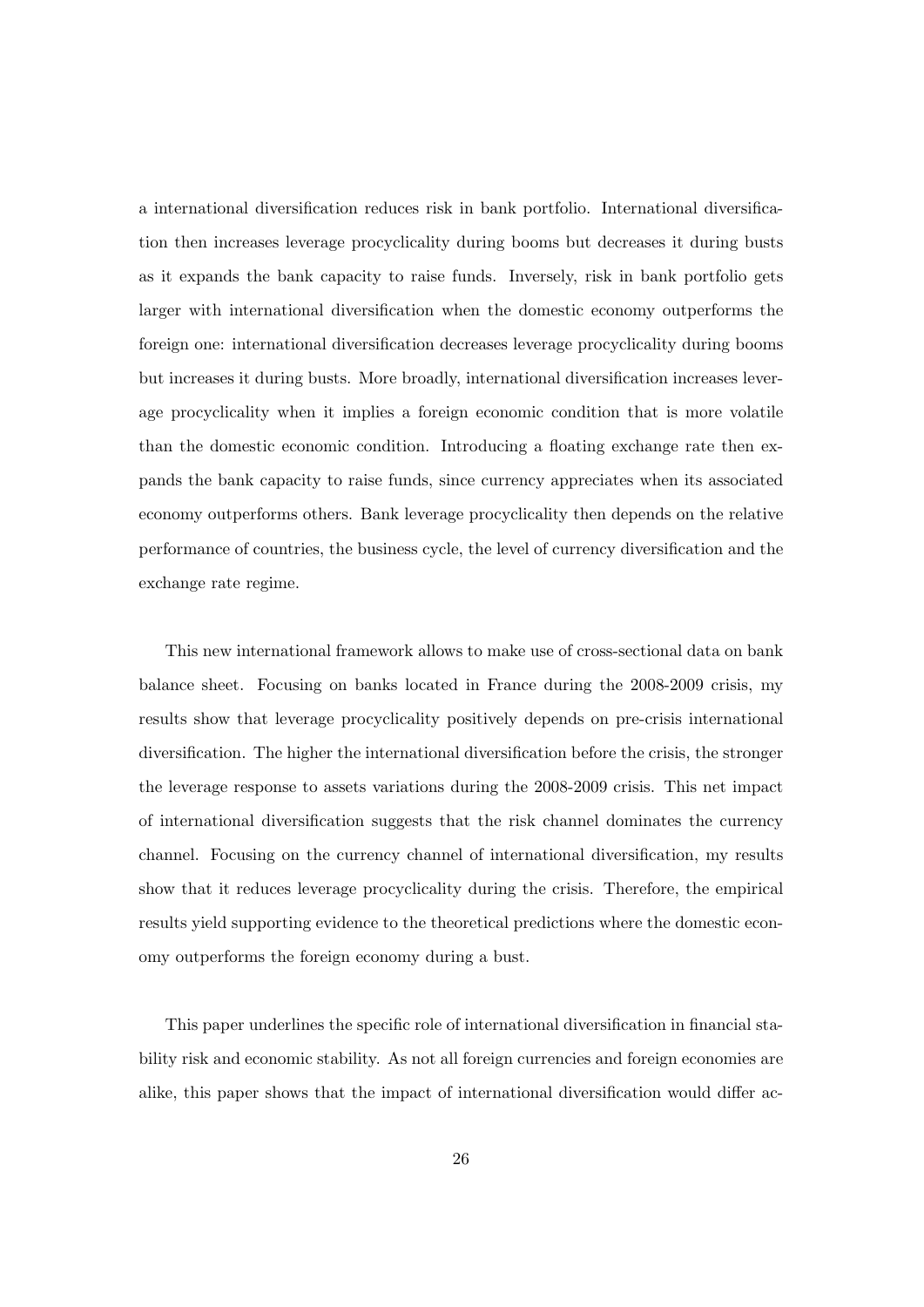cording to which currency denomination is included. Therefore, policy recommendations on international banking activities need to be identified in respect to the characteristics of foreign exchange rates and the relative economic and financial performances.

This paper offers a large range of potential extensions. First, a major advantage of this model is its flexibility, especially regarding the definition of exchange rate and the portfolio rebalancing behavior. Changing the bank strategy from a "buy and hold" strategy to an active rebalancing strategy can be described simply by changing the assumption on the portfolio adjustments to economic conditions. Then, this paper suggests that the amplification of economic booms and busts due to leverage cyclical variations depends to the extent of international banking activities. Applying this model to a general equilibrium model may then provide an interesting framework for future research. Finally, this paper raises the question of asymmetries between booms and bust, especially if the volatility of the economic conditions is time varying. Extending the quantitative analysis to both a panel data analysis and a broader currency portfolio is a subject of keen interest.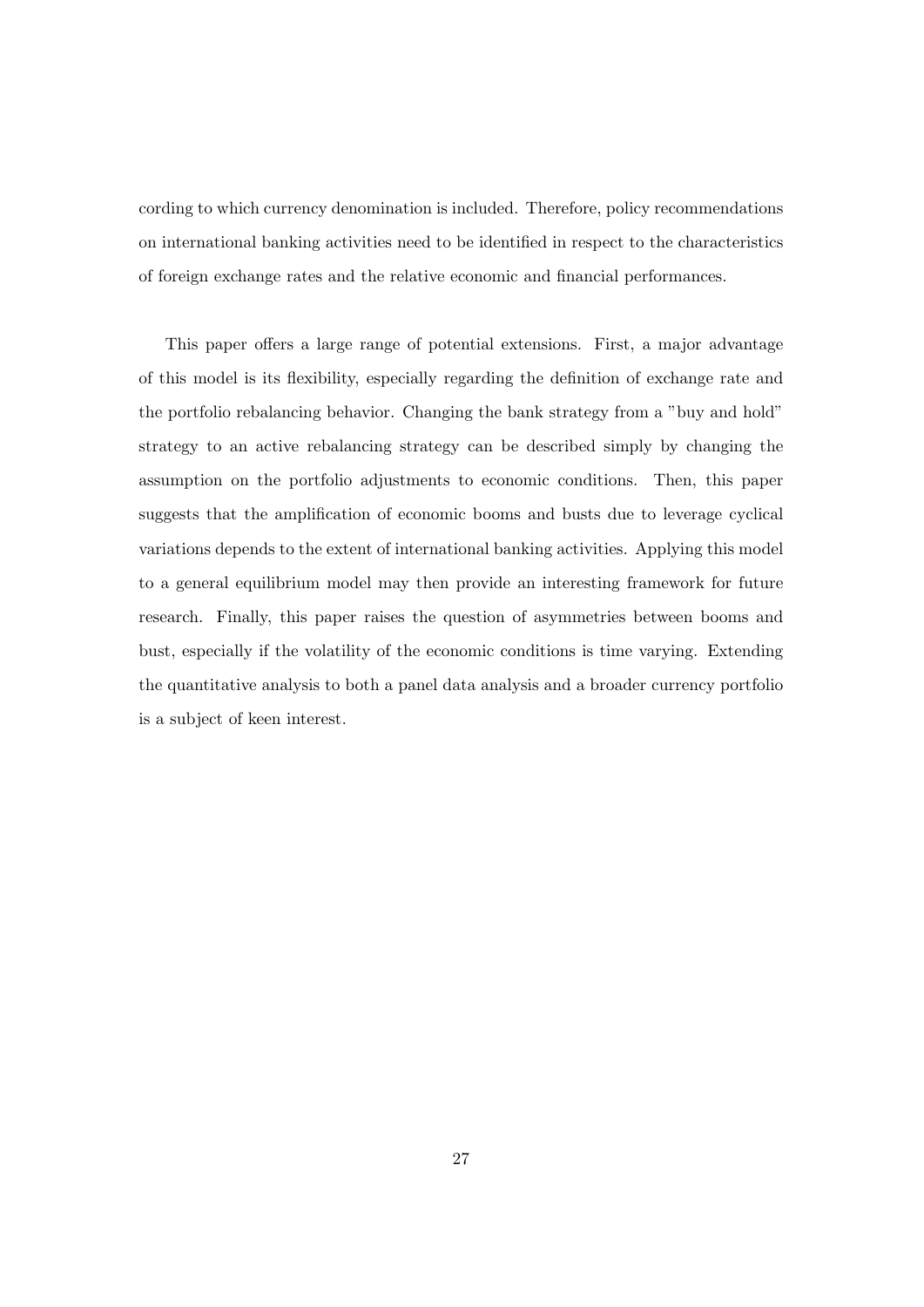#### References

- <span id="page-30-11"></span>V. Acharya, H. S. Shin, and T. Yorulmazer. A theory of arbitrage capital. The Review of Corporate Finance Studies, 2:62–97, 2013.
- <span id="page-30-1"></span>T. Adrian and H. S. Shin. Liquidity and leverage. Journal of Financial Intermediation., 19:418–437, 2010.
- <span id="page-30-0"></span>T. Adrian and H. S. Shin. Procyclical leverage and Value-at-Risk. Review of Financial Studies, 27:373–403, 2014.
- <span id="page-30-13"></span>T. Andersen, T. Bollerslev, F. Diebold, and C. Vega. Micro effects of macro announcements: Real-time price discovery in foreign exchange. American Economic Review, 93:38–62, 2003.
- <span id="page-30-14"></span>T. Andersen, T. Bollerslev, F. Diebold, and C. Vega. Real-time price discovery in global stock, bond and foreign exchange markets. Journal of International Economics, 73: 251–277, 2007.
- <span id="page-30-2"></span>N. Baba, R. McCauley, and S. Ramaswamy. US dollar money market funds and non-us banks. BIS Quarterly Review, 2009.
- <span id="page-30-4"></span>A. Baglioni, E. Beccalli, A. Boitani, and A. Monticini. Is the leverage of european banks procyclical? Empirical Economics, 45:1251–1266, 2013.
- <span id="page-30-8"></span>Y. Baskaya, J. di Giovanni, S. Kalemli-Ozcan, and M. Ulu. International spillovers and local credit cycles. NBER Working Paper No. 23149, 2017.
- <span id="page-30-10"></span>A. Berger, O. G. Sadok El Ghoul, and R Raluca. Internationalization and bank risk. Management Science, 63:2283–2301, 2017.
- <span id="page-30-6"></span>V. Bruno and H. S. Shin. Cross-border banking and global liquidity. Review of Economic Studies, 82:535–564, 2015.
- <span id="page-30-9"></span>C. Buch, K. Koch, and M Koetter. Do banks benefit from internationalization? revisiting the market powerrisk nexus. Review of Finance, 17:1401–1435, 2013.
- <span id="page-30-3"></span>E. Cerutti, S. Claessens, and L. Ratnovski. Global liquidity and cross-border bank flows. Economic Policy, 32:81–125, 2017.
- <span id="page-30-12"></span>N. Cetorelli and L. Goldberg. Global banks and international shock transmission: Evidence from the crisis. IMF Economic Review, 59:41–76, 2011.
- <span id="page-30-7"></span>N. Coimbra and H. Rey. Financial cycles with heterogeneous intermediaries. NBER Working Paper, 23245, 2017.
- <span id="page-30-5"></span>E. Damar, C. Meh, and Y. Terajima. Leverage, balance-sheet and wholesale funding. Journal of Financial Intermediation, 22:639–662, 2013.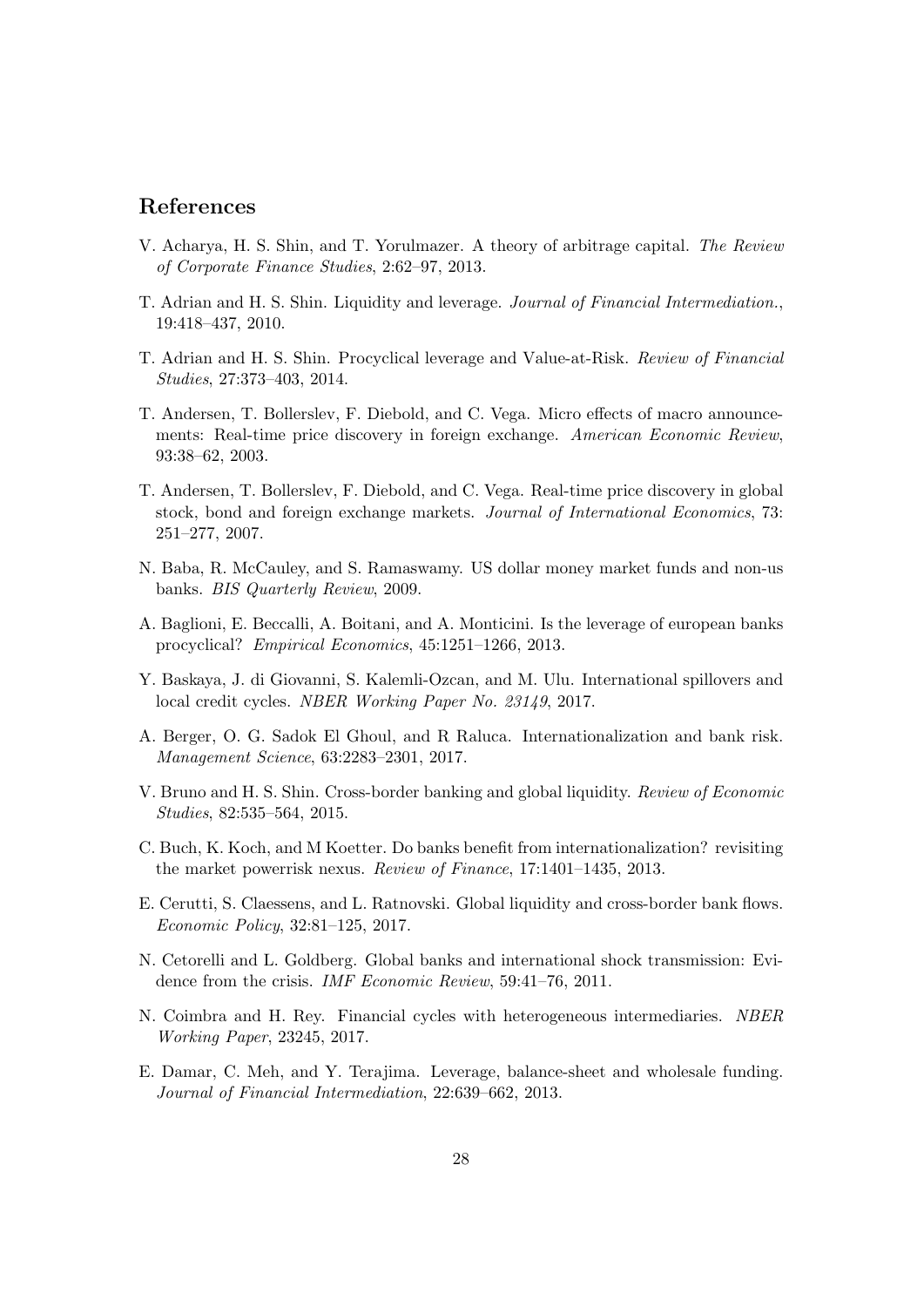- <span id="page-31-1"></span>J. Danielsson., H. S. Shin, and J.-P. Zigrand. Procyclical leverage and endogenous risk. Princeton University, 2012.
- <span id="page-31-10"></span>R. De Haas and N. Van Horen. Running for the exit? international bank lending during a financial crisis. Review of Financial Studies, 26:244–285, 2013.
- <span id="page-31-13"></span>M. Ehrmann, M. Fratzscher, and R. Rigobon. Stocks, bonds, money markets and exchange rates: measuring international financial transmission. Journal of Applied Econometrics, 26:948–974, 2011.
- <span id="page-31-12"></span>C. Engel. The forward discount anomaly and the risk premium: A survey of recent evidence. Journal of Empirical Finance, 3:123–191, 1996.
- <span id="page-31-11"></span>J. Faust, J. Rogers, SY. Wang, and J. Wright. The high-frequency response of exchange rates and interest rates to macroeconomic announcements. Journal of Monetary Economics, 54:1051–1068, 2007.
- <span id="page-31-0"></span>J. Geanakoplos. The leverage cycle. NBER Macroeconomics Annual, 24:1–66, 2009.
- <span id="page-31-9"></span>M. Giannetti and L. Laeven. The flight home effect: Evidence from the syndicated loan market during financial crises. Journal of Financial Economics, 104:23–43, 2012.
- <span id="page-31-8"></span>Z. He and A. Krishnamurthy. Intermediary asset pricing. American Economic Review, 103:732–770, 2013.
- <span id="page-31-4"></span>B. Holmström and J. Tirole. Financial intermediation, loanable funds, and the real sector. Quarterly Journal of Economics, 112:663–691, 1997.
- <span id="page-31-14"></span>O. Itskhoki and D. Mukhin. Exchange rate disconnect in general equilibrium. NBER Working Paper, 23401, 2017.
- <span id="page-31-7"></span>M. Jensen and W. Meckling. Theory of the firm: managerial behavior, agency costs and ownership structure. Journal of Financial Economics, 3:305–360, 1976.
- <span id="page-31-2"></span>S. Kalemli-Ozcan, B. Sorensen, and S. Yesiltas. Leverage across firms, banks and countries: some evidence from banks. Journal of International Economics, 88:284–298, 2012.
- <span id="page-31-3"></span>S. Krogstrup and C. Tille. On the roles of different foreign currencies in european bank lending. SNS Working Paper, 2016.
- <span id="page-31-6"></span>S. Krogstrup and C. Tille. Foreign currency bank funding and global factors. IMF Working Paper, 18/97, 2018.
- <span id="page-31-5"></span>C. Kwok and D. Reeb. Internationalization and firm risk: an upstream-downstrean hypothesis. Journal of International Business Studies, 31:611–629, 2000.
- <span id="page-31-15"></span>W. Liu and N. Strong. Biases in decomposing holding-period portfolio returns. The Review of Financial Studies, 21:2243–2274, 2008.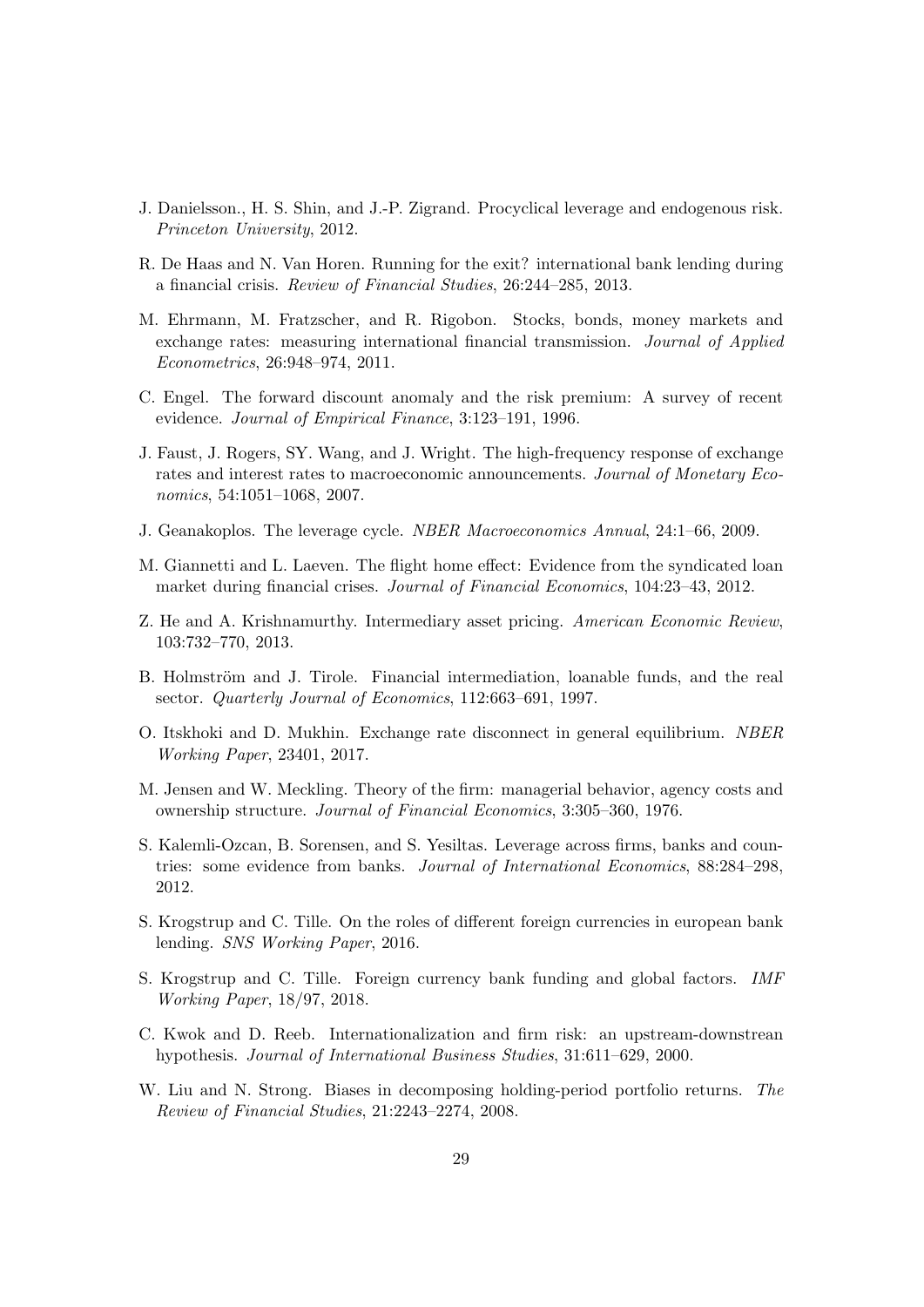- <span id="page-32-4"></span>F. Loging and B. Solnik. Is correlation in international equity returns constant: 1960- 1990. Journal of International Money and Finance, 14:3–26, 1995.
- <span id="page-32-2"></span>H. Markowitz. Portfolio selection. Journal of Finance, 6:77–91, 1952.
- <span id="page-32-8"></span>R. Merton. On the pricing of corporate debt: the risk structure of interest rates. Journal of Finance, 29:449–470, 1974.
- <span id="page-32-1"></span>G-M. Milesi-Ferretti, C. Tille, G. Ottaviano, and M. Ravn. The great retrenchment: international capital flows during the global financial crisis. Economic Policy, 26: 289–346, 2011.
- <span id="page-32-5"></span>S. Myers and N. Majluf. Corporate financing and investment decisions when firms have information that investors do not have. Journal of Financial Economics, 13:187–221, 1984.
- <span id="page-32-7"></span>T. Odean. Are investors reluctant to realize their losses? The Journal of Finance, 53: 1775–1798, 1998.
- <span id="page-32-6"></span>R. Reiss and M. Thomas. Statiscal analysis of extreme values. Birkhuser Basel, 3rd edition, 2007.
- <span id="page-32-0"></span>H. S. Shin. Global banking glut and loan risk premium. IMF Economic Review, 60: 155–192, 2012.
- <span id="page-32-3"></span>B. Solnik. Why not diversify internationally rather than domestically? Financial Analysts Journal, 30:48–54, 1974.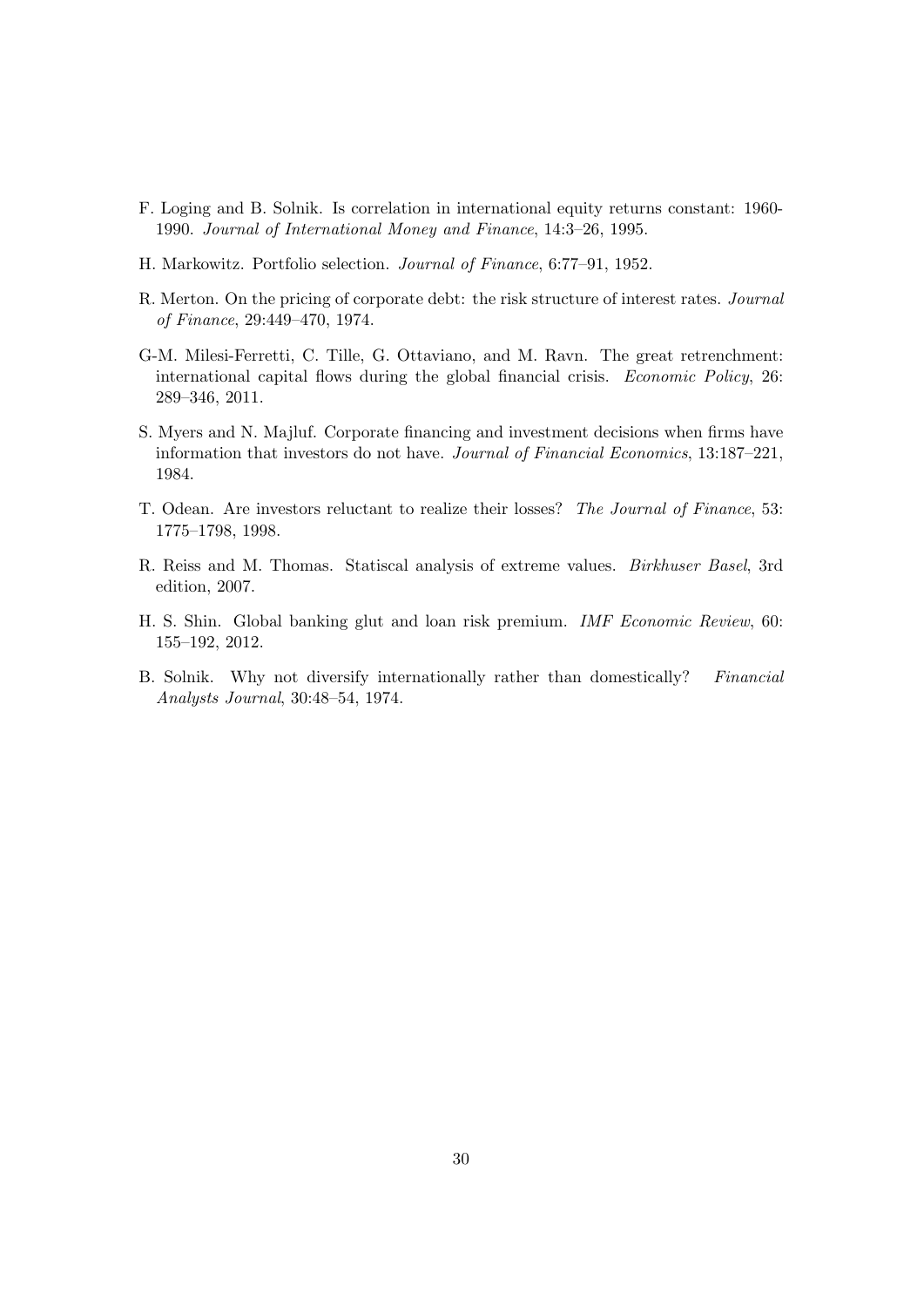<span id="page-33-0"></span>Figure 1: Leverage procyclicality. The two graphs picture credit fluctuations conditional to different states of nature,  $\theta$  and  $\theta^*$ . The dashed line illustrates credit fluctuations due to changes in the positive Net Present Value (NPV) of total assets. The black line describes credit fluctuations due to leverage procyclicality when  $\theta = \theta^*$  (baseline scenario). The green line and the blue line show credit fluctuations when  $\theta^* > \theta$  and  $\theta > \theta^*$ , respectivelly. The case where  $\theta^* > \theta$  during booms and  $\theta > \theta^*$  during burst is illustrated with the red line ( $\theta^*$  shows larger volatility than  $\theta$ ).



<span id="page-33-1"></span>Figure 2: Predicted leverage procyclicality and international diversification: pre-crisis international diversification is measured in 2007 based on our sample data detailed in table [2](#page-34-0)



(a) Total diversification:  $FX$  (b) Valuation effect: $FX(EA)$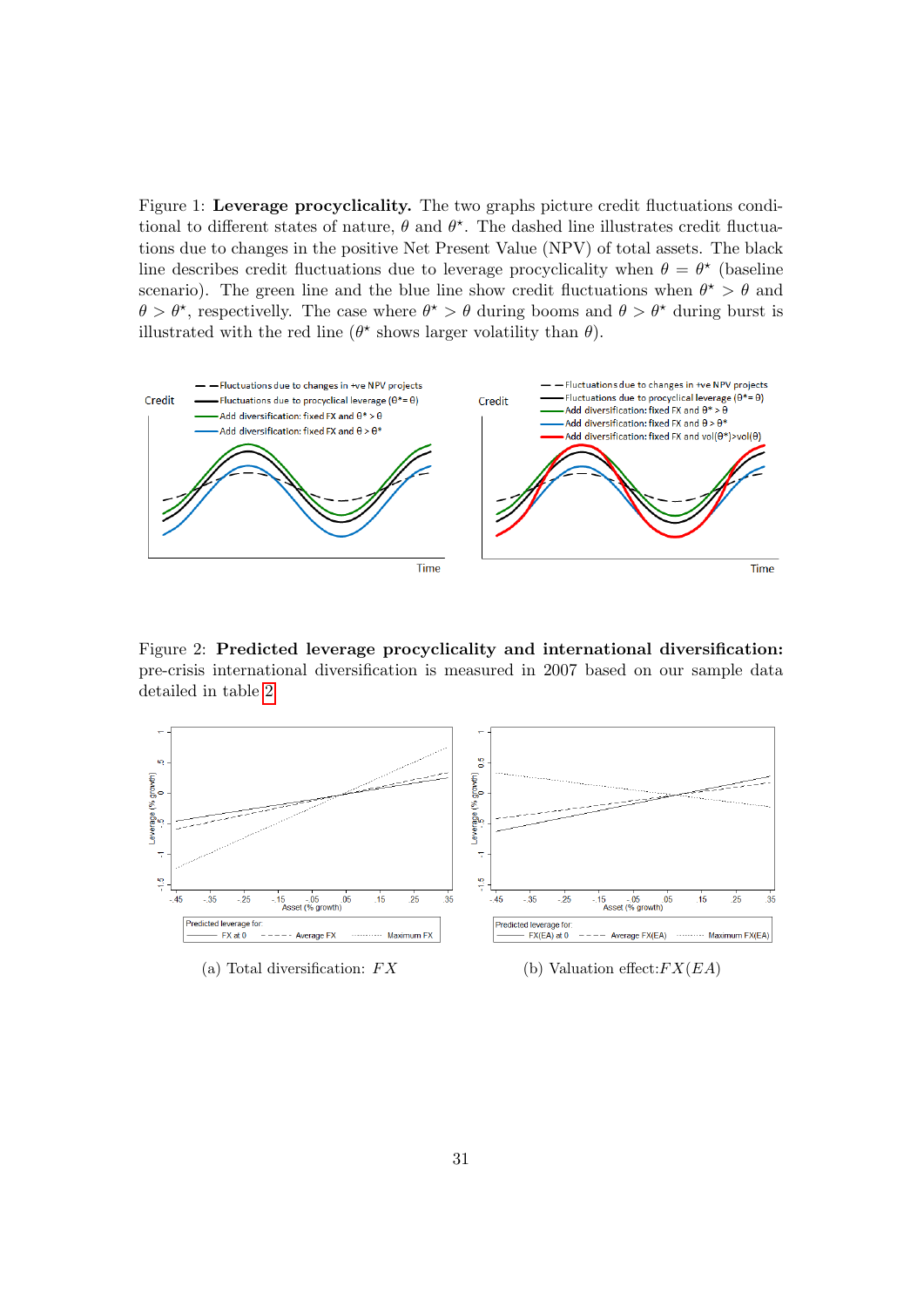<span id="page-34-0"></span>

| Variable                                   | Mean             | Std. Dev.      | Min.     | Max.  | N  |
|--------------------------------------------|------------------|----------------|----------|-------|----|
| Leverage $_{2008}$                         | 14.82            | 11.79          | 1.16     | 50.88 | 26 |
| $ln(A\text{sset})_{2008}$                  | 9                | 2.72           | 5.64     | 14.5  | 26 |
| $\Delta$ ln(Leverage) <sub>2008–2009</sub> | $-0.15$          | 0.24           | $-0.89$  | 0.21  | 26 |
| $\Delta\,\ln(\text{Asset})_{2008-2009}$    | $-0.08$          | 0.21           | $-0.47$  | 0.42  | 26 |
| $\text{FX}_{2007}$                         | 0.12             | 0.18           | $\theta$ | 0.71  | 26 |
| $\rm FX(EA)_{2007}$                        | 0.03             | 0.04           | 0        | 0.14  | 26 |
| $FX(n-EA)_{2007}$                          | 0.09             | 0.16           | $\Omega$ | 0.67  | 26 |
| CM <sub>2007</sub>                         | 0.00             | 0.04           | $-0.11$  | 0.1   | 26 |
| $CM(EA)_{2007}$                            | 0.01             | 0.04           | $-0.08$  | 0.14  | 26 |
| $CM(n-EA)_{2007}$                          | $-0.04$          | 0.08           | $-0.28$  | 0.06  | 26 |
| Deriv <sub>2007</sub><br>$\sim$<br>$\sim$  | 0.54<br>$\cdots$ | 1.26<br>$\sim$ | $\theta$ | 5.74  | 26 |

Table 2: Summary statistics: all banks

 $\Delta$  stands for the first difference of variable between t and  $t - 1$ .

<span id="page-34-1"></span>

| Variable                                  | Mean    | Std. Dev. | Min.     | Max.  | N  |
|-------------------------------------------|---------|-----------|----------|-------|----|
| Leverage <sub>2008</sub>                  | 13.91   | 10.23     | 1.16     | 37.01 | 18 |
| $ln(A\text{sset})_{2008}$                 | 9.49    | 2.9       | 5.64     | 14.5  | 18 |
| $\Delta \ln(\text{Leverage})_{2008-2009}$ | $-0.11$ | 0.19      | $-0.46$  | 0.21  | 18 |
| $\Delta \ln(\text{Asset})_{2008-2009}$    | $-0.02$ | 0.2       | $-0.47$  | 0.42  | 18 |
| $\text{FX}_{2007}$                        | 0.05    | 0.07      | $\theta$ | 0.27  | 18 |
| $\rm FX(EA)_{2007}$                       | 0.03    | 0.04      | $\theta$ | 0.14  | 18 |
| $FX(n-EA)_{2007}$                         | 0.03    | 0.04      | $\Omega$ | 0.13  | 18 |
| CM <sub>2007</sub>                        | 0.00    | 0.03      | $-0.05$  | 0.1   | 18 |
| $CM(EA)_{2007}$                           | 0.01    | 0.04      | $-0.02$  | 0.14  | 18 |

Table 3: Summary statistics: French banks

 $\begin{array}{ccccccccc} \rm CM(n-EA)_{2007} & & & -0.04 & & 0.09 & & -0.28 & 0.03 & 18 \\ \rm Deriv_{2007} & & & & 0.73 & & 1.47 & & 0 & & 5.74 & 18 \end{array}$ Deriv<sub>2007</sub> 0.73 1.47 0 5.74 18  $\Delta$  stands for the first difference of variable between t and  $t - 1$ .

<span id="page-34-2"></span>

| Variable                                   | Mean    | Std. Dev. | Min.     | Max.  | N |
|--------------------------------------------|---------|-----------|----------|-------|---|
| Leverage $_{2008}$                         | 16.89   | 15.34     | 5.66     | 50.88 | 8 |
| $ln(A\text{sset})_{2008}$                  | 7.89    | 2.01      | 6.24     | 12.49 | 8 |
| $\Delta$ ln(Leverage) <sub>2008–2009</sub> | $-0.25$ | 0.33      | $-0.89$  | 0.09  | 8 |
| $\Delta\,\ln(\text{Asset})_{2008-2009}$    | $-0.19$ | 0.2       | $-0.47$  | 0.04  | 8 |
| $\text{FX}_{2007}$                         | 0.28    | 0.25      | 0.02     | 0.71  | 8 |
| $FX(EA)_{2007}$                            | 0.05    | 0.04      | 0        | 0.11  | 8 |
| $FX(n-EA)_{2007}$                          | 0.23    | 0.24      | $\Omega$ | 0.67  | 8 |
| CM <sub>2007</sub>                         | $-0.01$ | 0.05      | $-0.11$  | 0.09  | 8 |
| $CM(EA)_{2007}$                            | 0.00    | 0.05      | $-0.08$  | 0.09  | 8 |
| $CM(n-EA)_{2007}$                          | $-0.04$ | 0.07      | $-0.17$  | 0.06  | 8 |
| $Deriv_{2007}$                             | 0.1     | 0.2       | 0        | 0.55  | 8 |

Table 4: Summary statistics: foreign banks

 $\Delta$  stands for the first difference of variable between t and  $t - 1$ .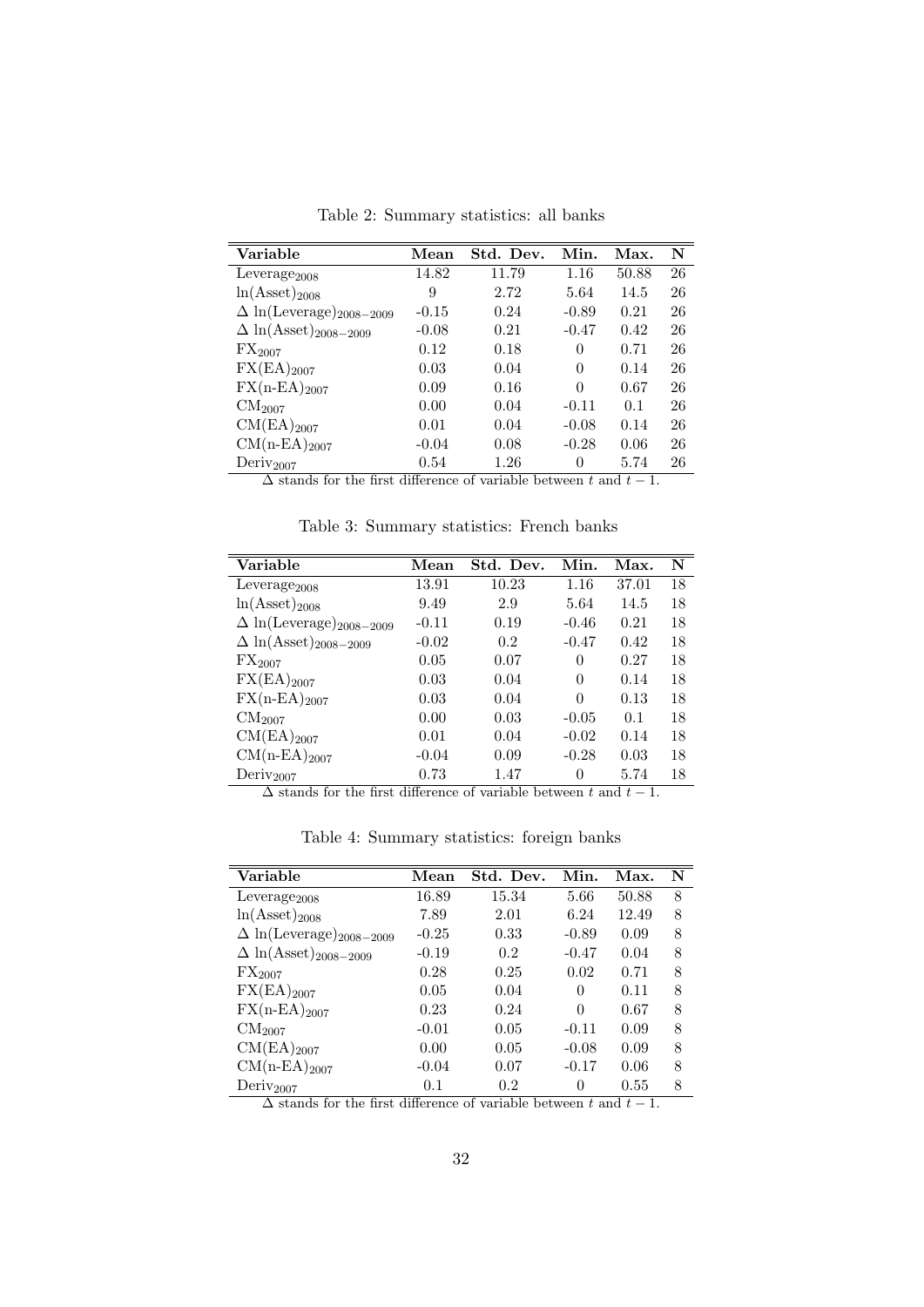<span id="page-35-0"></span>

|  |  |  |  | Table 5: Leverage procyclicality with pre-crisis international diversification |
|--|--|--|--|--------------------------------------------------------------------------------|
|  |  |  |  |                                                                                |

|  |  |  | Dependent variable : $\Delta Leverage_{2008-09}$ |
|--|--|--|--------------------------------------------------|
|--|--|--|--------------------------------------------------|

|                                                | (1)                | (2)                                                  | (3)                | (4)                 | (5)                | (6)                 | (7)                | (8)                 |
|------------------------------------------------|--------------------|------------------------------------------------------|--------------------|---------------------|--------------------|---------------------|--------------------|---------------------|
| $ln(Leverage_{2008})$                          | $-0.06*$           | $-0.05**$                                            | $-0.06**$          | $-0.07**$           | $-0.07*$           | $-0.06**$           | $-0.07*$           | $-0.08*$            |
|                                                | (0.02)             | (0.01)<br>$1.13***$                                  | (0.02)<br>$0.88**$ | (0.02)<br>$1.15***$ | (0.03)<br>$0.84**$ | (0.01)<br>$1.03***$ | (0.02)<br>$0.84**$ | (0.03)<br>$1.09***$ |
| $\Delta Asset_{2008-09}$                       | $0.88**$<br>(0.17) | (0.06)                                               | (0.16)             | (0.08)              | (0.18)             | (0.07)              | (0.19)             | (0.11)              |
| $\Delta Asset_{2008-09}$ x $FX_{2007}$         | $2.25^{\ast}$      |                                                      |                    |                     |                    |                     |                    |                     |
|                                                | (0.86)             |                                                      |                    |                     |                    |                     |                    |                     |
| $\Delta Asset_{2008-09}$ x $FX(EA)_{2007}$     |                    | $-13.07**$<br>(2.93)                                 |                    |                     |                    |                     |                    |                     |
| $\Delta Asset_{2008-09}$ x $FX(n - EA)_{2007}$ |                    |                                                      | $2.53**$           |                     |                    |                     |                    |                     |
|                                                |                    |                                                      | (0.70)             |                     |                    |                     |                    |                     |
| $\Delta Asset_{2008-09}$ x $Deriv_{2007}$      |                    |                                                      |                    | $-0.16**$<br>(0.05) |                    |                     |                    |                     |
| $\Delta Asset_{2008-09}$ x $FX_{2006}$         |                    |                                                      |                    |                     | $1.83*$            |                     |                    |                     |
|                                                |                    |                                                      |                    |                     | (0.58)             |                     |                    |                     |
| $\Delta Asset_{2008-09}$ x $FX(EA)_{2006}$     |                    |                                                      |                    |                     |                    | $-10.09**$          |                    |                     |
| $\Delta Asset_{2008-09}$ x $FX(n - EA)_{2006}$ |                    |                                                      |                    |                     |                    | (2.93)              | $1.93**$           |                     |
|                                                |                    |                                                      |                    |                     |                    |                     | (0.48)             |                     |
| $\Delta Asset_{2008-09}$ x $FX_{2006}$         |                    |                                                      |                    |                     |                    |                     |                    | $-0.22$             |
|                                                |                    |                                                      |                    |                     |                    |                     |                    | (0.16)              |
| $FX_{\rm 2007}$                                | $-0.08$<br>(0.15)  |                                                      |                    | $-0.13$<br>(0.13)   |                    |                     |                    |                     |
| $FX(EA)_{2007}$                                |                    | $0.96**$                                             |                    |                     |                    |                     |                    |                     |
|                                                |                    | (0.18)                                               |                    |                     |                    |                     |                    |                     |
| $FX(n - EA)_{2007}$                            |                    |                                                      | $-0.10$            |                     |                    |                     |                    |                     |
| $Deriv_{2007}$                                 | $\rm 0.01$         | $0.04***$                                            | (0.15)<br>$0.01\,$ | $-0.01$             |                    |                     |                    |                     |
|                                                | (0.01)             | (0.00)                                               | (0.01)             | (0.01)              |                    |                     |                    |                     |
| $FX_{2006}$                                    |                    |                                                      |                    |                     | $-0.12$            |                     |                    | $-0.21$             |
|                                                |                    |                                                      |                    |                     | (0.19)             |                     |                    | (0.19)              |
| $FX(EA)_{2006}$                                |                    |                                                      |                    |                     |                    | $0.75***$<br>(0.17) |                    |                     |
| $FX(n - EA)_{2006}$                            |                    |                                                      |                    |                     |                    |                     | $-0.18$            |                     |
|                                                |                    |                                                      |                    |                     |                    |                     | (0.22)             |                     |
| $Deriv_{2006}$                                 |                    |                                                      |                    |                     | 0.01               | $0.01**$            | 0.01               | $-0.04$             |
|                                                |                    |                                                      |                    |                     | (0.01)             | (0.00)              | (0.01)             | (0.04)              |
| Constant                                       | $0.15\,$<br>(0.15) | $-0.02$<br>(0.06)                                    | 0.15<br>(0.12)     | 0.16<br>(0.11)      | 0.18<br>(0.20)     | 0.00<br>(0.07)      | 0.18<br>(0.19)     | 0.19<br>(0.17)      |
|                                                |                    |                                                      |                    |                     |                    |                     |                    |                     |
| Observations                                   | 26                 | 26                                                   | $26\,$             | 26                  | 23                 | 23                  | 23                 | 23                  |
| R-squared                                      | 0.78               | 0.76<br>* $p < 0.1$ ; ** $p < 0.05$ ; *** $p < 0.01$ | 0.79               | 0.72                | 0.79               | 0.74                | 0.81               | 0.73                |

Standard errors are clustered at the sub-category level. Control variables including the dummy variable for bank nationality or the sub-category dummy are reported in this table.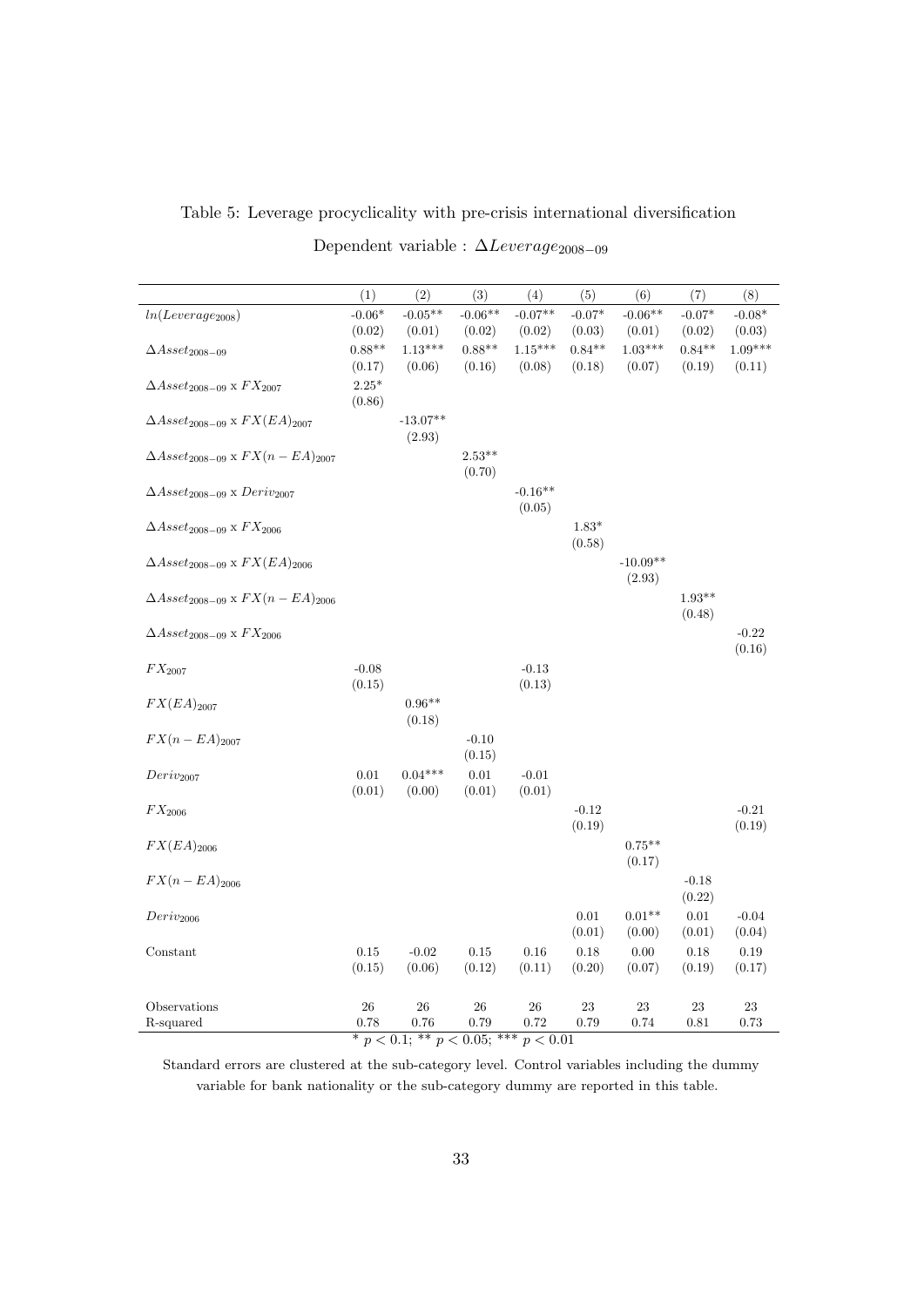#### <span id="page-36-0"></span>Table 6: Leverage procyclicality and pre-cisis currency mismatch

| Dependent variable : $\Delta Leverage_{2008-09}$ |  |
|--------------------------------------------------|--|
|--------------------------------------------------|--|

| $-0.07**$<br>$-0.07***$<br>$-0.08**$<br>$-0.04*$<br>$-0.05**$<br>$-0.07$<br>$-0.07**$<br>$ln(Leverage_{2008})$<br>(0.02)<br>(0.01)<br>(0.01)<br>(0.01)<br>(0.03)<br>(0.02)<br>(0.02)<br>(0.00)<br>$1.08***$<br>$1.04***$<br>$0.85***$<br>$1.03***$<br>$0.89**$<br>$0.88**$<br>$0.79**$<br>$0.78*$<br>$\Delta Asset_{2008-09}$<br>(0.06)<br>(0.08)<br>(0.08)<br>(0.22)<br>(0.17)<br>(0.15)<br>(0.13)<br>(0.30)<br>$6.90***$<br>$\Delta Asset_{2008-09}$ x $MC_{2007}$<br>(1.00)<br>$-1.12^{\dagger}$<br>$\Delta Asset_{2008-09} \times MC(EA)_{2007}$<br>(0.58)<br>$6.11***$<br>$\Delta Asset_{2008-09}$ x $MC(n - EA)_{2007}$<br>(0.81)<br>$\Delta Asset_{2008-09}$ x $MC(dummy)_{2007}$<br>0.60<br>(0.31)<br>$1.10*$<br>$MC_{2007}$<br>(0.38)<br>$MC(EA)_{2007}$<br>$-0.13*$<br>(0.05)<br>$MC(n - EA)_{2007}$<br>$-0.10*$<br>(0.04)<br>$MC(dummy)_{2007}$<br>$-0.01$<br>(0.04)<br>$0.02***$<br>$0.03***$<br>$0.03***$<br>$\rm 0.02$<br>$Deriv_{2007}$<br>(0.00)<br>(0.00)<br>(0.00)<br>(0.01)<br>$13.21**$<br>$\Delta Asset_{2008-09}$ x $MC_{2006}$<br>(2.66)<br>$-6.74***$<br>$\Delta Asset_{2008-09}$ x $MC(EA)_{2006}$<br>(1.10)<br>$5.21***$<br>$\Delta Asset_{2008-09}$ x $MC(n - EA)_{2006}$<br>(0.57)<br>$\Delta Asset_{2008-09}$ x $MC(dummy)_{2006}$<br>0.61<br>(0.37)<br>$MC_{2006}$<br>1.12<br>(0.76)<br>$MC(EA)_{2006}$<br>0.01<br>(0.06) | $\overline{(1)}$ | $\overline{(2)}$ | (3) | (4) | (5) | (6) | (7) | (8)        |
|---------------------------------------------------------------------------------------------------------------------------------------------------------------------------------------------------------------------------------------------------------------------------------------------------------------------------------------------------------------------------------------------------------------------------------------------------------------------------------------------------------------------------------------------------------------------------------------------------------------------------------------------------------------------------------------------------------------------------------------------------------------------------------------------------------------------------------------------------------------------------------------------------------------------------------------------------------------------------------------------------------------------------------------------------------------------------------------------------------------------------------------------------------------------------------------------------------------------------------------------------------------------------------------------------------------------------------------------------------|------------------|------------------|-----|-----|-----|-----|-----|------------|
|                                                                                                                                                                                                                                                                                                                                                                                                                                                                                                                                                                                                                                                                                                                                                                                                                                                                                                                                                                                                                                                                                                                                                                                                                                                                                                                                                         |                  |                  |     |     |     |     |     | $-0.04***$ |
|                                                                                                                                                                                                                                                                                                                                                                                                                                                                                                                                                                                                                                                                                                                                                                                                                                                                                                                                                                                                                                                                                                                                                                                                                                                                                                                                                         |                  |                  |     |     |     |     |     |            |
|                                                                                                                                                                                                                                                                                                                                                                                                                                                                                                                                                                                                                                                                                                                                                                                                                                                                                                                                                                                                                                                                                                                                                                                                                                                                                                                                                         |                  |                  |     |     |     |     |     |            |
|                                                                                                                                                                                                                                                                                                                                                                                                                                                                                                                                                                                                                                                                                                                                                                                                                                                                                                                                                                                                                                                                                                                                                                                                                                                                                                                                                         |                  |                  |     |     |     |     |     |            |
|                                                                                                                                                                                                                                                                                                                                                                                                                                                                                                                                                                                                                                                                                                                                                                                                                                                                                                                                                                                                                                                                                                                                                                                                                                                                                                                                                         |                  |                  |     |     |     |     |     |            |
|                                                                                                                                                                                                                                                                                                                                                                                                                                                                                                                                                                                                                                                                                                                                                                                                                                                                                                                                                                                                                                                                                                                                                                                                                                                                                                                                                         |                  |                  |     |     |     |     |     |            |
|                                                                                                                                                                                                                                                                                                                                                                                                                                                                                                                                                                                                                                                                                                                                                                                                                                                                                                                                                                                                                                                                                                                                                                                                                                                                                                                                                         |                  |                  |     |     |     |     |     |            |
|                                                                                                                                                                                                                                                                                                                                                                                                                                                                                                                                                                                                                                                                                                                                                                                                                                                                                                                                                                                                                                                                                                                                                                                                                                                                                                                                                         |                  |                  |     |     |     |     |     |            |
|                                                                                                                                                                                                                                                                                                                                                                                                                                                                                                                                                                                                                                                                                                                                                                                                                                                                                                                                                                                                                                                                                                                                                                                                                                                                                                                                                         |                  |                  |     |     |     |     |     |            |
|                                                                                                                                                                                                                                                                                                                                                                                                                                                                                                                                                                                                                                                                                                                                                                                                                                                                                                                                                                                                                                                                                                                                                                                                                                                                                                                                                         |                  |                  |     |     |     |     |     |            |
|                                                                                                                                                                                                                                                                                                                                                                                                                                                                                                                                                                                                                                                                                                                                                                                                                                                                                                                                                                                                                                                                                                                                                                                                                                                                                                                                                         |                  |                  |     |     |     |     |     |            |
|                                                                                                                                                                                                                                                                                                                                                                                                                                                                                                                                                                                                                                                                                                                                                                                                                                                                                                                                                                                                                                                                                                                                                                                                                                                                                                                                                         |                  |                  |     |     |     |     |     |            |
|                                                                                                                                                                                                                                                                                                                                                                                                                                                                                                                                                                                                                                                                                                                                                                                                                                                                                                                                                                                                                                                                                                                                                                                                                                                                                                                                                         |                  |                  |     |     |     |     |     |            |
|                                                                                                                                                                                                                                                                                                                                                                                                                                                                                                                                                                                                                                                                                                                                                                                                                                                                                                                                                                                                                                                                                                                                                                                                                                                                                                                                                         |                  |                  |     |     |     |     |     |            |
|                                                                                                                                                                                                                                                                                                                                                                                                                                                                                                                                                                                                                                                                                                                                                                                                                                                                                                                                                                                                                                                                                                                                                                                                                                                                                                                                                         |                  |                  |     |     |     |     |     |            |
|                                                                                                                                                                                                                                                                                                                                                                                                                                                                                                                                                                                                                                                                                                                                                                                                                                                                                                                                                                                                                                                                                                                                                                                                                                                                                                                                                         |                  |                  |     |     |     |     |     |            |
|                                                                                                                                                                                                                                                                                                                                                                                                                                                                                                                                                                                                                                                                                                                                                                                                                                                                                                                                                                                                                                                                                                                                                                                                                                                                                                                                                         |                  |                  |     |     |     |     |     |            |
|                                                                                                                                                                                                                                                                                                                                                                                                                                                                                                                                                                                                                                                                                                                                                                                                                                                                                                                                                                                                                                                                                                                                                                                                                                                                                                                                                         |                  |                  |     |     |     |     |     |            |
|                                                                                                                                                                                                                                                                                                                                                                                                                                                                                                                                                                                                                                                                                                                                                                                                                                                                                                                                                                                                                                                                                                                                                                                                                                                                                                                                                         |                  |                  |     |     |     |     |     |            |
|                                                                                                                                                                                                                                                                                                                                                                                                                                                                                                                                                                                                                                                                                                                                                                                                                                                                                                                                                                                                                                                                                                                                                                                                                                                                                                                                                         |                  |                  |     |     |     |     |     |            |
|                                                                                                                                                                                                                                                                                                                                                                                                                                                                                                                                                                                                                                                                                                                                                                                                                                                                                                                                                                                                                                                                                                                                                                                                                                                                                                                                                         |                  |                  |     |     |     |     |     |            |
|                                                                                                                                                                                                                                                                                                                                                                                                                                                                                                                                                                                                                                                                                                                                                                                                                                                                                                                                                                                                                                                                                                                                                                                                                                                                                                                                                         |                  |                  |     |     |     |     |     |            |
|                                                                                                                                                                                                                                                                                                                                                                                                                                                                                                                                                                                                                                                                                                                                                                                                                                                                                                                                                                                                                                                                                                                                                                                                                                                                                                                                                         |                  |                  |     |     |     |     |     |            |
|                                                                                                                                                                                                                                                                                                                                                                                                                                                                                                                                                                                                                                                                                                                                                                                                                                                                                                                                                                                                                                                                                                                                                                                                                                                                                                                                                         |                  |                  |     |     |     |     |     |            |
|                                                                                                                                                                                                                                                                                                                                                                                                                                                                                                                                                                                                                                                                                                                                                                                                                                                                                                                                                                                                                                                                                                                                                                                                                                                                                                                                                         |                  |                  |     |     |     |     |     |            |
|                                                                                                                                                                                                                                                                                                                                                                                                                                                                                                                                                                                                                                                                                                                                                                                                                                                                                                                                                                                                                                                                                                                                                                                                                                                                                                                                                         |                  |                  |     |     |     |     |     |            |
|                                                                                                                                                                                                                                                                                                                                                                                                                                                                                                                                                                                                                                                                                                                                                                                                                                                                                                                                                                                                                                                                                                                                                                                                                                                                                                                                                         |                  |                  |     |     |     |     |     |            |
|                                                                                                                                                                                                                                                                                                                                                                                                                                                                                                                                                                                                                                                                                                                                                                                                                                                                                                                                                                                                                                                                                                                                                                                                                                                                                                                                                         |                  |                  |     |     |     |     |     |            |
|                                                                                                                                                                                                                                                                                                                                                                                                                                                                                                                                                                                                                                                                                                                                                                                                                                                                                                                                                                                                                                                                                                                                                                                                                                                                                                                                                         |                  |                  |     |     |     |     |     |            |
|                                                                                                                                                                                                                                                                                                                                                                                                                                                                                                                                                                                                                                                                                                                                                                                                                                                                                                                                                                                                                                                                                                                                                                                                                                                                                                                                                         |                  |                  |     |     |     |     |     |            |
|                                                                                                                                                                                                                                                                                                                                                                                                                                                                                                                                                                                                                                                                                                                                                                                                                                                                                                                                                                                                                                                                                                                                                                                                                                                                                                                                                         |                  |                  |     |     |     |     |     |            |
|                                                                                                                                                                                                                                                                                                                                                                                                                                                                                                                                                                                                                                                                                                                                                                                                                                                                                                                                                                                                                                                                                                                                                                                                                                                                                                                                                         |                  |                  |     |     |     |     |     |            |
|                                                                                                                                                                                                                                                                                                                                                                                                                                                                                                                                                                                                                                                                                                                                                                                                                                                                                                                                                                                                                                                                                                                                                                                                                                                                                                                                                         |                  |                  |     |     |     |     |     |            |
|                                                                                                                                                                                                                                                                                                                                                                                                                                                                                                                                                                                                                                                                                                                                                                                                                                                                                                                                                                                                                                                                                                                                                                                                                                                                                                                                                         |                  |                  |     |     |     |     |     |            |
| $MC(n - EA)_{2006}$<br>$-0.17***$                                                                                                                                                                                                                                                                                                                                                                                                                                                                                                                                                                                                                                                                                                                                                                                                                                                                                                                                                                                                                                                                                                                                                                                                                                                                                                                       |                  |                  |     |     |     |     |     |            |
| (0.02)                                                                                                                                                                                                                                                                                                                                                                                                                                                                                                                                                                                                                                                                                                                                                                                                                                                                                                                                                                                                                                                                                                                                                                                                                                                                                                                                                  |                  |                  |     |     |     |     |     |            |
| $MC(dummy)_{2006}$<br>$-0.02$                                                                                                                                                                                                                                                                                                                                                                                                                                                                                                                                                                                                                                                                                                                                                                                                                                                                                                                                                                                                                                                                                                                                                                                                                                                                                                                           |                  |                  |     |     |     |     |     |            |
| (0.04)                                                                                                                                                                                                                                                                                                                                                                                                                                                                                                                                                                                                                                                                                                                                                                                                                                                                                                                                                                                                                                                                                                                                                                                                                                                                                                                                                  |                  |                  |     |     |     |     |     |            |
| 0.01<br>0.01<br>0.00<br>0.00<br>$Deriv_{2006}$                                                                                                                                                                                                                                                                                                                                                                                                                                                                                                                                                                                                                                                                                                                                                                                                                                                                                                                                                                                                                                                                                                                                                                                                                                                                                                          |                  |                  |     |     |     |     |     |            |
| (0.01)<br>(0.00)<br>(0.01)<br>(0.00)                                                                                                                                                                                                                                                                                                                                                                                                                                                                                                                                                                                                                                                                                                                                                                                                                                                                                                                                                                                                                                                                                                                                                                                                                                                                                                                    |                  |                  |     |     |     |     |     |            |
| 0.05<br>$0.13*$<br>Constant<br>0.10<br>0.12<br>0.14<br>0.08<br>0.14<br>0.15                                                                                                                                                                                                                                                                                                                                                                                                                                                                                                                                                                                                                                                                                                                                                                                                                                                                                                                                                                                                                                                                                                                                                                                                                                                                             |                  |                  |     |     |     |     |     |            |
| (0.06)<br>(0.05)<br>(0.05)<br>(0.11)<br>(0.13)<br>(0.10)<br>(0.09)<br>(0.10)                                                                                                                                                                                                                                                                                                                                                                                                                                                                                                                                                                                                                                                                                                                                                                                                                                                                                                                                                                                                                                                                                                                                                                                                                                                                            |                  |                  |     |     |     |     |     |            |
|                                                                                                                                                                                                                                                                                                                                                                                                                                                                                                                                                                                                                                                                                                                                                                                                                                                                                                                                                                                                                                                                                                                                                                                                                                                                                                                                                         |                  |                  |     |     |     |     |     |            |
| 26<br>Observations<br>26<br>$26\,$<br>26<br>23<br>23<br>23<br>$23\,$                                                                                                                                                                                                                                                                                                                                                                                                                                                                                                                                                                                                                                                                                                                                                                                                                                                                                                                                                                                                                                                                                                                                                                                                                                                                                    |                  |                  |     |     |     |     |     |            |
| 0.75<br>0.71<br>0.76<br>$0.76\,$<br>0.80<br>0.82<br>R-squared<br>0.81<br>0.74<br>$\frac{1}{2} p \lt 0.15$ ; * $p \lt 0.1$ ; ** $p \lt 0.05$ ; *** $p \lt 0.01$                                                                                                                                                                                                                                                                                                                                                                                                                                                                                                                                                                                                                                                                                                                                                                                                                                                                                                                                                                                                                                                                                                                                                                                          |                  |                  |     |     |     |     |     |            |

Standard errors are clustered at the sub-category level. Control variables including the dummy variable for bank nationality or the sub-category dummy are reported in this table.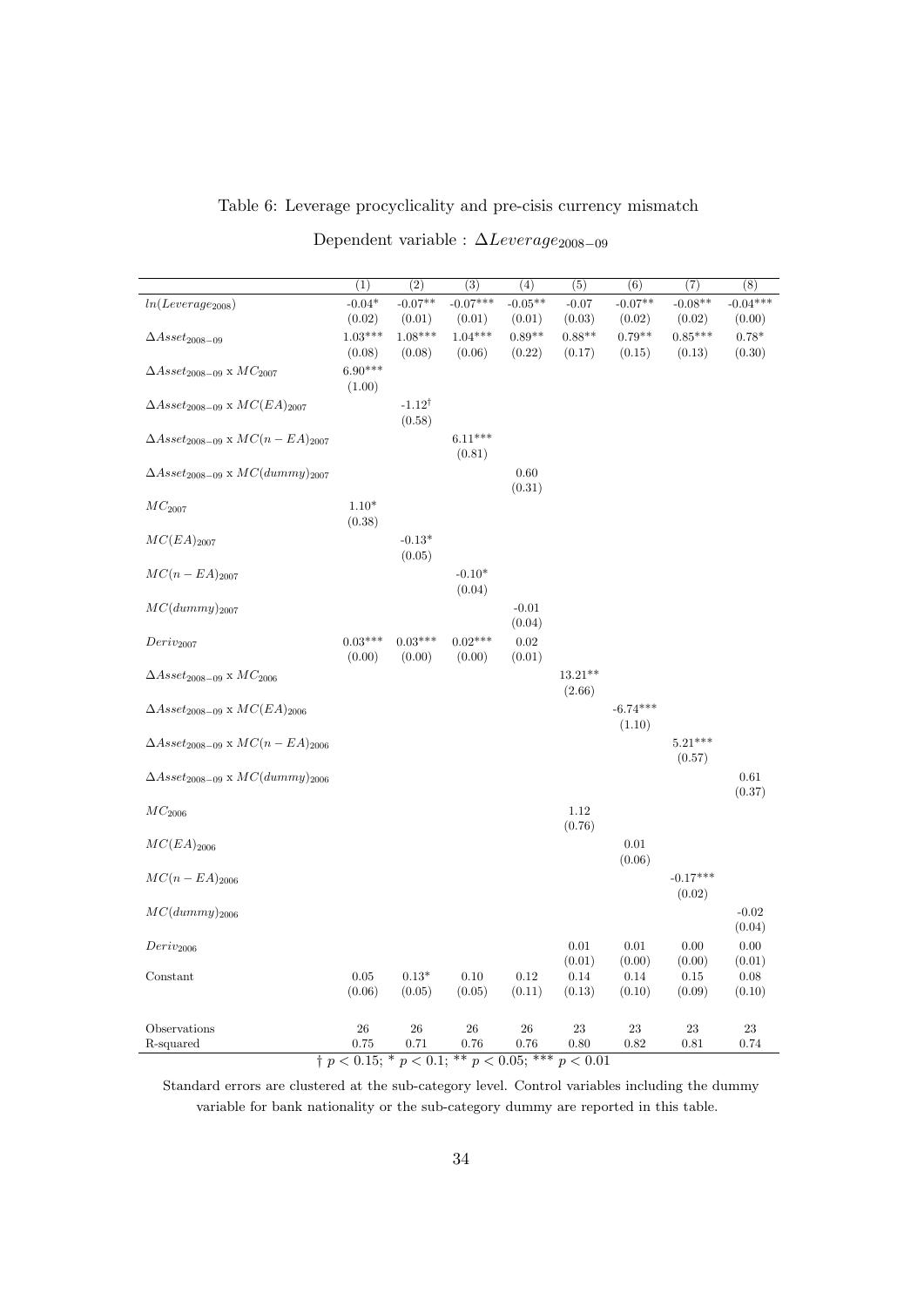## Appendix

#### A The model

#### <span id="page-37-0"></span>A.1 Investment strategy

The definition of the VAR rule is based on a contract model between the bank and the bank's creditor. More specifically, a contract model a la Holmström and Tirole [\[1997\]](#page-31-4) implies an investment choice made by the bank between two types of portfolio. The first portfolio  $\{H, H^*\}$  is a "good" portfolio with a total expected return of  $[ar_{H} + (1-a)r_{H*}]$ .  $r_{H}$  and  $r_{H*}$  denote the expected return of the good domestic asset and the good foreign asset, respectively. The second portfolio  $\{L, L^{\star}\}\$ is not as good as  ${H, H^{\star}}$ . Its total expected return  $[ar_L + (1 - a)r_{L^{\star}}]$  is reduced through a parameter  $k (k > 0)$  and its volatility is increased by a parameter m  $(m > 1)$ . Domestic returns follow a General Extreme Value (GEV) distribution with a location parameter  $\theta$ . Similarly, foreign returns follow a GEV distribution with a location parameter  $\theta^*$ .  $\theta$  and  $\theta^*$ are proxies for the state of the domestic and foreign economies at the time of investment.

I use a mixture of GEV distributions to define the Cumulative Distribution Function (CDF) of portfolio return. The total portfolio expected return then depends on  $\theta$  and  $\theta^*$ . Considering that the bank and the creditor of the bank are risk neutral, preference for the domestic asset and home bias are not considered in this model.<sup>[29](#page--1-0)</sup> The definition of assets supports this hypothesis. For each asset class - good or less good - the only difference between the domestic and the foreign asset is the location parameter. Parameters relative to asset volatility are similar. When the bank invests in the good

<sup>&</sup>lt;sup>29</sup>However, the model is flexible enough to introduce some frictions in the definition of a and  $(1 - a)$ to introduce an home bias.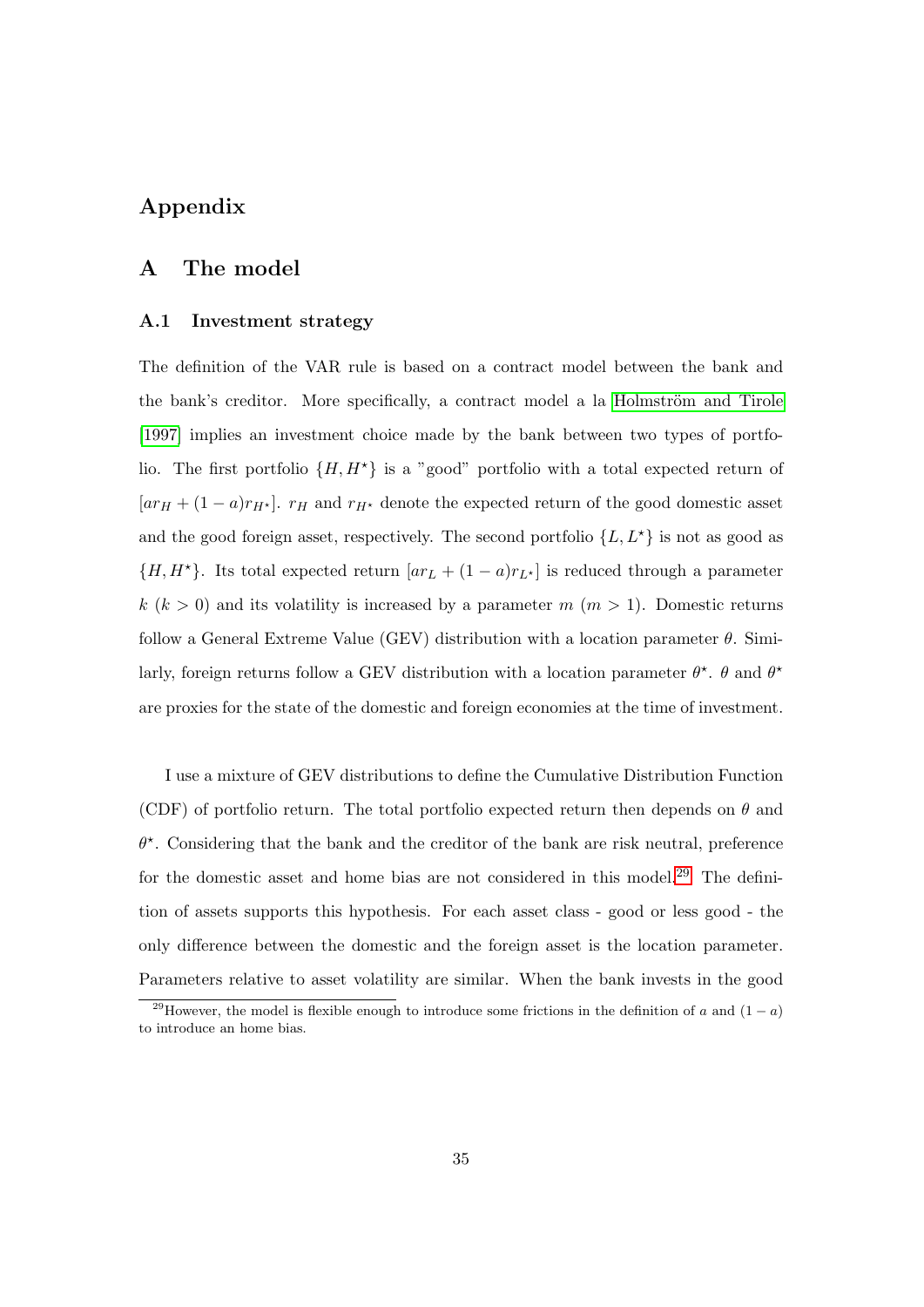portfolio, the CDF is defined such that: [30](#page--1-0)

$$
F_{H,H^*}(z) = a F_H(z) + (1 - a) F_{H^*}(z)
$$
  
=  $a \exp \left\{ -\left(1 + \xi \left(\frac{z - \theta}{\sigma}\right)\right)^{-\frac{1}{\xi}} \right\} + (1 - a) \exp \left\{ -\left(1 + \xi \left(\frac{z - \theta^*}{\sigma}\right)\right)^{-\frac{1}{\xi}} \right\}$  (A.1)

Because the ex-post value of assets is stochastic, there is a risk that the value of assets may be lower than the value of debts, leading to a default. Therefore, the CDF defines the probability of default  $\alpha$  when the bank invests in the good portfolio. Default appears if the realized total return falls below the total debt ratio at the notional value  $((\bar{d} + \bar{d}^*) \geq z)$ . It implies that  $\alpha$  increases with z but decreases with  $\theta$  and  $\theta^*$ .<sup>[31](#page--1-0)</sup> The probability of default  $\alpha$  is defined such that:<sup>[32](#page--1-0)</sup>

$$
\alpha(\bar{d} + \bar{d}^{\star}) = F_{H, H^{\star}}(\bar{d} + \bar{d}^{\star})
$$
  
=  $a \exp \left\{-\left(1 + \xi \left(\frac{(\bar{d} + \bar{d}^{\star}) - \theta}{\sigma}\right)\right)^{-\frac{1}{\xi}}\right\}$   
+  $(1 - a) \exp \left\{-\left(1 + \xi \left(\frac{(\bar{d} + \bar{d}^{\star}) - \theta^{\star}}{\sigma}\right)\right)^{-\frac{1}{\xi}}\right\}$  (A.2)

Since the creditor is uninsured, he/she holds a defaultable debt claim with respect

$$
{}^{30}\text{Where: } F_H(z) = \exp\left\{-\left(1 + \xi\left(\frac{z-\theta}{\sigma}\right)\right)^{-\frac{1}{\xi}}\right\}, F_{H^\star}(z) = \exp\left\{-\left(1 + \xi\left(\frac{z-\theta^\star}{\sigma}\right)\right)^{-\frac{1}{\xi}}\right\}
$$
\n
$$
F_L(z) = \exp\left\{-\left(1 + \xi\left(\frac{z-(\theta-k)}{\sigma m}\right)\right)^{-\frac{1}{\xi}}\right\}, \text{ and } F_{L^\star}(z) = \exp\left\{-\left(1 + \xi\left(\frac{z-(\theta^\star-k)}{\sigma m}\right)\right)^{-\frac{1}{\xi}}\right\}
$$

Where  $\theta$ ,  $\sigma$  and  $\xi$  are respectively the location parameter, the scale parameter and the shape parameter. Note that this framework using a mixture distribution is still compatible with a Second Order Stochastic Dominance, as in the reference model.

See [Reiss and Thomas](#page-32-6) [\[2007\]](#page-32-6) for more details on GEV distributions.

 $31$ Note that z enters in both terms of the probability of default equally. Only the total debt level matters in the definition of the probability of default, regardless of the composition of liabilities. As for assets, there is no home bias or preference for domestic debt. Domestic and foreign debts are commutable. Discussion on the impact of the foreign exchange rate on liabilities conditional on the composition of the balance sheet is detailed in Section 4.

<sup>32</sup>Alternatively, the probability of default when the bank invests in the "less good" portfolio can be defined through  $F_{L,L^*}(\bar{d}+\bar{d}^*)$ . However, I focus on the good portfolio since the contract between the bank and its creditor leads to this portfolio.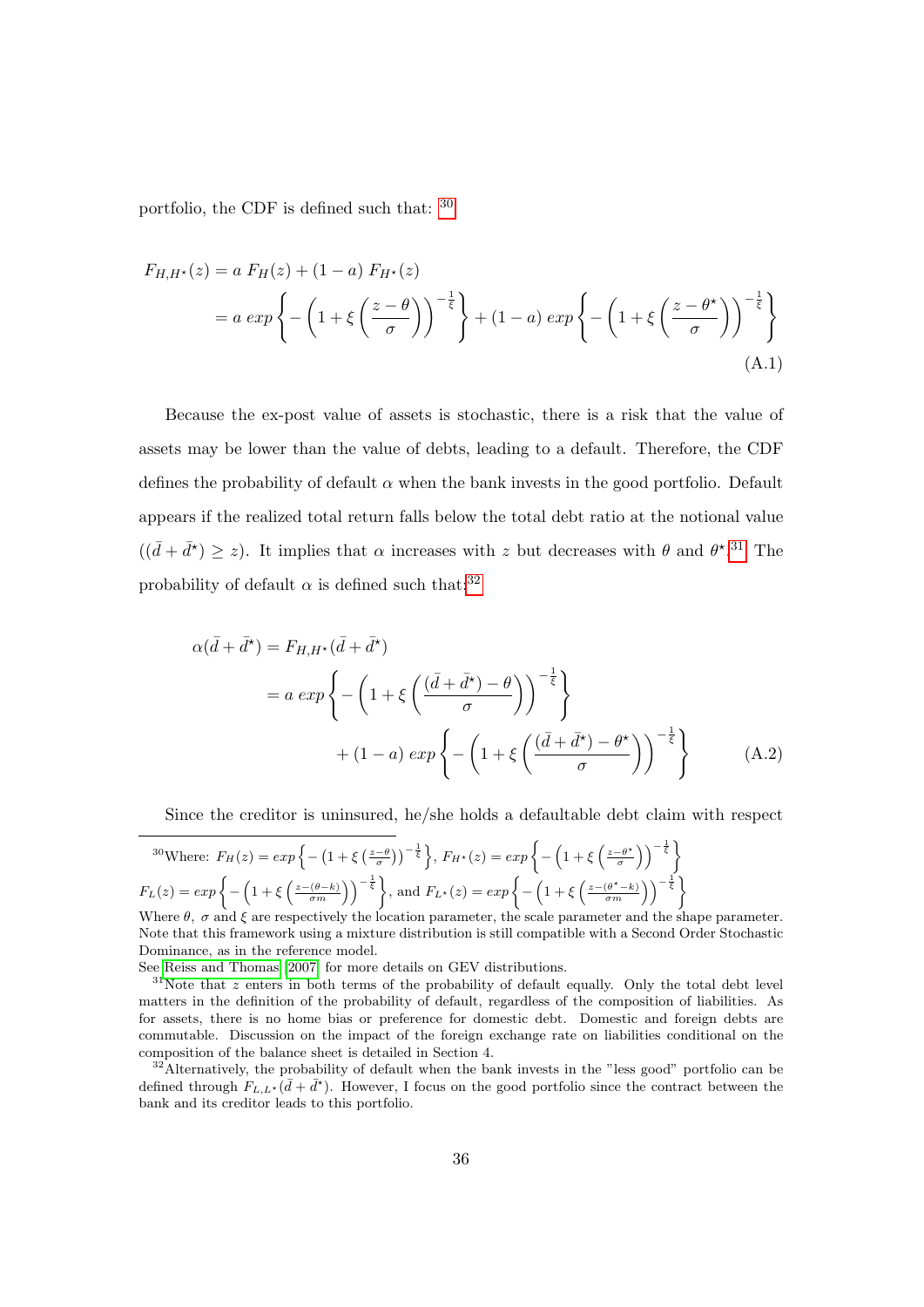to the funds lent to the bank at  $T=0$ . Following [Merton](#page-32-8) [\[1974\]](#page-32-8), the value of this defaultable debt claim with strike price  $(\bar{D} + S\bar{D}^*)$  can be divided into two components: cash  $(\bar{D} + S\bar{D}^*)$  and a short position on a put option  $\pi_{H,H^*}$  or  $\pi_{L,L^*}$ , depending on the investment choice.

#### <span id="page-39-0"></span>A.2 Participation and incentive constraints

The definition of  $(d + d^*)$  and leverage come from the maximization of the utility of the bank and the creditor. The creditor of the bank is risk neutral. He maximizes his utility  $U^C$  defined as his total net expected payoff. His net expected payoff is the difference between the value of his defaultable debt claim and the total funds provided to the bank. If the bank invests in the good portfolio, the net expected payoff is given by:

$$
U_{H,H^{\star}}^{C}(A+SA^{\star}) = (A+SA^{\star})\left[ (\bar{d}+\bar{d}^{\star}) - \pi_{H,H^{\star}}(\bar{d}+\bar{d}^{\star}) - (d+d^{\star}) \right]
$$
(A.3)

The requirement that utility is equal to or higher than 0 provides the first Participation Compatibility (PC) constraint of the creditor. This constraint binds in the optimal contract:

$$
0 \le (\bar{d} + \bar{d}^*) - \pi_{H, H^*}(\bar{d} + \bar{d}^*) - (d + d^*)
$$
  

$$
(d + d^*) = (\bar{d} + \bar{d}^*) - \pi_{H, H^*}(\bar{d} + \bar{d}^*)
$$
 (A.4)

Similarly for an investment in the bad portfolio:

$$
(d + d^*) = (\bar{d} + \bar{d}^*) - \pi_{L,L^*}(\bar{d} + \bar{d}^*)
$$
 (PC)

The PC constraint defines the total debt ratio at market value relative to the total debt ratio at notional value. The latter should be large enough to form an incentive for the creditor to participate. The higher the reimbursement offered by the bank, the more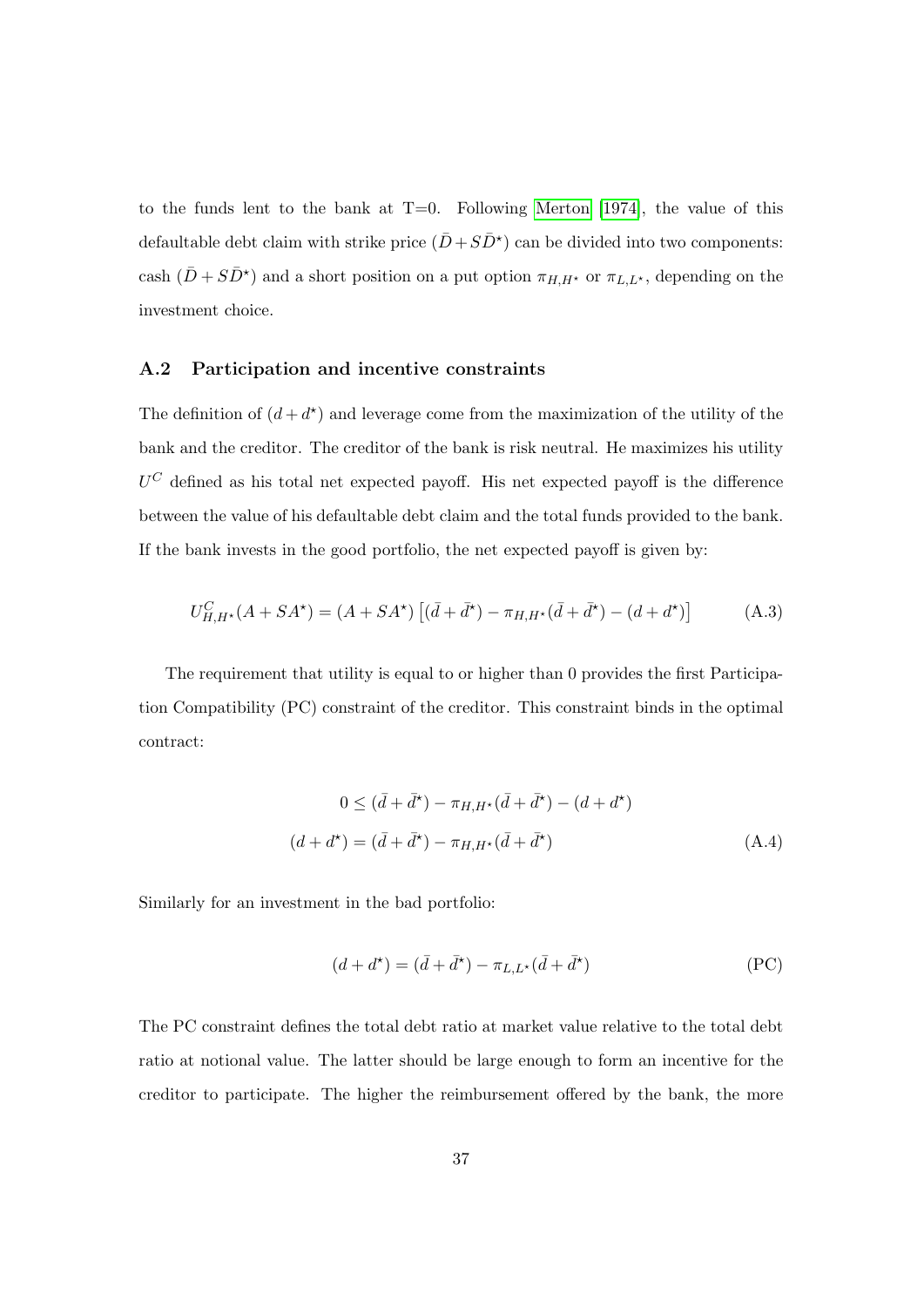the creditor is tempted to lend money at  $T=0$ .

The bank is risk neutral and maximizes its expected utility  $U^B$  defined as its total net expected payoff. The net expected payoff when the bank invests in the good portfolio is equal to:

$$
U_{H,H^{\star}}^{B} = (A + SA^{\star}) \left[ a.r_H + (1 - a)r_{H^{\star}} + (d + d^{\star}) - (\bar{d} + \bar{d}^{\star}) + \pi_{H,H^{\star}} (\bar{d} + \bar{d}^{\star}) \right]
$$
 (A.5)

When the bank invests in the bad portfolio the net expected payoff is equal to:

$$
U_{L,L^*}^B = (A + SA^*) \left[ a.r_L + (1 - a)r_{L^*} + (d + d^*) - (\bar{d} + \bar{d}^*) + \pi_{L,L^*} (\bar{d} + \bar{d}^*) \right]
$$
(A.6)

Assuming that  $U_{H,H^*}^B \geq U_{L,L^*}^B$ , the Incentive Compatibility (IC) constraint is given by:<sup>[33](#page--1-0)</sup>

$$
r_H - r_L \ge \Delta \pi (\bar{d} + \bar{d}^*)
$$
\nWhere: 
$$
\Delta \pi (\bar{d} + \bar{d}^*) = \pi_{L,L^*} (\bar{d} + \bar{d}^*) - \pi_{H,H^*} (\bar{d} + \bar{d}^*)
$$

\n(A.7)

The IC constraint stipulates that there is a solution  $(\bar{d} + \bar{d}^{\star})$  that satisfies this inequality. The unique solution illustrated in figure [A.1](#page-41-0) comes from the Second Order Stochastic Dominance (SOSD) between the two mixture distributions and the differential in volatility. The surface area  $\Delta \pi(z)$  increases until  $F_{H,H^{\star}}(z) = F_{L,L^{\star}}(z)$  and decreases after the junction. As shareholders receive returns,  $(\bar{d} + \bar{d}^{\star}) < a(1 + \bar{r}) + (1 - a)(1 + \bar{r}^{\star}),$ 

<sup>33</sup>Where:

$$
r_H - r_L = \theta + \sigma H(\xi) - (\theta - k) - m\sigma H(\xi)
$$

$$
= k - \sigma(m - 1)H(\xi)
$$

$$
r_{H^*} - r_{L^*} = \theta^* + \sigma H(\xi) - (\theta^* - k) - m\sigma H(\xi)
$$

$$
= k - \sigma(m - 1)H(\xi)
$$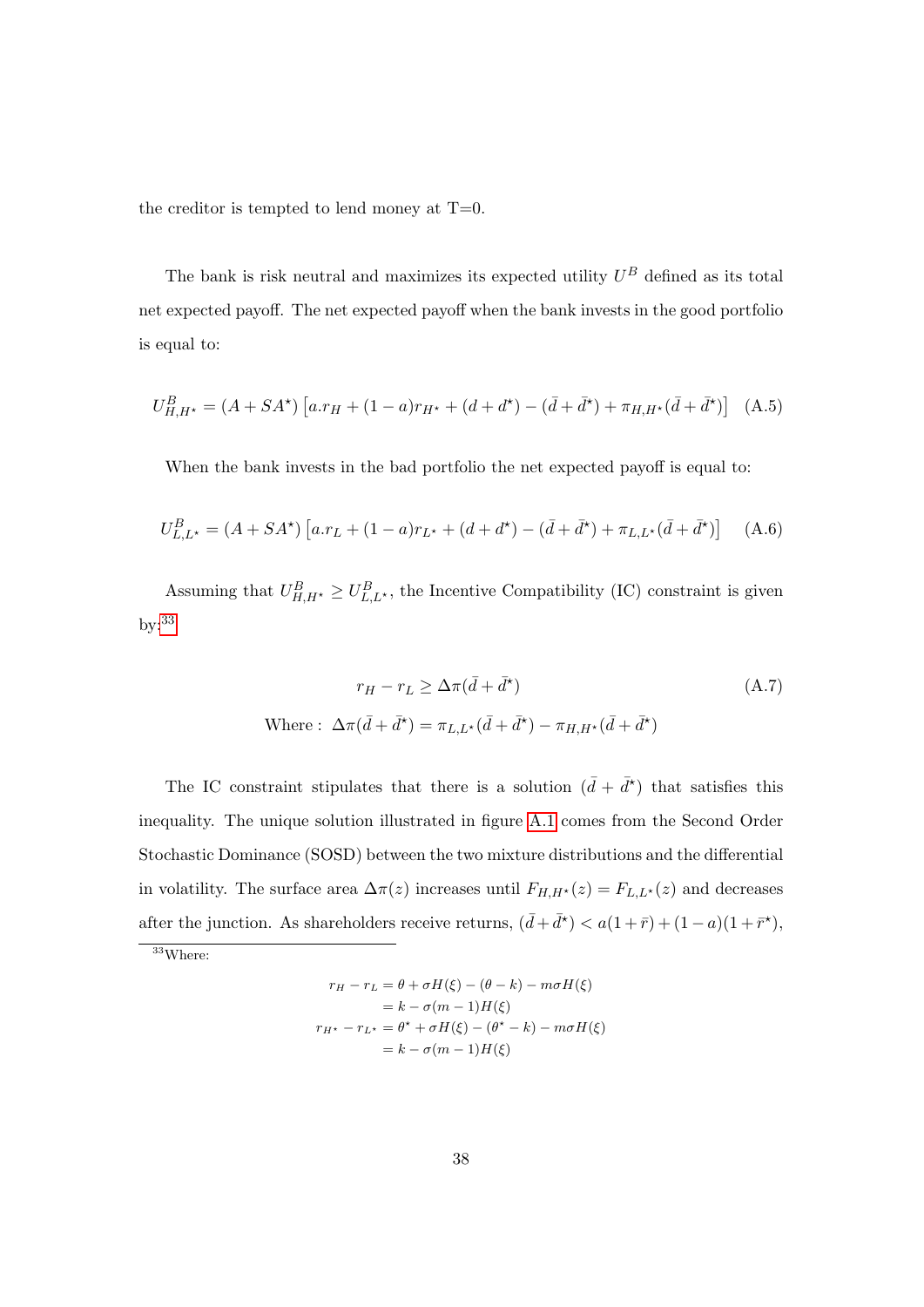there is a unique solution  $\bar{z} = (\bar{d} + \bar{d}^*)$  which satisfies the IC constraint.

$$
r_H - r_L = \Delta \pi (\bar{d} + \bar{d}^{\star})
$$
 (IC)

<span id="page-41-0"></span>Figure A.1: The incentive compatibility constraint from the bank expected **payoff:** a unique solution  $\bar{z}$ . This chart plots the distribution functions  $F_{H,H^*}$  and  $F_{L,L^*}$  for  $\xi = 0.1, \ \theta = \theta^* = 0.5, \ \sigma = 0.1, \ k = 0.05, \text{ and } m = 1.4.$  The dark line indicates  $F_{H,H^*}$  and the dash line indicates  $F_{L,L^*}$ .



The IC constraint also represents the moral hazard trade-off from Holmström and [Tirole](#page-31-4) [\[1997\]](#page-31-4). The lhs of IC represents the bank private benefit from investing in the good portfolio while the right hand side (rhs) is equal to the private benefit from investing in the bad portfolio (e.g. low effort in the moral hazard model of Holmström and Tirole [\[1997\]](#page-31-4)). With the added PC constraint from the creditor, the bank necessarily invests in the good portfolio where the put option induces lower prices.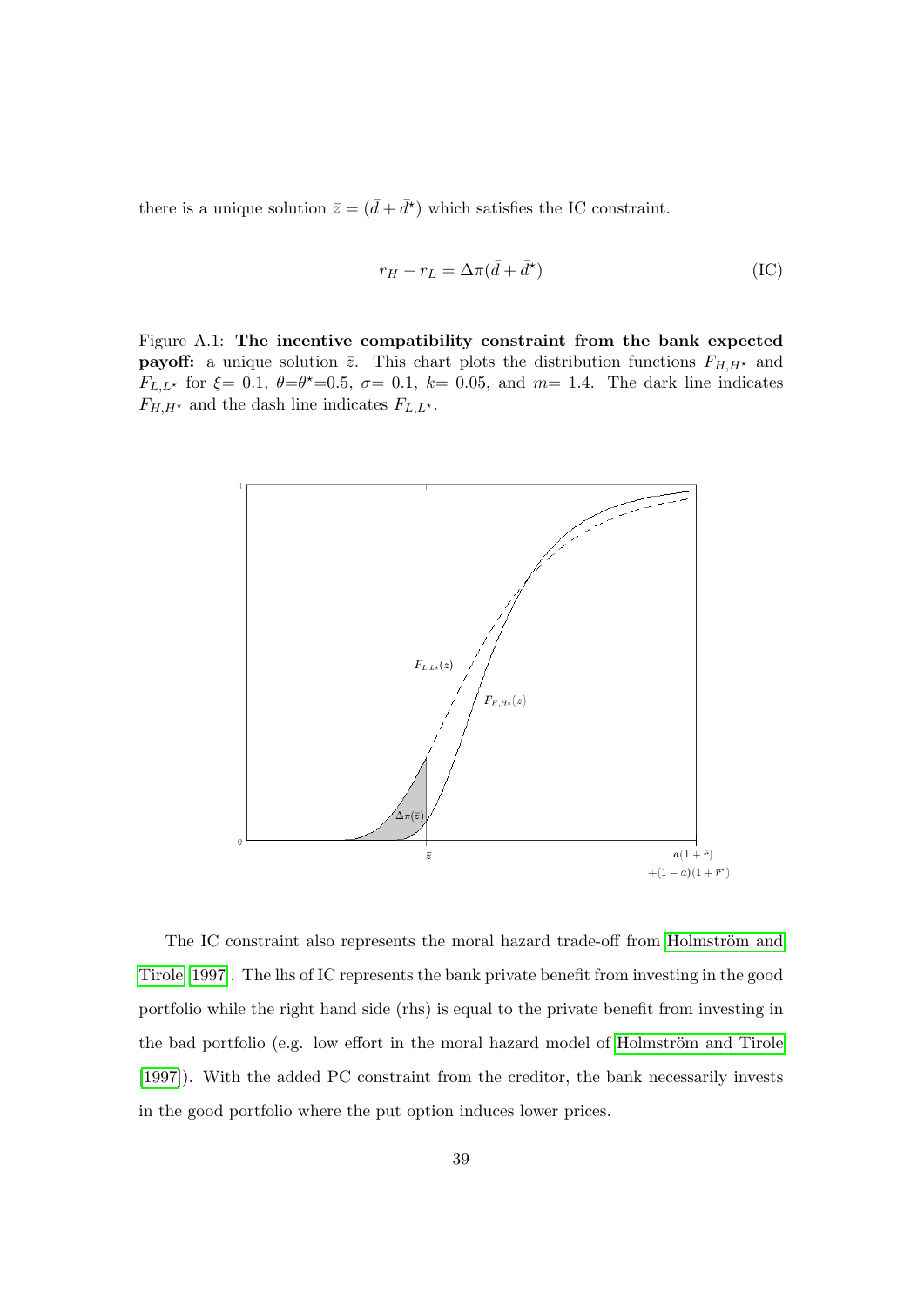The unique solution is such that:

$$
(r_H - r_L) = \Delta \pi (\bar{d} + \bar{d}^*)
$$
\n
$$
= \int_0^{\bar{d} + \bar{d}^*} F_{L, L^*} dz - \int_0^{\bar{d} + \bar{d}^*} F_{H, H^*} dz
$$
\n
$$
= e^{\frac{k}{\sigma}} \int_0^{\bar{d} + \bar{d}^*} F_{H, H^*} dz - \int_0^{\bar{d} + \bar{d}^*} F_{H, H^*} dz
$$
\n
$$
= (e^{\frac{k}{\sigma}} - 1) \int_0^{\bar{d} + \bar{d}^*} F_{H, H^*} dz
$$
\n
$$
= (e^{\frac{k}{\sigma}} - 1) \sigma F_{H, H^*} (\bar{d} + \bar{d}^*)
$$
\n
$$
(A.8)
$$

Combining the unique solution with the definition of the probability of default  $\alpha$  and assuming that  $\xi = -1$  and  $m \mapsto 1$ , the VaR rule is expressed as a closed-form solution such that  $: ^{34}$  $: ^{34}$  $: ^{34}$ 

$$
\alpha = F_{H,H^*}(\bar{d} + \bar{d}^*) = \frac{(r_H - r_L)}{(e^{\frac{k}{\sigma}} - 1)}
$$
(A.9)

where  $\frac{(r_H-r_L)}{(e^{\frac{k}{\sigma}}-1)}$  is a constant equal to  $\bar{\bar{\alpha}}$ .

#### <span id="page-42-0"></span>A.3 Combining risk and currency channels

When both the risk and the currency channels are included, the total ratio of notional values of debt  $(\bar{d} + \bar{d}^*)$  is defined by:

$$
(\bar{d} + \bar{d}^{\star}) = \theta + \sigma + \sigma \ln(\bar{\bar{\alpha}}) - \sigma \ln\left(a_{(S,\theta,\theta^{\star})} + (1 - a_{(S,\theta,\theta^{\star})}) \exp\left\{\frac{\theta - \theta^{\star}}{\sigma}\right\}\right) \tag{A.10}
$$

 $3^3\xi = -1$  implies that the  $F_{\theta,\theta^*}(z)$  distribution has an upper bound: the support of the distribution is  $\left(-\infty, -\sigma ln\left(a. exp\left\{-\left(\frac{\sigma+\theta}{\sigma}\right)\right\} + (1-a)exp\left\{-\left(\frac{\sigma+\theta^*}{\sigma}\right)\right\}\right\}\right)$  $\left(\frac{+\theta^*}{\sigma}\right)\}\)$ . As the VaR rule focuses on the left side of the distribution, this assumption is not a problem.  $m \mapsto 1$  makes the volatility between the good and the bad asset comparable. It allows an approximation of a closed form solution.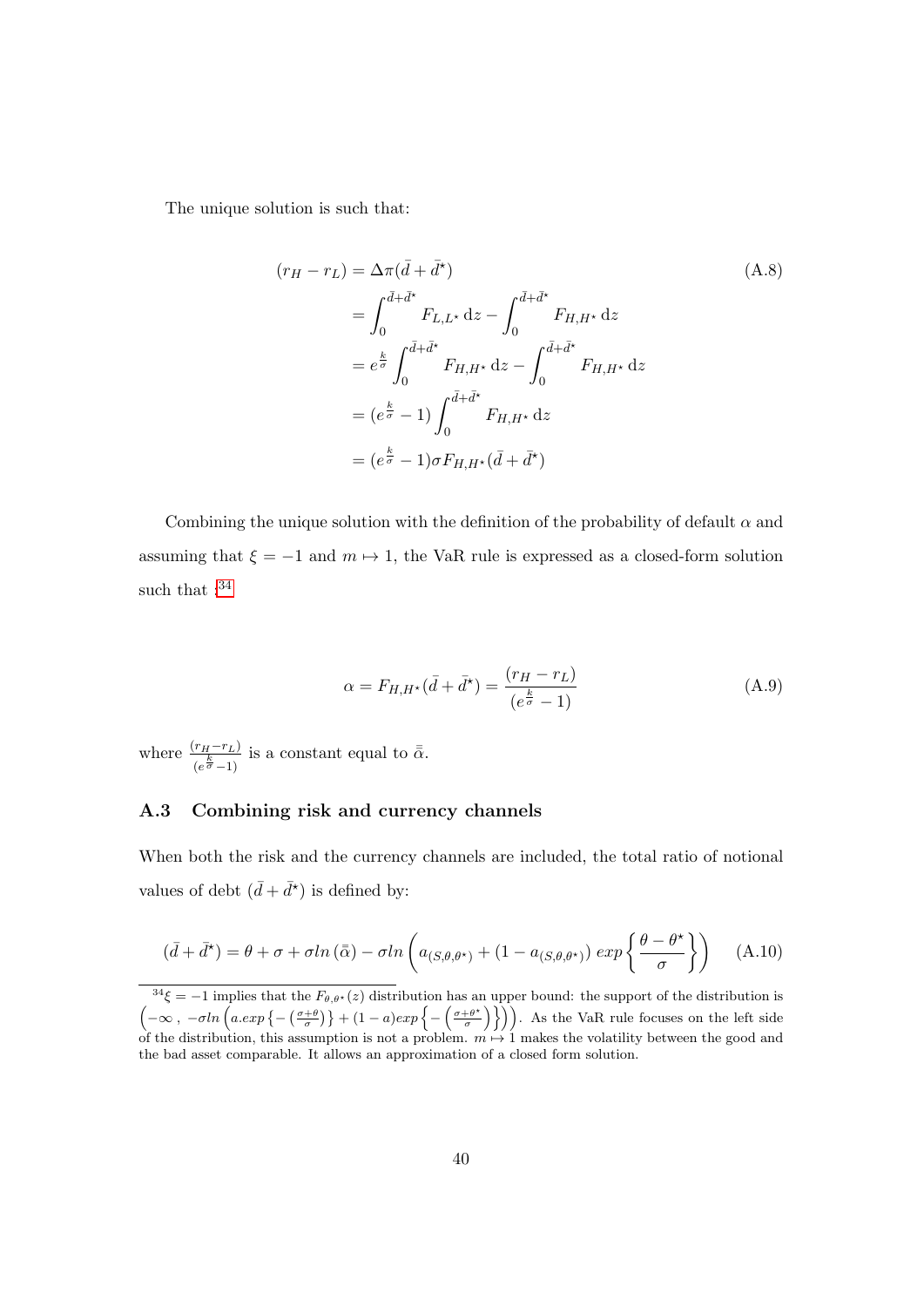Assuming that  $\theta$  is constant, the adjustment of  $(\bar{d} + \bar{d}^{\star})$  relative to a change in  $\theta^{\star}$  is derived such that:

$$
\frac{d(\bar{d} + \bar{d}^{\star})}{d\theta^{\star}} \mid \theta = 1 - \frac{a}{a + (1 - a)exp\left\{\frac{\theta - \theta^{\star}}{\sigma}\right\}} - \underbrace{\sigma \frac{\left(\frac{da_{(S, \theta, \theta^{\star})}}{d\theta^{\star}} \mid \theta\right) \left(1 - exp\left\{\frac{\theta - \theta^{\star}}{\sigma}\right\}\right)}{a + (1 - a)exp\left\{\frac{\theta - \theta^{\star}}{\sigma}\right\}}}_{Valuation}
$$
\n(A.11)

The derivative is composed of two effects: the risk diversification effect and the valuation effect. When the exchange rate is fixed (i.e  $\frac{da_{(S,\theta,\theta^*)}}{d\theta^*} = 0$ ), the derivative is limited to the risk diversification effect. It is equal to 0, 1 and  $(1 - a)$  when  $a = 1$ ,  $a = 0$  and  $\theta = \theta^*$ , respectively. When the states of nature become different  $\theta \neq \theta^*$  with  $\theta$  being fixed, an international diversification such that  $a > 0$  reduces the procyclicality of  $(\bar{d} + \bar{d}^*)$  relative to  $\theta^*$ : the stability of the domestic state of nature anchors the tail risk of asset portfolio.

A floating exchange rate introduces a valuation effect as long as  $\theta \neq \theta^*$ . Its impact on the adjustment of  $(d + \bar{d}^*)$  relative to a change in  $\theta^*$  depends on the adjustments of the foreign state of nature. When the foreign economy is booming  $(\theta^* > \theta)$ , the valuation effect is positive and increases the procyclicality of  $(\bar{d} + \bar{d}^{\star})$  relative to  $\theta^{\star}$ . The foreign economic condition implies a depreciation of the domestic currency and a decrease in the share of the domestic asset in the bank portfolio: the tail risk is reduced. Similarly, when the foreign economy is busting,  $\theta^* < \theta$ , the valuation effect is negative and reduces the procyclicality of  $(\bar{d} + \bar{d}^{\star})$  relative to  $\theta^{\star}$ . The floating exchange rate promotes the domestic asset which performs relatively better than the foreign one because of domestic currency appreciation. In both cases, a floating exchange rate increases the fund raising capacity of banks. However, the adjustment of  $(\bar{d} + \bar{d}^{\star})$  relative to  $\theta^{\star}$  may become counter-cyclical if the valuation effect is large enough to compensate the risk diversification effect when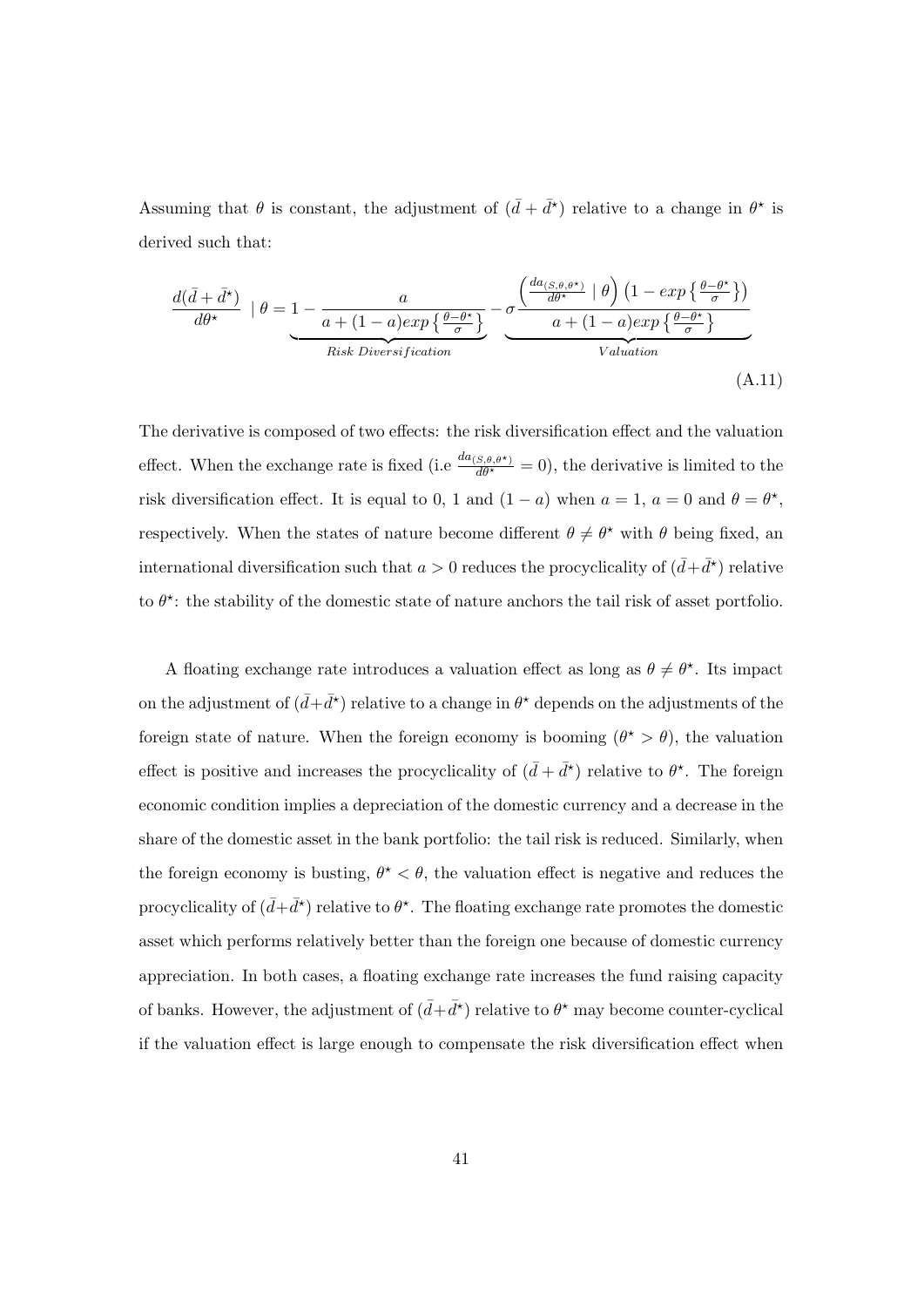the foreign economy is busting. A counter-cyclical  $(\bar{d} + \bar{d}^{\star})$  is observed when  $\theta^{\star} < \theta$  and:

$$
\underbrace{(1-a)\left(\frac{da_{(S,\theta,\theta^*)}}{d\theta^*} \mid \theta\right)^{-1}}_{Portfolio \text{ adjustment}} < \sigma \underbrace{\left(\frac{1}{exp\left\{\frac{\theta-\theta^*}{\sigma}\right\}} - 1\right)}_{\Delta Economic \text{condition}} \tag{A.12}
$$

The counter-cyclical condition compares the portfolio adjustment due to the valuation effect to the relative economic growth starting from  $\theta = \theta^*$ . Because  $\left( \frac{da_{(S,\theta,\theta^*)}}{d\theta^*} \mid \theta \right) < 0$ , the higher the initial share of foreign asset, the more validated the condition.

Inversely when  $\theta^*$  is constant, the adjustment of  $(\bar{d} + \bar{d}^*)$  relative to a change in  $\theta$ can be derived such that:

$$
\frac{d(\bar{d} + \bar{d}^{\star})}{d\theta} \mid \theta^{\star} = \underbrace{\frac{a}{a + (1 - a)exp\left\{\frac{\theta - \theta^{\star}}{\sigma}\right\}} - \sigma \frac{\left(\frac{da_{(S, \theta, \theta^{\star})}}{d\theta} \mid \theta^{\star}\right) \left(1 - exp\left\{\frac{\theta - \theta^{\star}}{\sigma}\right\}\right)}{a + (1 - a)exp\left\{\frac{\theta - \theta^{\star}}{\sigma}\right\}}}_{Valuation} (A.13)
$$

The derivative is equal to 0, 1 and a if  $a = 0$ ,  $a = 1$  and  $\theta = \theta^*$ , respectively. The procyclicality of  $(d + \bar{d}^*)$  relative to a change in  $\theta$  decreases when  $\theta \neq \theta^*$  with  $\theta^*$  and S being fixed, and  $(1 - a) > 0$ : the stability of the foreign state of nature anchors the tail risk of asset portfolio. A floating exchange rate with  $\theta \neq \theta^*$  introduces a valuation effect which depends on economic conditions. When  $\theta > \theta^*$ , the domestic economy outperforms the foreign one and the domestic currency appreciates, implying that  $\left(\frac{da_{(S,\theta,\theta^*)}}{d\theta}\mid \theta^*\right) > 0$ . The share of the domestic asset in bank portfolio raises and the bank fund raising capacity increases: the valuation effect increases the procyclicality of  $(\bar{d} + \bar{d}^*)$  relative to  $\theta$ . Inversely, when  $\theta < \theta^*$ , bank fund raising capacity decreases the procyclicality of  $(\bar{d} + \bar{d}^*)$  relative to  $\theta$ . When the valuation effect is strong enough to compensate the domestic bust, the adjustment of  $(\bar{d} + \bar{d}^{\star})$  relative to  $\theta$  is counter-cyclical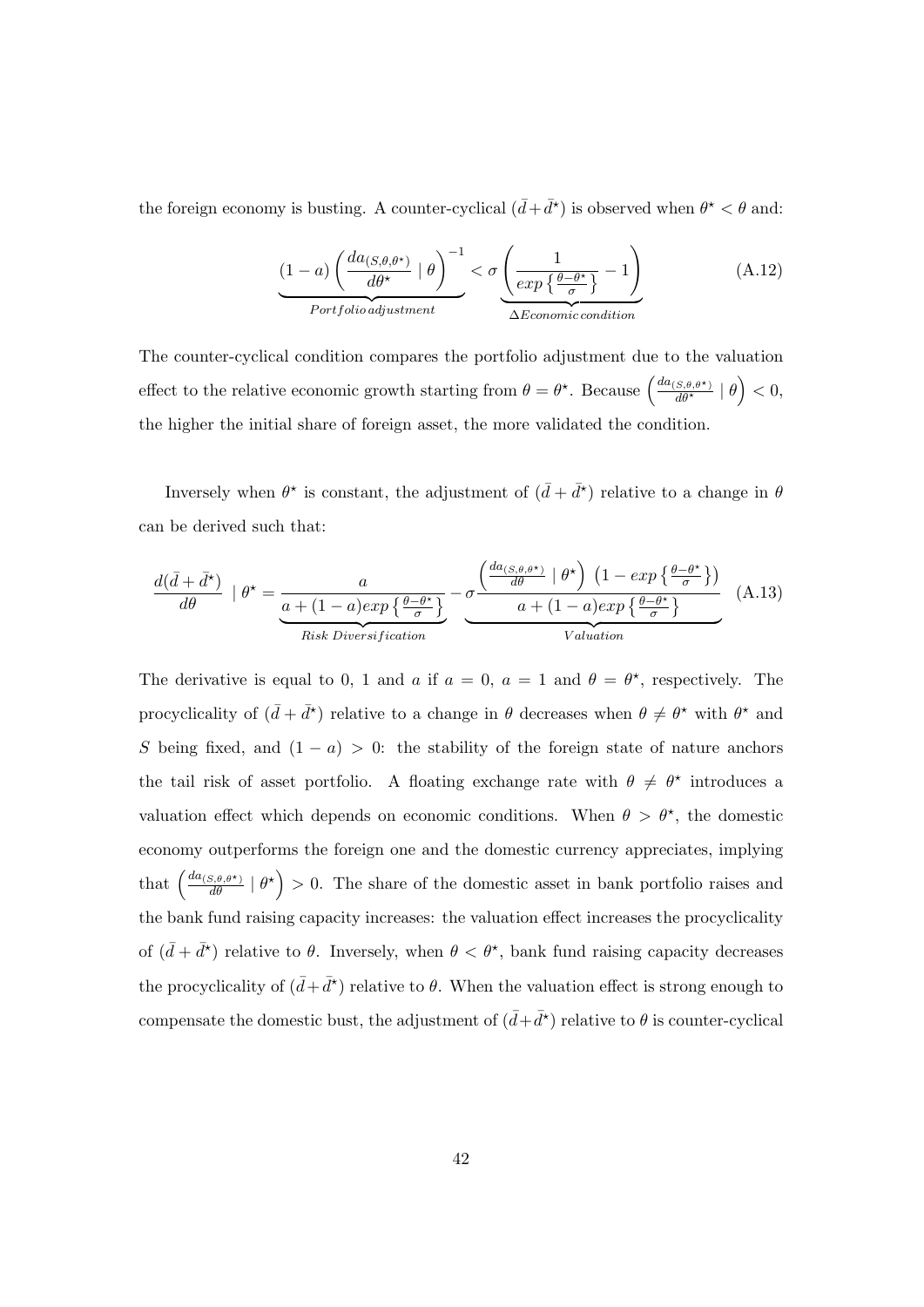$$
a\left(\frac{da_{(S,\theta,\theta^*)}}{d\theta} \mid \theta^{\star}\right)^{-1} < \underbrace{\sigma\left(1 - exp\left\{\frac{\theta - \theta^{\star}}{\sigma}\right\}\right)}_{\Delta E_{commic condition}}
$$
(A.14)

The lower the initial share of domestic asset in the bank portfolio, the more the bank benefits from the valuation effect and the more validated the condition would be.

#### A.4 Theoretical predictions

<span id="page-45-0"></span>Table A.1: Impact of international diversification on leverage procyclicality. The comparative is the baseline leverage procyclicality (i.e. without international diversification), or the leverage procyclicality under the fixed exchange rate regime for the impact of floating exchange rate regime.

| Generalized conclusions with fixed FX and positive correlation between $\theta$ and $\theta^*$ :<br>$\sigma_{\theta^{\star}} < \sigma_{\theta}$ : Less procyclical<br>$\sigma_{\theta^{\star}} > \sigma_{\theta}$ : More procyclical<br>$\sigma_{\theta^*} = \sigma_{\theta}$ : Unchanged |                                               |                                                                             |
|-------------------------------------------------------------------------------------------------------------------------------------------------------------------------------------------------------------------------------------------------------------------------------------------|-----------------------------------------------|-----------------------------------------------------------------------------|
|                                                                                                                                                                                                                                                                                           | During booms:                                 | During busts:                                                               |
| Similar economies: $\theta^* = \theta$<br>Fixed FX<br>$\hookrightarrow$ Introducing floating FX                                                                                                                                                                                           | Unchanged<br>Unchanged                        | Unchanged<br>Unchanged                                                      |
| Foreign economy outperforms: $\theta^* > \theta$<br>Fixed FX<br>$\hookrightarrow$ Introducing floating FX                                                                                                                                                                                 | More procyclical<br>Procyclicality $\nearrow$ | Less procyclical<br><i>Procyclicality</i><br>(Potentially counter-cyclical) |
| Domestic economy outperforms: $\theta > \theta^*$<br>Fixed FX<br>$\hookrightarrow$ Introducing floating FX                                                                                                                                                                                | Less procyclical<br>Procyclicality $\nearrow$ | More procyclical<br><i>Procyclicality</i><br>(Potentially counter-cyclical) |

if: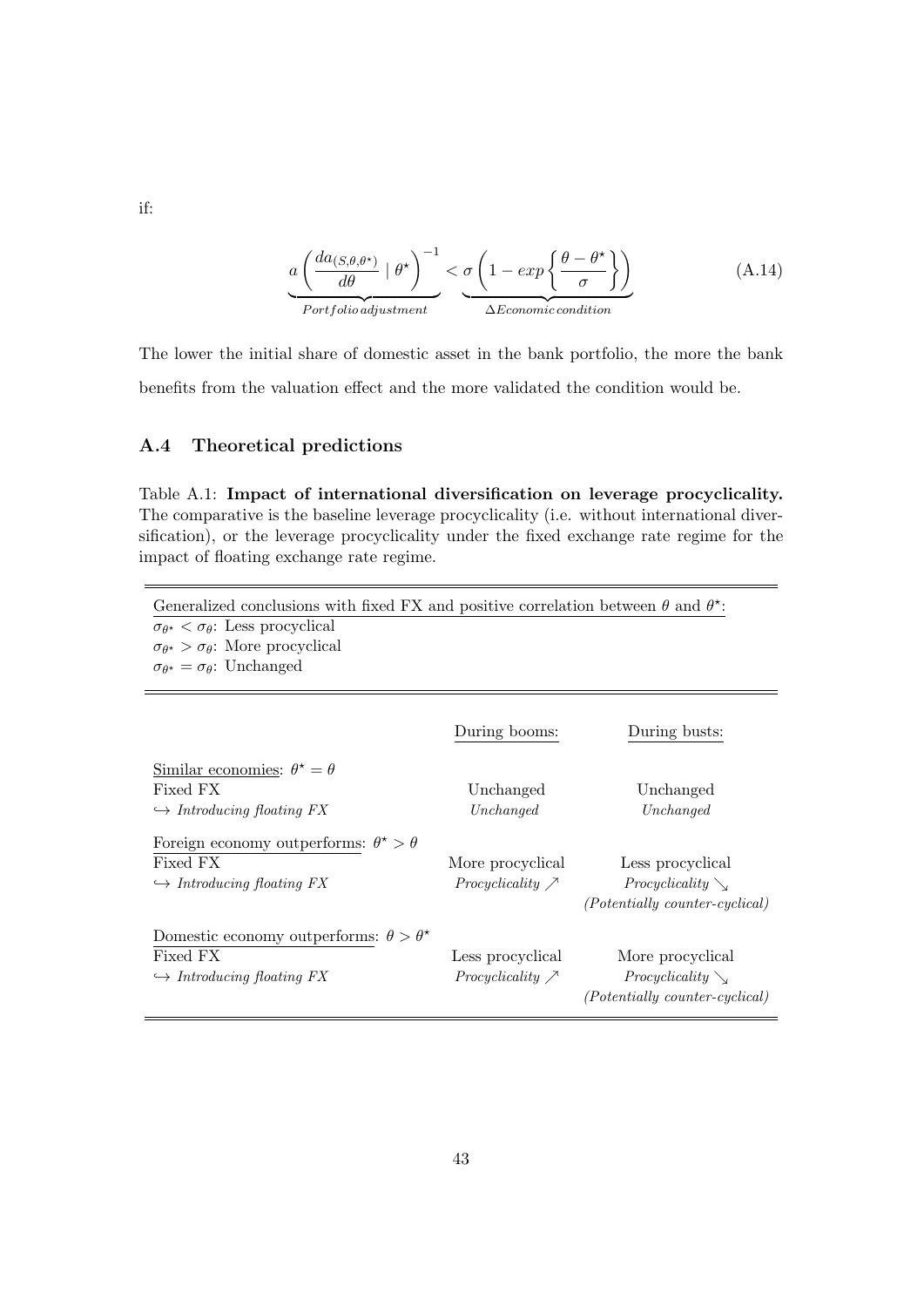#### <span id="page-46-1"></span>B Dataset

The final database I use is a combination different databases collected by the French banking supervision authority (ACPR) including the following eSurfi tables: {SITUATION, BILA CONS, F<sub>-01.00</sub>, F<sub>-11.01</sub>, DEVI<sub>-SITU</sub>. Accounting data including total assets, leverage and derivatives are collected at the book value for the highest level of consolidation. For large international banks, data are consolidated using the IFRS accounting standard and collected in Finrep tables  ${F.01.00, F.11.01}$ . Smaller parent banks provide consolidated data using the French accounting standards (FRGAAP) in {BILA CONS}, while stand-alone banks provide unconsolidated data reported in the {SITUATION} table. Data on currency exposures (from DEVI SITU) are collected at the book value and at an individual level for all banks (unconsolidated data). The proxy of asset international diversification adds up currency exposures of all affiliates in the same banking group. International diversification is then an aggregate measure of the currency exposure at the banking group level.

#### <span id="page-46-0"></span>C Discussion on home bias and retrenchment

The model developed in this paper does not consider home bias in lending. Banks and creditors are risk neutral agents that adjust their activities relative to portfolio characteristics and expected value of return and reimbursement. Banks adjust leverage to increased risk in equal manner whether risk comes from home or from the foreign economy. The home bias theory suggests that banks are more sensitive to shocks abroad. Considering home bias behavior, the adjustment of banking activities linked to the risk channel of diversification - as defined in the model - would be exacerbated by a general retrenchment of foreign exposures because of risk aversion of domestic banks. Although home bias is not presented in the model, it is consistent with the risk channel of diversi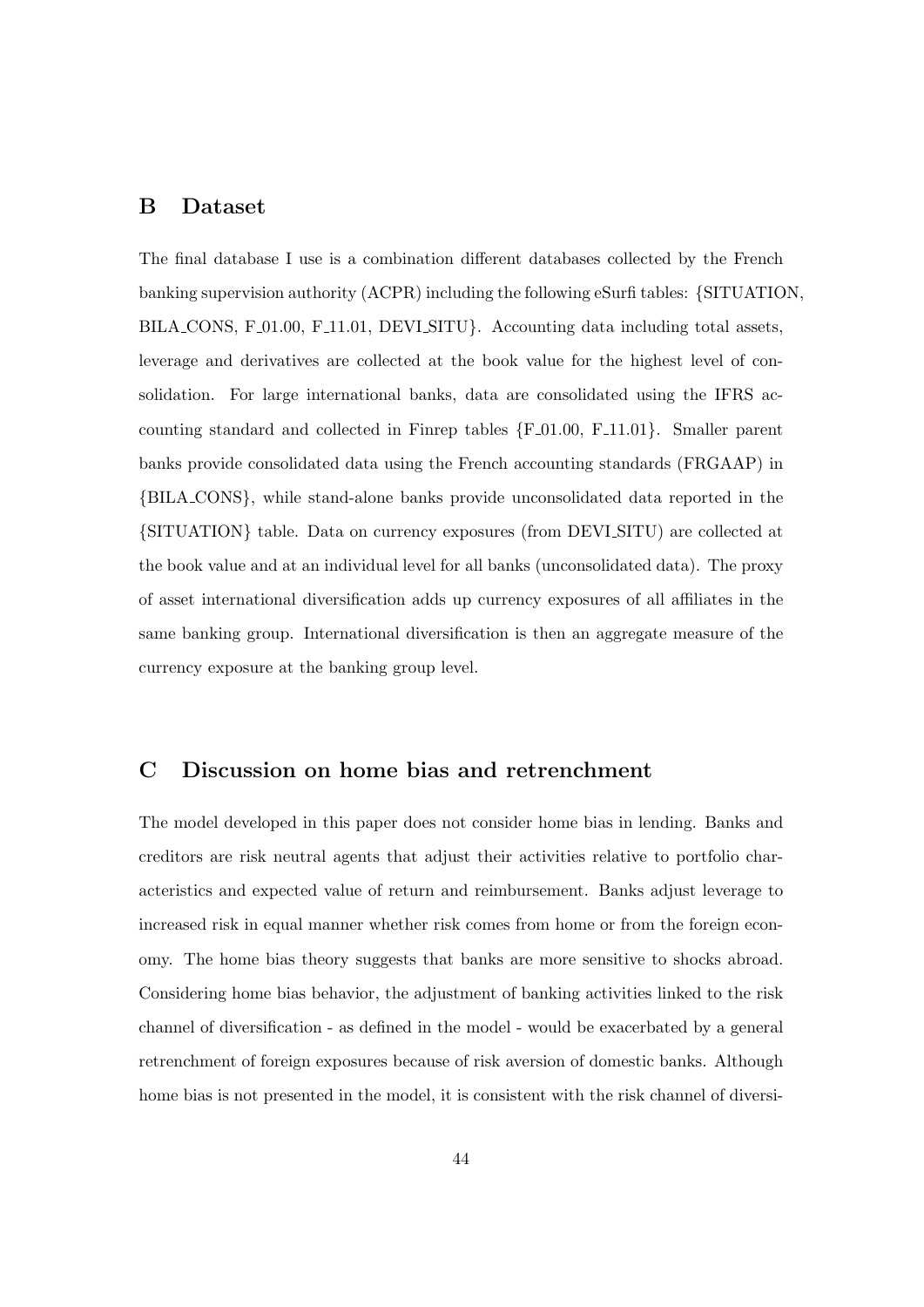fication. In both mechanisms, an increase in foreign risk leads to a decrease in banking activity. This reaction could be stronger considering home bias.

Table [C.1](#page-49-0) details alternative specifications and results to discuss the home bias behavior. Column 1) decomposes procyclicality of leverage considering resident (i.e. euro area) and non-resident (i.e. non euro area) exposure of assets. Results suggest that leverage adjustment between 2008 and 2009 depended positively and significantly on both exposures. Under the home bias hypothesis, one might expect that the coefficient relative to the non-resident exposure to be larger than the coefficient relative to the domestic exposure. Such a result would have provide some evidences of significant home bias behavior and banks' risk aversion. Currency diversification is introduced in column 2) with an interaction variable between currency diversification and the two types of exposures. Currency diversification might reduce procyclicality relative to domestic exposure, however it is not significant (i.e. the coefficient of the interaction variable between changes in assets relative to resident exposure and diversification is negative and insignificant). Regarding procyclicality relative to non-resident, the coefficient of the interaction variable between changes in assets relative to non-resident and currency diversification is positive and significant. It suggests that currency diversification drives the effect and explains leverage procyclicality beyond home bias behavior that focuses on counterparty exposure.

Column 3) and 4) of table [C.1](#page-49-0) focus on the heterogeneity between French and foreign banks. Focusing on total assets in column 3), the coefficient of the changes in assets is positive and significant while the coefficient of the interaction variable is negative and significant. Because the sum of coefficients is still positive and significant at 1%, both groups of banks are procyclical but foreign banks are more procyclical than French banks. This result is consistent with both the risk channel of diversification and the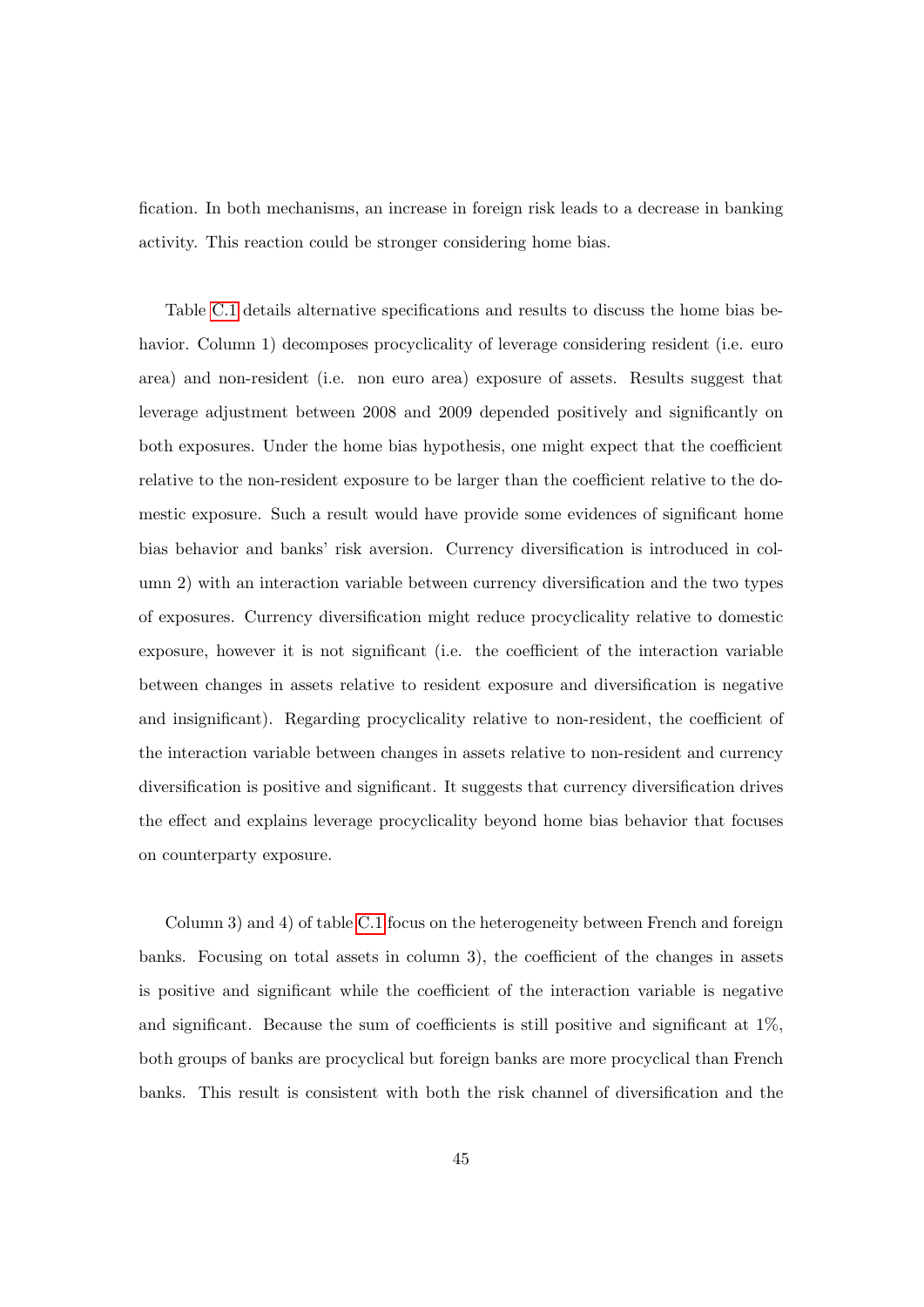home bias behavior. Foreign banks were the most exposed to the US in 2007, implying that they faced a larger increase in risk compared to French banks. Following the VaR rule, foreign banks adjusted their leverage more aggressively than French banks to match their portfolio risk and keep their default probability constant. Alternatively, the home bias hypothesis would suggest that foreign banks located in France are more procyclical than French banks because they are the primary adjustment variable of foreign parent banks located in their home country. Column 4) decomposes total assets into resident and nonresident assets. The coefficients on the changes in resident and nonresident assets are positive and significant. This suggests that foreign banks are pro-cyclical with respect to domestic and foreign exposures. For French banks, the results suggest that the procyclicality of banks comes from total asset exposure. The sum of the coefficients for resident exposure or nonresident exposure is not significantly different from zero. The home bias hypothesis suggests that exposure to non-residents would be sufficient to explain procyclicality.

While home bias behavior is certainly included in the procyclical behavior of bank leverage, the results suggest that currency diversification captures additional information that gives another dimension to the analysis. Assuming that bank behavior is driven by the home bias hypothesis, all results would be driven by bank exposure to nonresidents and currency diversification would have no explanatory power. The home bias is consistent with the international diversification risk channel, however, the currency channel that focuses on the foreign currency of denomination (i.e. with domestic exposure) differs from it.